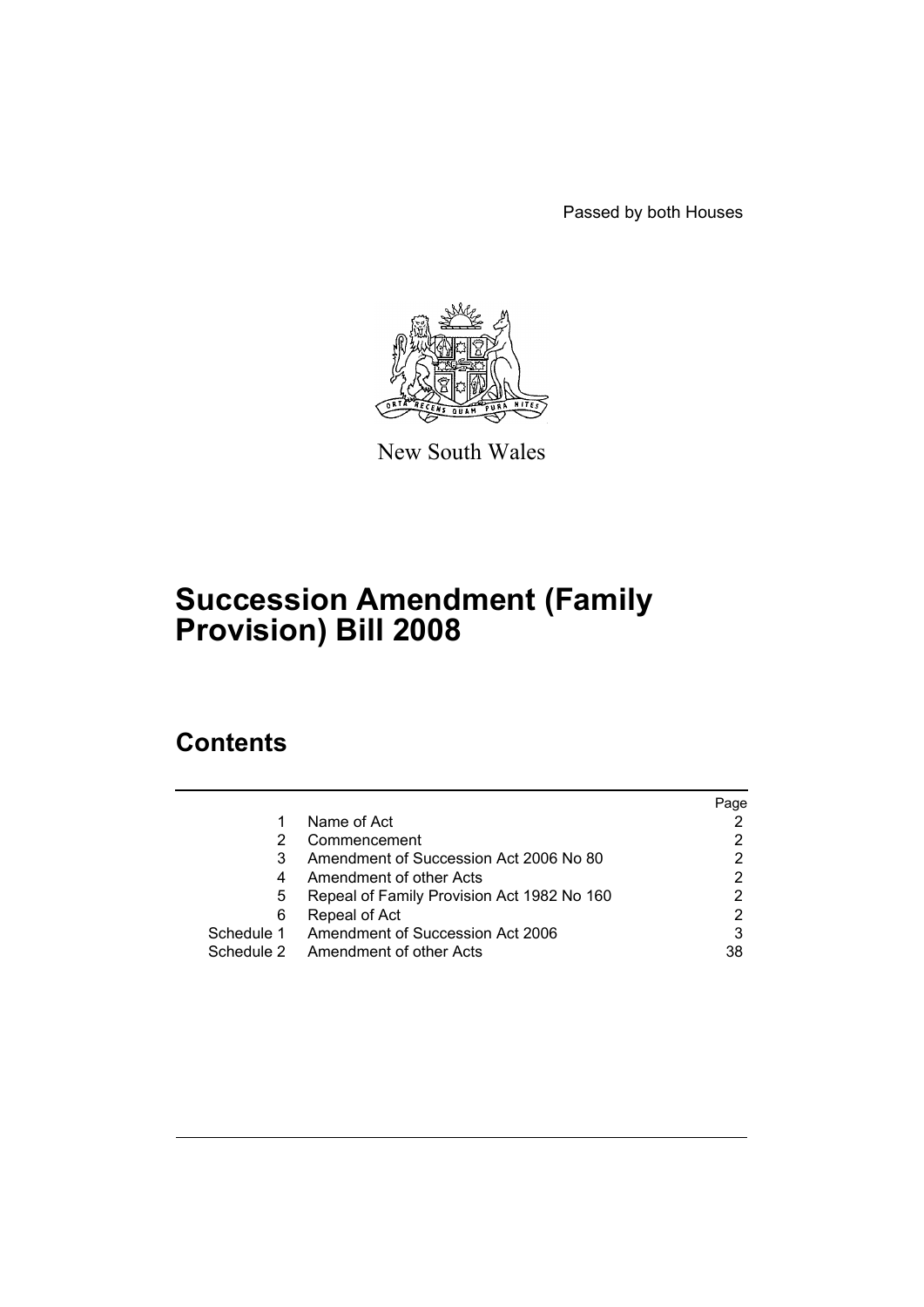*I certify that this PUBLIC BILL, which originated in the LEGISLATIVE COUNCIL, has finally passed the LEGISLATIVE COUNCIL and the LEGISLATIVE ASSEMBLY of NEW SOUTH WALES.*

*Legislative Council 2008* *Clerk of the Parliaments*



New South Wales

# **Succession Amendment (Family Provision) Bill 2008**

Act No , 2008

An Act to amend the *Succession Act 2006* to ensure that adequate provision is made for members of the family of a deceased person, and certain other persons, from the estate of the deceased person; to repeal the *Family Provision Act 1982*; and for other purposes.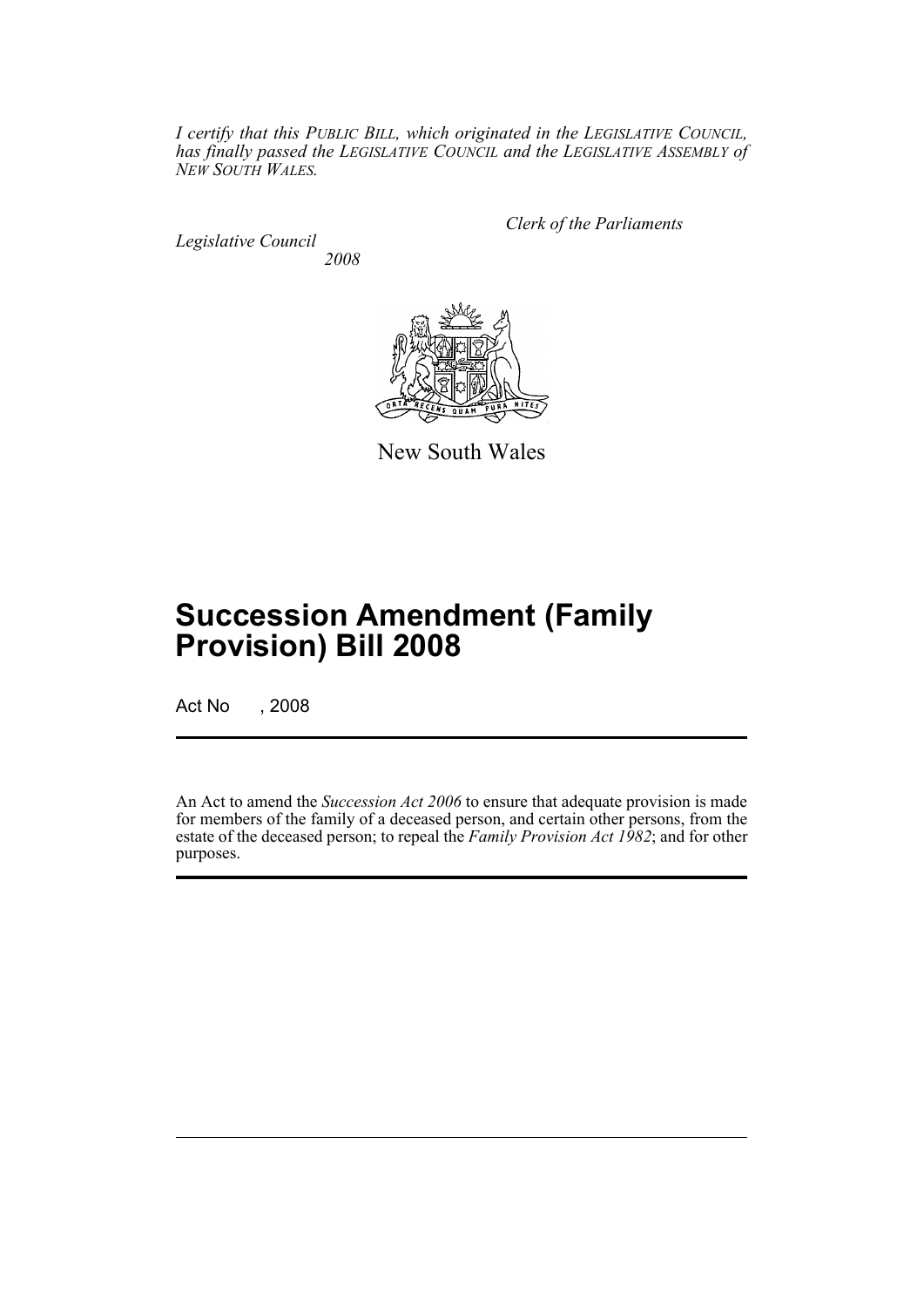# <span id="page-2-0"></span>**The Legislature of New South Wales enacts:**

# **1 Name of Act**

This Act is the *Succession Amendment (Family Provision) Act 2008*.

# <span id="page-2-1"></span>**2 Commencement**

- (1) This Act commences on a day or days to be appointed by proclamation, except as provided by subsection  $(2)$ .
- (2) Schedule 2.1 is taken to have commenced on 1 March 2008.

# <span id="page-2-2"></span>**3 Amendment of Succession Act 2006 No 80**

The *Succession Act 2006* is amended as set out in Schedule 1.

# <span id="page-2-3"></span>**4 Amendment of other Acts**

The Acts specified in Schedule 2 are amended as set out in that Schedule.

# <span id="page-2-4"></span>**5 Repeal of Family Provision Act 1982 No 160**

The *Family Provision Act 1982* is repealed.

# <span id="page-2-5"></span>**6 Repeal of Act**

- (1) This Act is repealed on the day following the day on which all of the provisions of this Act have commenced.
- (2) The repeal of this Act does not, because of the operation of section 30 of the *Interpretation Act 1987*, affect any amendment made by this Act.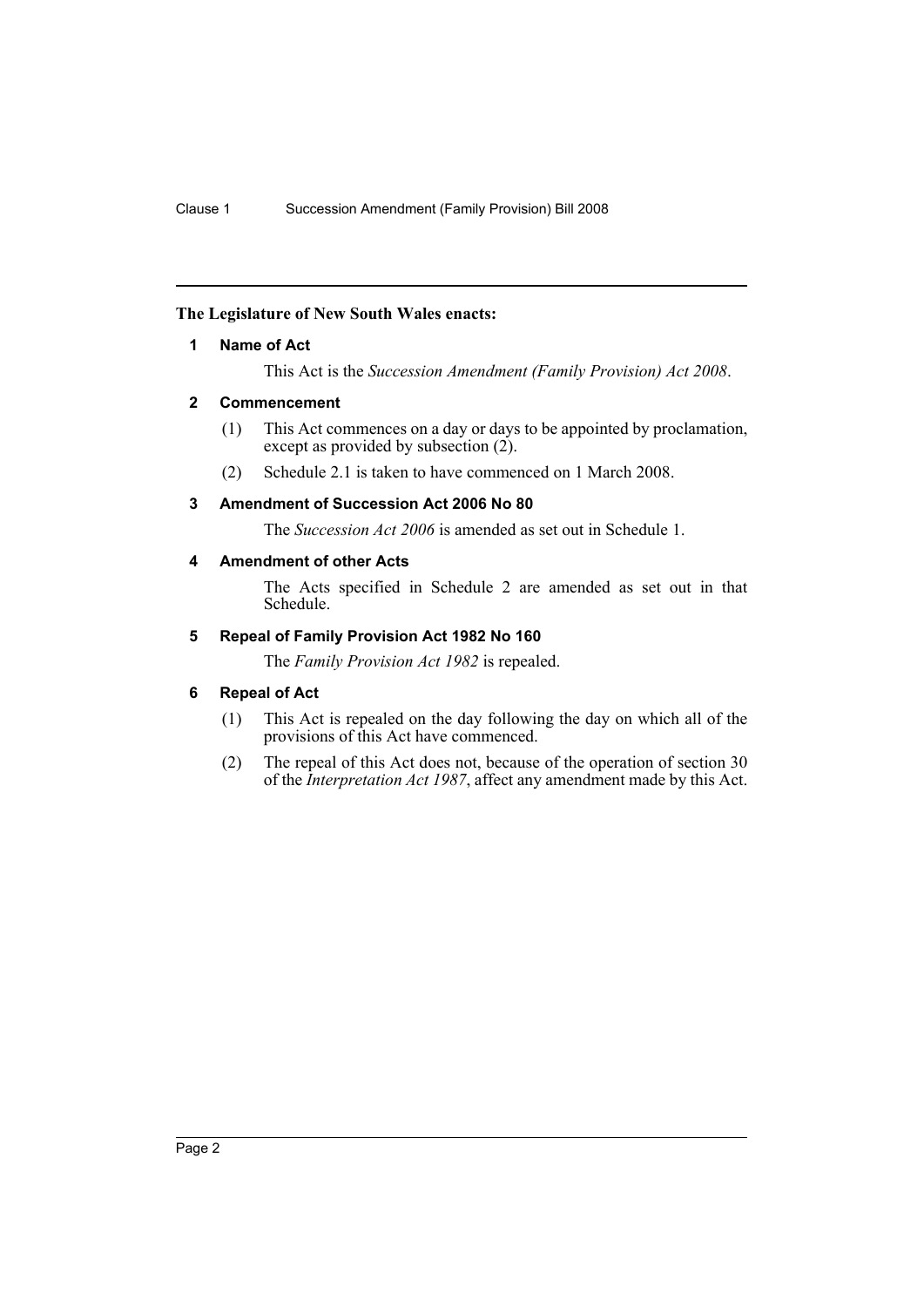Amendment of Succession Act 2006 Schedule 1

# <span id="page-3-0"></span>**Schedule 1 Amendment of Succession Act 2006**

(Section 3)

### **[1] Long title**

Insert "to ensure that adequate provision is made for the members of the family of a deceased person, and certain other persons, from the estate of the deceased person;" after "Wales;".

# **[2] Section 3 Definitions**

Omit the definition of *Court* from section 3 (1). Insert instead:

*Court* means:

- (a) the Supreme Court, in relation to any matter (including a matter referred to in paragraph (b)), or
- (b) the District Court, in relation to a matter under Chapter 3 for which it has jurisdiction under section 134 of the *District Court Act 1973*.

# **[3] Section 3 (1)**

Insert in alphabetical order:

*administration* of the estate of a deceased person is defined in section 55.

*close personal relationship* is defined in subsection (3).

*costs*, in relation to proceedings under this Act, means costs payable in or in relation to the proceedings, and includes fees, disbursements, expenses and remuneration.

*deceased person* includes any person in respect of whose estate administration has been granted.

*deceased transferee* means a deceased transferee referred to in section 81 or 82.

*de facto relationship* has the same meaning as it has in the *Property (Relationships) Act 1984*.

*domestic relationship* has the same meaning as it has in the *Property (Relationships) Act 1984*.

*eligible person* means a person who may make an application for a family provision order under section 57.

*family provision order* means an order made by the Court under Chapter 3 in relation to the estate or notional estate of a deceased person to provide from that estate for the maintenance, education or advancement in life of an eligible person.

*legal representative* of an estate is defined in section 55 (2).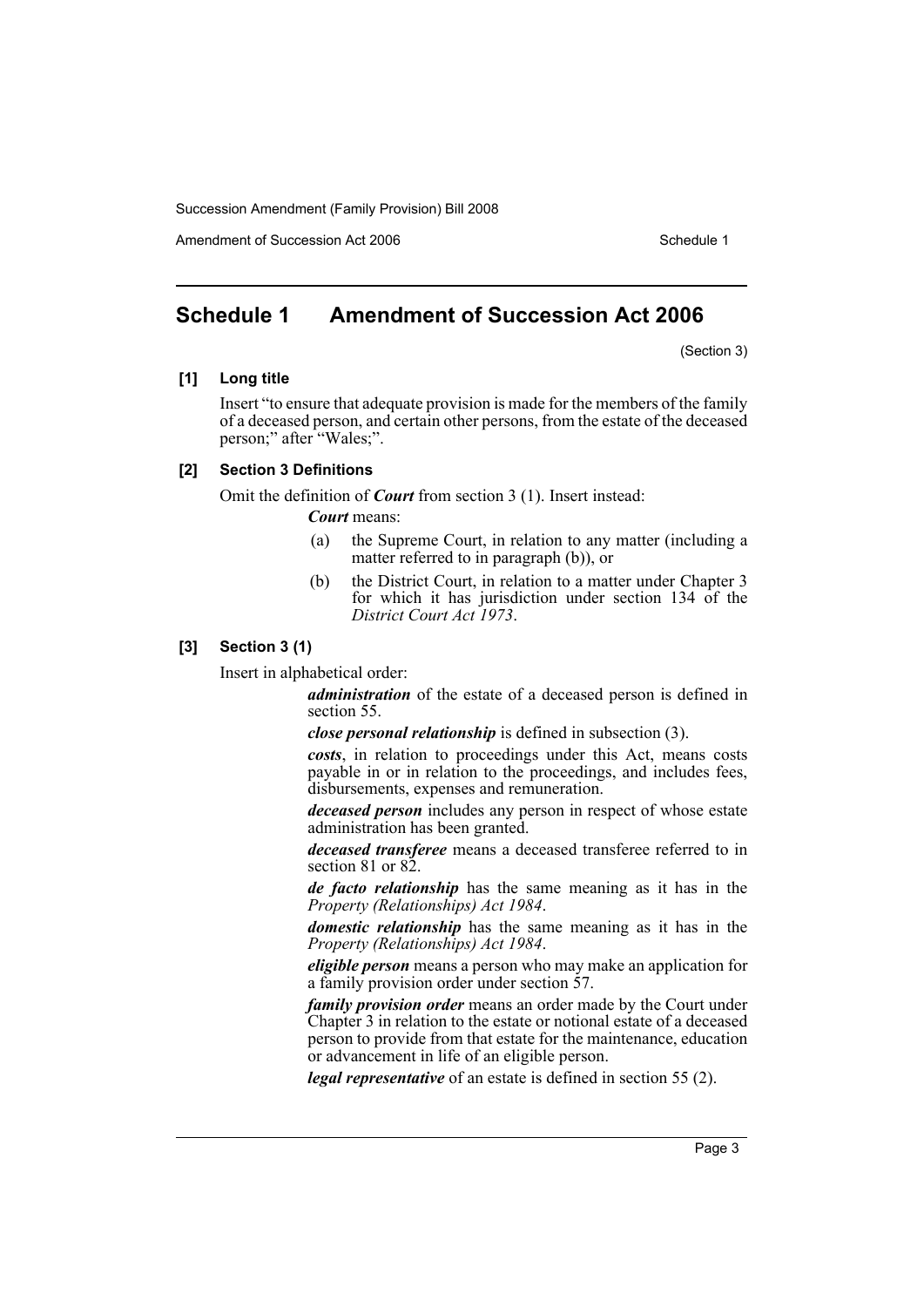Schedule 1 Amendment of Succession Act 2006

*notional estate* of a deceased person means property designated by a notional estate order as notional estate of the deceased person.

*notional estate order* means an order made by the Court under Chapter 3 designating property specified in the order as notional estate of a deceased person.

*property* includes any valuable benefit.

# **[4] Section 3 (3) and (4)**

Insert after section 3 (2) and renumber section 3 (3) as section 3 (5):

- (3) For the purposes of this Act, a *close personal relationship* is a close personal relationship (other than a marriage or a de facto relationship) between two adult persons, whether or not related by family, who are living together, one or each of whom provides the other with domestic support and personal care.
- (4) For the purposes of subsection (3), a close personal relationship is taken not to exist between two persons where one of them provides the other with domestic support and personal care:
	- (a) for fee and reward, or
	- (b) on behalf of another person or an organisation (including a government or government agency, a body corporate or a charitable or benevolent organisation).

# **[5] Section 3, note**

Insert "References in headings to sections of this Act to "FPA" are references to the *Family Provision Act 1982* as in force immediately before it was repealed by the *Succession Amendment (Family Provision) Act 2008*." after "this Act.".

**[6] Section 13 What is the effect of divorce or an annulment on a will?**

Omit "the *Family Provision Act 1982*" from section 13 (5) (a).

Insert instead "Chapter 3 of this Act".

**[7] Section 19 Information required in support of application for leave** Omit "the *Family Provision Act 1982*" from section 19 (2) (i). Insert instead "Chapter 3 of this Act".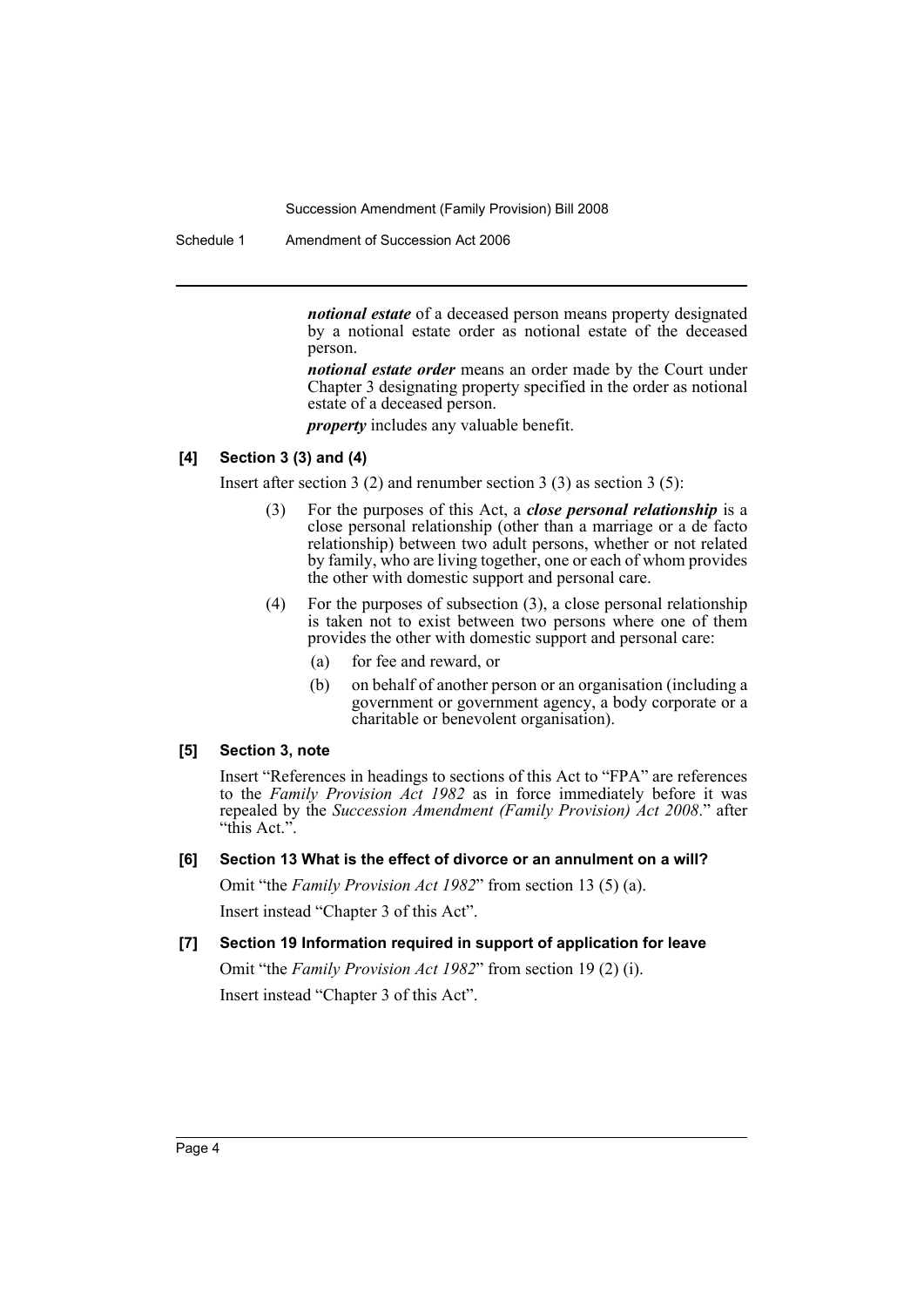Amendment of Succession Act 2006 Schedule 1

# **[8] Section 27 Court may rectify a will**

Omit section 27 (2). Insert instead:

(2) A person who wishes to make an application for an order under this section must apply to the Court within 12 months after the date of the death of the testator.

#### **[9] Section 28 Protection of personal representatives who distribute as if will had not been rectified**

Omit "under the *Family Provision Act 1982*" from section 28 (2) (b).

Insert instead "under Chapter 3".

# **[10] Chapter 3**

Insert after section 54 and renumber Chapter 3 as Chapter 4 and sections 55–60 as sections 101–106, respectively:

# **Chapter 3 Family provision**

# **Part 3.1 Application of Chapter**

# **55 Interpretation**

- (1) For the purposes of this Chapter, *administration* is granted in respect of the estate of a deceased person if:
	- (a) probate of the will of the deceased person is granted in New South Wales or granted outside New South Wales but sealed in accordance with section 107 (1) of the *Probate and Administration Act 1898*, or
	- (b) letters of administration of the estate of the deceased person are granted in New South Wales or granted outside New South Wales but sealed in accordance with section 107 (1) of the *Probate and Administration Act 1898*, whether the letters were granted with or without a will annexed and whether for general, special or limited purposes, or
	- (c) an order is made under section 18 (2) or 23 (1) of the *Public Trustee Act 1913* in respect of the estate of the deceased person, or
	- (d) an election is made by the Public Trustee under section 18A of the *Public Trustee Act 1913* in respect of the estate of the deceased person, or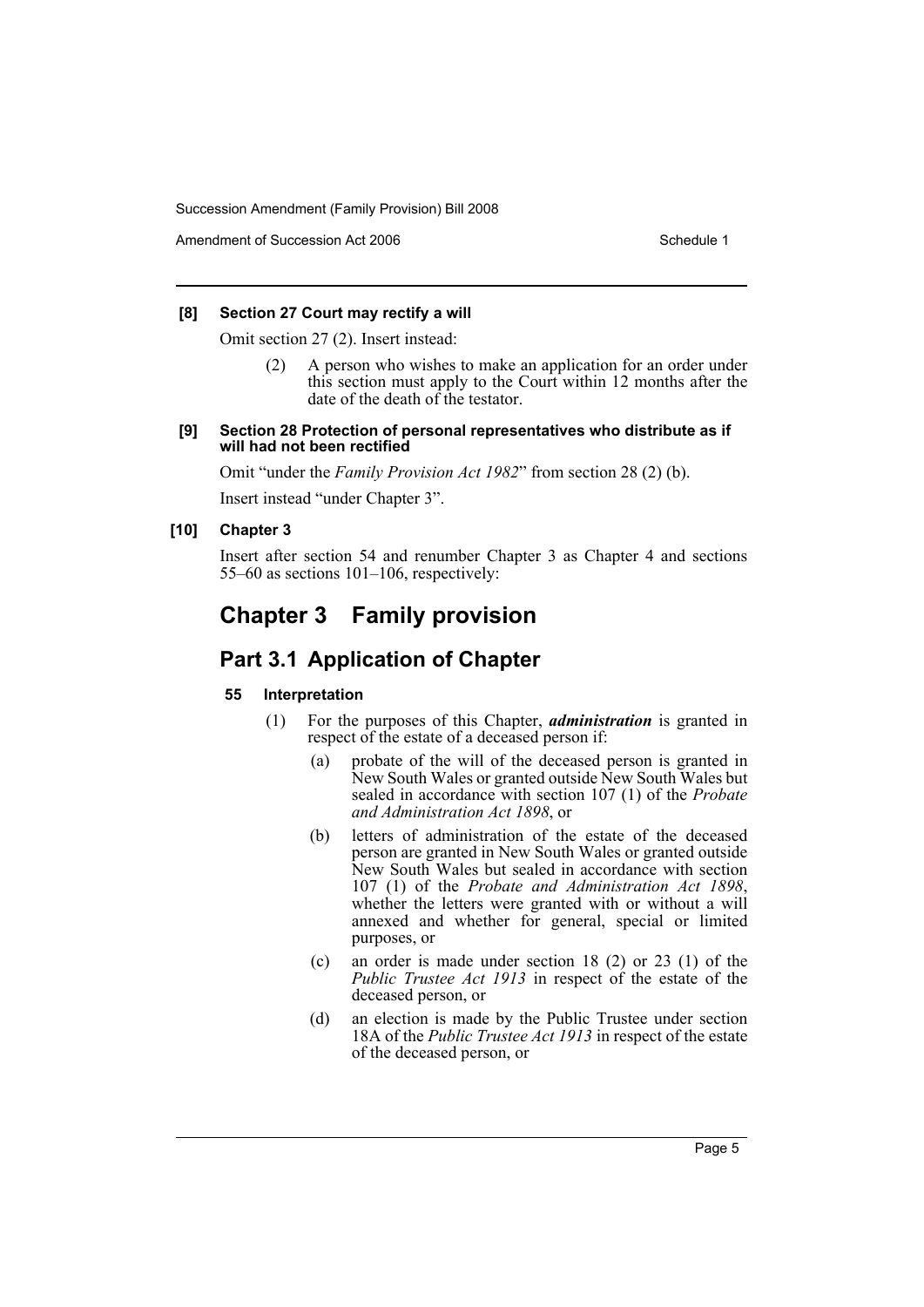- (e) an election is made by a trustee company under section 15A of the *Trustee Companies Act 1964* in respect of the estate of the deceased person.
- (2) For the purposes of this Chapter, the *legal representative* of the estate is the person to whom administration is granted.
- (3) A reference in this Chapter to a *person entitled to exercise a power* means a person entitled to exercise a power, whether or not the power:
	- (a) is absolute or conditional, or
	- (b) arises under a trust or in some other manner, or
	- (c) is to be exercised solely by the person or by the person together with one or more other persons (whether jointly or severally).
- (4) A reference in this Chapter to *property held by a person* includes property in relation to which the person is entitled to exercise a power of appointment or disposition in favour of himself or herself.

#### **56 Chapter to bind Crown** (cf FPA 5)

This Chapter binds the Crown in right of New South Wales and, in so far as the legislative power of the Parliament of New South Wales permits, the Crown in all its other capacities.

# **Part 3.2 Family provision orders**

### **Division 1 Applications for family provision orders**

**57 Eligible persons** (cf FPA 6 (1), definition of "eligible person")

The following are *eligible persons* who may apply to the Court for a family provision order in respect of the estate of a deceased person:

- (a) a person who was the wife or husband of the deceased person at the time of the deceased person's death,
- (b) a person with whom the deceased person was living in a de facto relationship at the time of the deceased person's death,
- (c) a child of the deceased person or, if the deceased person was, at the time of his or her death, a party to a domestic relationship, a person who is, for the purposes of the *Property (Relationships) Act 1984*, a child of that relationship,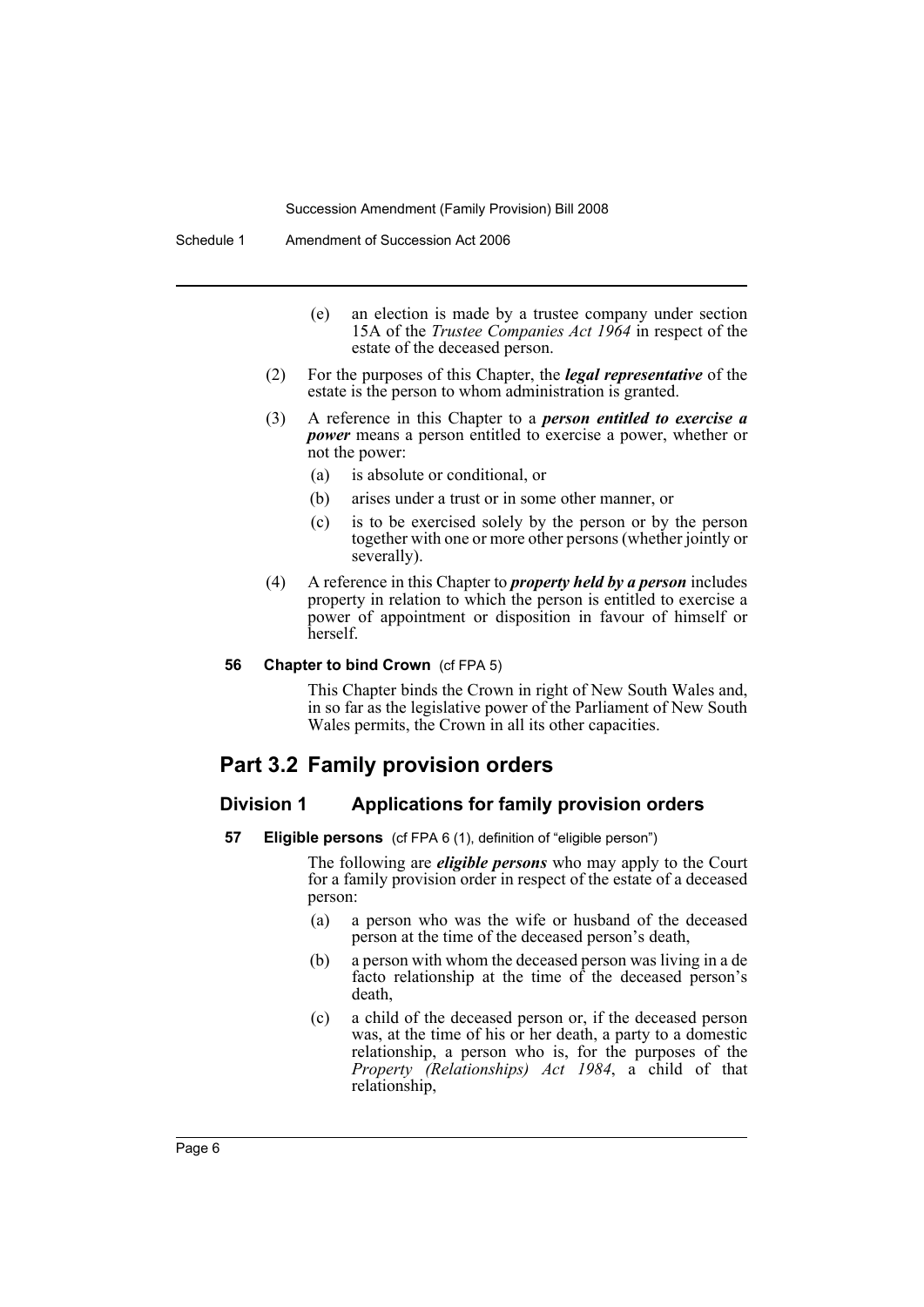Amendment of Succession Act 2006 Schedule 1

**Note.** A stepchild or foster child is not a child of a domestic relationship—see section 5 (3) of the *Property (Relationships) Act 1984*.

- (d) a former wife or husband of the deceased person,
- (e) a person:
	- (i) who was, at any particular time, wholly or partly dependent on the deceased person, and
	- (ii) who is a grandchild of the deceased person or was, at that particular time or at any other time, a member of the household of which the deceased person was a member,
- (f) a person with whom the deceased person was living in a close personal relationship at the time of the deceased person's death.

**Note.** Section 60 sets out the matters that the Court may consider when determining whether to make a family provision order, and the nature of any such order. An application may be made by a tutor (within the meaning of the *Civil Procedure Act 2005*) for an eligible person who is under legal incapacity.

### **58 When an application may be made** (cf FPA 16 (1) (b) and 17)

(1) An application for a family provision order may be made whether or not administration of the estate of the deceased person has been granted.

**Note.** Administration may be granted for the purposes of an application for a family provision order (see section 91).

- (2) An application for a family provision order must be made not later than 12 months after the date of the death of the deceased person, unless the Court otherwise orders on sufficient cause being shown.
- (3) An application is taken to be made on the day it is filed in the Court's registry.

# **Division 2 Determination of applications**

#### **59 When family provision order may be made** (cf FPA 7–9)

- (1) The Court may, on application under Division 1, make a family provision order in relation to the estate of a deceased person, if the Court is satisfied that:
	- (a) the person in whose favour the order is to be made is an eligible person, and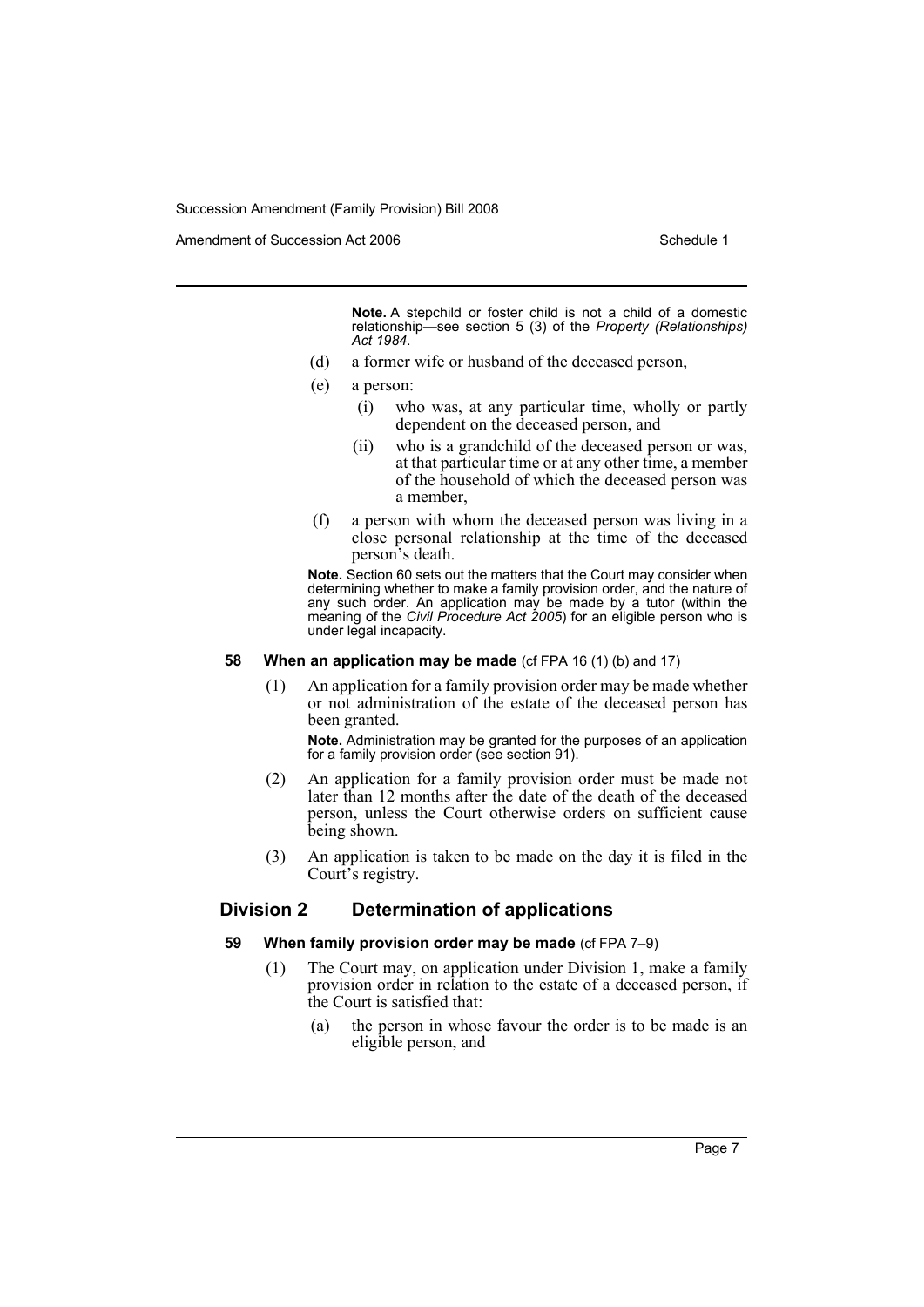Schedule 1 Amendment of Succession Act 2006

- (b) in the case of a person who is an eligible person by reason only of paragraph (d), (e) or (f) of the definition of *eligible person* in section 57—having regard to all the circumstances of the case (whether past or present) there are factors which warrant the making of the application, and
- (c) at the time when the Court is considering the application, adequate provision for the proper maintenance, education or advancement in life of the person in whose favour the order is to be made has not been made by the will of the deceased person, or by the operation of the intestacy rules in relation to the estate of the deceased person, or both.
- (2) The Court may make such order for provision out of the estate of the deceased person as the Court thinks ought to be made for the maintenance, education or advancement in life of the eligible person, having regard to the facts known to the Court at the time the order is made.

**Note.** Property that may be the subject of a family provision order is set out in Division 3. This Part applies to property, including property that is designated as notional estate (see section 73). Part 3.3 sets out property that may be designated as part of the notional estate of a deceased person for the purpose of making a family provision order.

- (3) The Court may make a family provision order in favour of an eligible person in whose favour a family provision order has previously been made in relation to the same estate only if:
	- (a) the Court is satisfied that there has been a substantial detrimental change in the eligible person's circumstances since a family provision order was last made in favour of the person, or
	- (b) at the time that a family provision order was last made in favour of the eligible person:
		- (i) the evidence about the nature and extent of the deceased person's estate (including any property that was, or could have been, designated as notional estate of the deceased person) did not reveal the existence of certain property (*the undisclosed property*), and
		- (ii) the Court would have considered the deceased person's estate (including any property that was, or could have been, designated as notional estate of the deceased person) to be substantially greater in value if the evidence had revealed the existence of the undisclosed property, and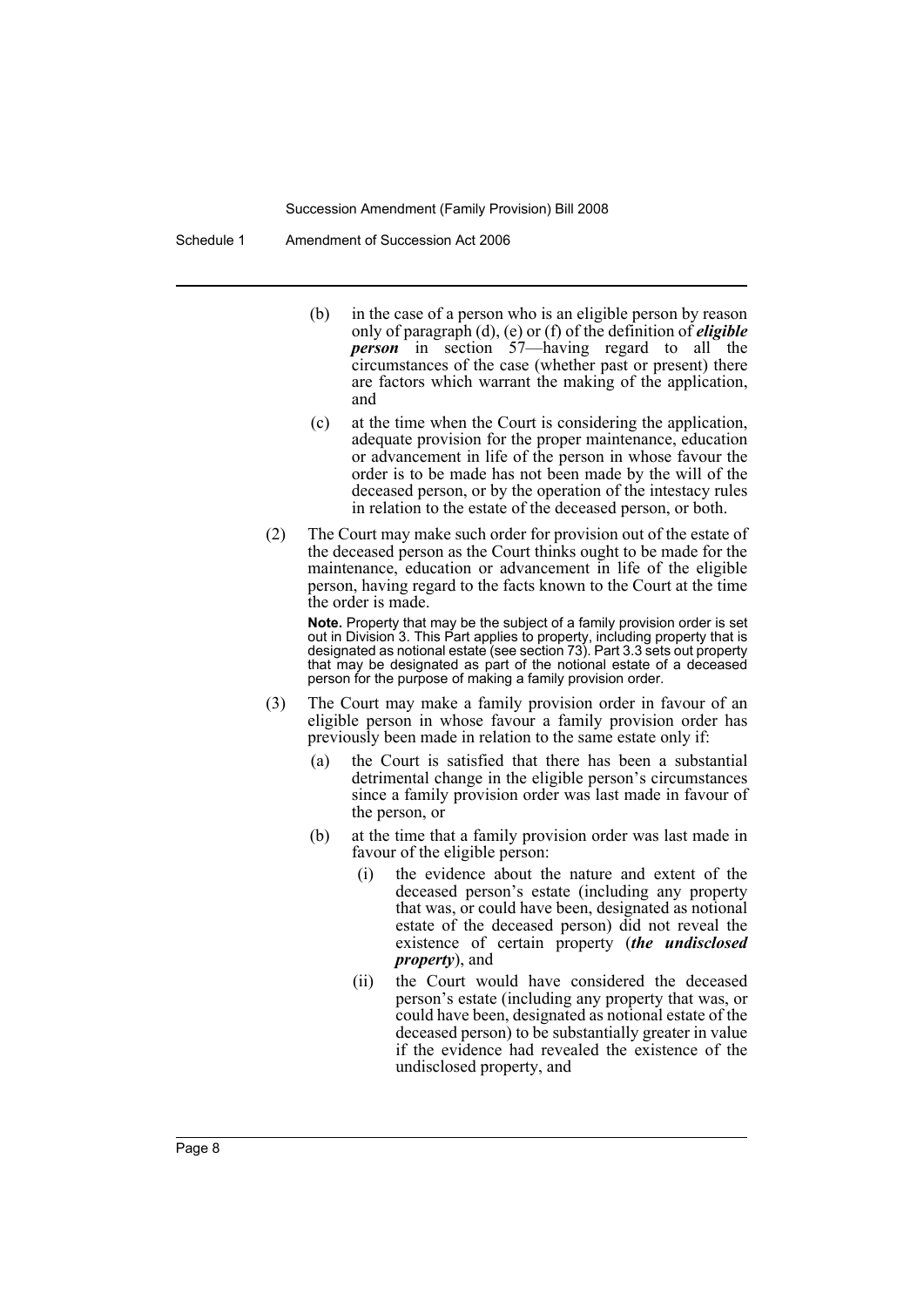Amendment of Succession Act 2006 Schedule 1

- (iii) the Court would not have made the previous family provision order if the evidence had revealed the existence of the undisclosed property.
- (4) The Court may make a family provision order in favour of an eligible person whose application for a family provision order in relation to the same estate was previously refused only if, at the time of refusal, there existed all the circumstances regarding undisclosed property described in subsection (3) (b).

#### **60 Matters to be considered by Court** (cf FPA 7–9)

- (1) The Court may have regard to the matters set out in subsection (2) for the purpose of determining:
	- (a) whether the person in whose favour the order is sought to be made (the *applicant*) is an eligible person, and
	- (b) whether to make a family provision order and the nature of any such order.
- (2) The following matters may be considered by the Court:
	- (a) any family or other relationship between the applicant and the deceased person, including the nature and duration of the relationship,
	- (b) the nature and extent of any obligations or responsibilities owed by the deceased person to the applicant, to any other person in respect of whom an application has been made for a family provision order or to any beneficiary of the deceased person's estate,
	- (c) the nature and extent of the deceased person's estate (including any property that is, or could be, designated as notional estate of the deceased person) and of any liabilities or charges to which the estate is subject, as in existence when the application is being considered,
	- (d) the financial resources (including earning capacity) and financial needs, both present and future, of the applicant, of any other person in respect of whom an application has been made for a family provision order or of any beneficiary of the deceased person's estate,
	- (e) if the applicant is cohabiting with another person—the financial circumstances of the other person,
	- (f) any physical, intellectual or mental disability of the applicant, any other person in respect of whom an application has been made for a family provision order or any beneficiary of the deceased person's estate that is in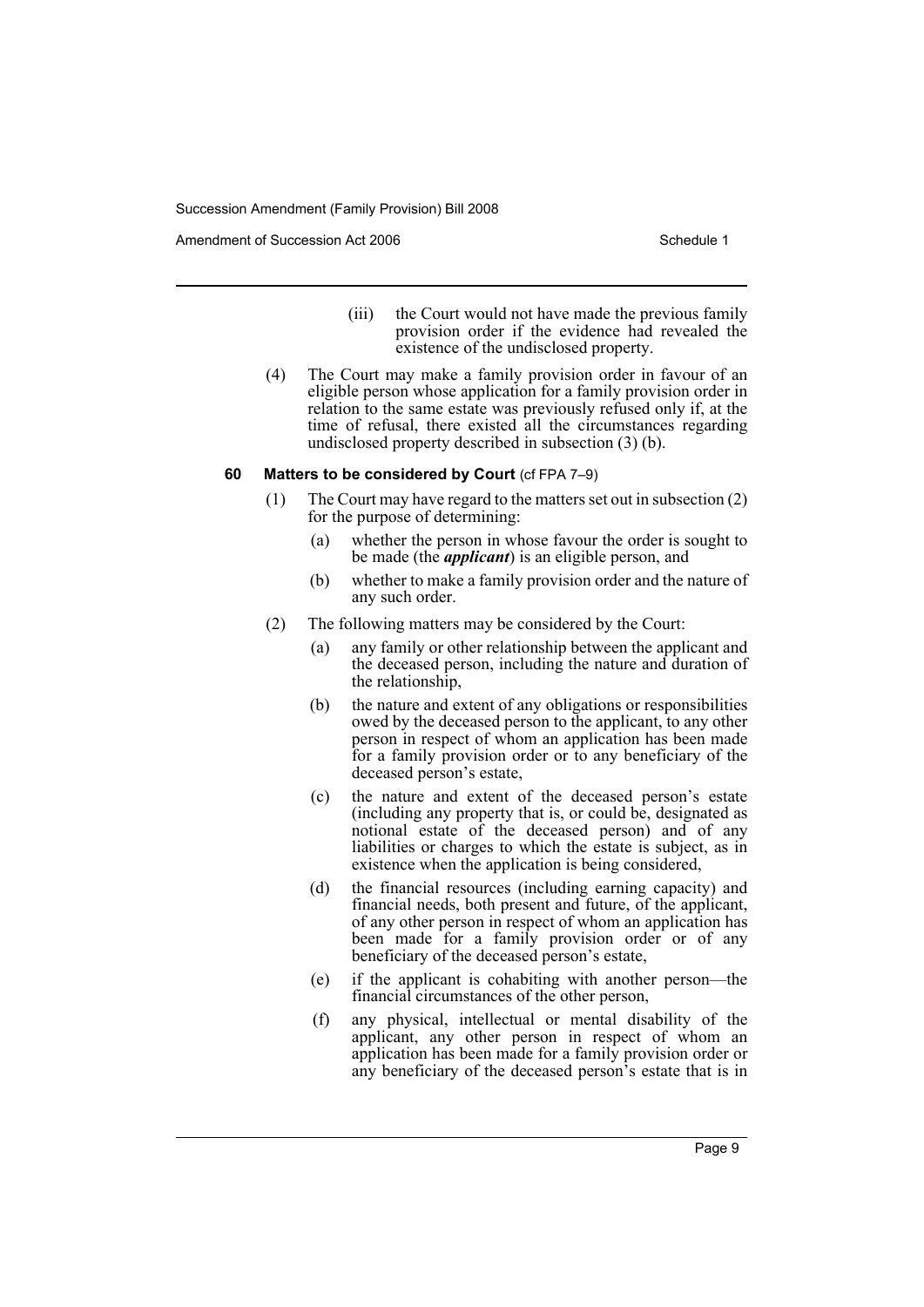existence when the application is being considered or that may reasonably be anticipated,

- (g) the age of the applicant when the application is being considered,
- (h) any contribution (whether financial or otherwise) by the applicant to the acquisition, conservation and improvement of the estate of the deceased person or to the welfare of the deceased person or the deceased person's family, whether made before or after the deceased person's death, for which adequate consideration (not including any pension or other benefit) was not received, by the applicant,
- (i) any provision made for the applicant by the deceased person, either during the deceased person's lifetime or made from the deceased person's estate,
- (j) any evidence of the testamentary intentions of the deceased person, including evidence of statements made by the deceased person,
- (k) whether the applicant was being maintained, either wholly or partly, by the deceased person before the deceased person's death and, if the Court considers it relevant, the extent to which and the basis on which the deceased person did so,
- (l) whether any other person is liable to support the applicant,
- (m) the character and conduct of the applicant before and after the date of the death of the deceased person,
- (n) the conduct of any other person before and after the date of the death of the deceased person,
- (o) any relevant Aboriginal or Torres Strait Islander customary law,
- (p) any other matter the Court considers relevant, including matters in existence at the time of the deceased person's death or at the time the application is being considered.

#### **61 Other possible applicants** (cf FPA 20)

(1) In determining an application for a family provision order, the Court may disregard the interests of any other person by or in respect of whom an application for a family provision order may be made (other than a beneficiary of the deceased person's estate) but who has not made an application.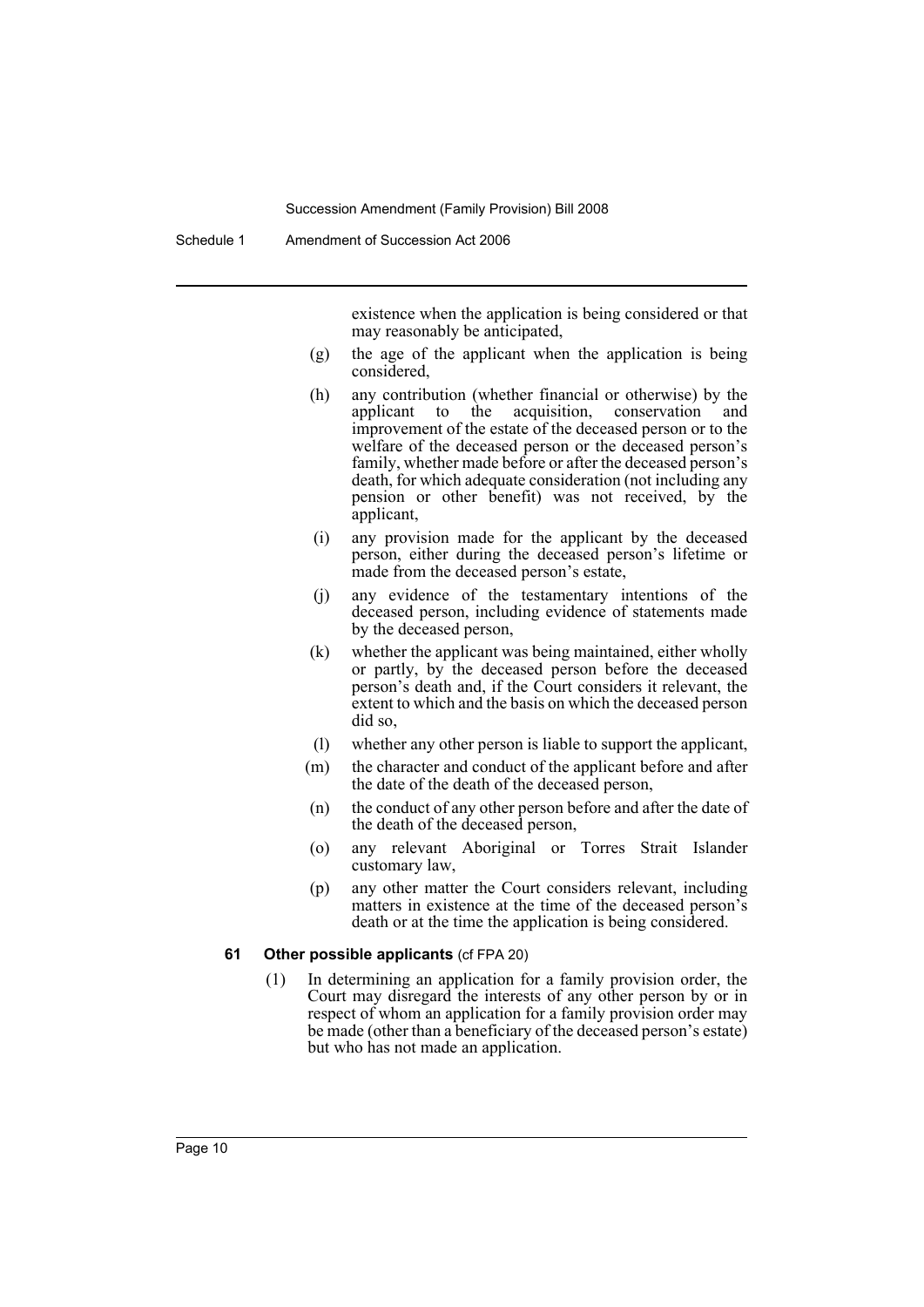Amendment of Succession Act 2006 Schedule 1

- (2) However, the Court may disregard any such interests only if:
	- (a) notice of the application, and of the Court's power to disregard the interests, is served on the person concerned, in the manner and form prescribed by the regulations or rules of court, or
	- (b) the Court determines that service of any such notice is unnecessary, unreasonable or impracticable in the circumstances of the case.

### **62 Interim family provision orders and orders restraining distribution of the estate** (cf FPA 9 (5) and (6))

- (1) The Court may make an interim family provision order before it has fully considered an application for a family provision order if it is of the opinion that no less provision than that proposed in the interim order would be made in favour of the eligible person concerned in the final order.
- (2) After making an interim family provision order, the Court must proceed to finally determine the application for a family provision order by confirming, revoking or varying the interim order.
- (3) The Court may make an order restraining the final or partial distribution of an estate (other than a distribution under section 94 (1) of this Act or section 92A of the *Probate and Administration Act 1898*) pending its determination of an application for a family provision order.

# **Division 3 Property that may be used for family provision orders**

- **63 Property that may be used for family provision orders** (cf FPA 6 (1), definition of "estate", 6 (4) and (5))
	- (1) A family provision order may be made in relation to the estate of a deceased person.
	- (2) If the deceased person died leaving a will, the estate of the deceased person includes property that would, on a grant of probate of the will, vest in the executor of the will, or would on a grant of administration with the will annexed, vest in the legal representative appointed under that grant.
	- (3) A family provision order may not be made in relation to property of the estate that has been distributed by the legal representative of the estate in compliance with the requirements of section 93, except as provided by subsection  $(5)$ .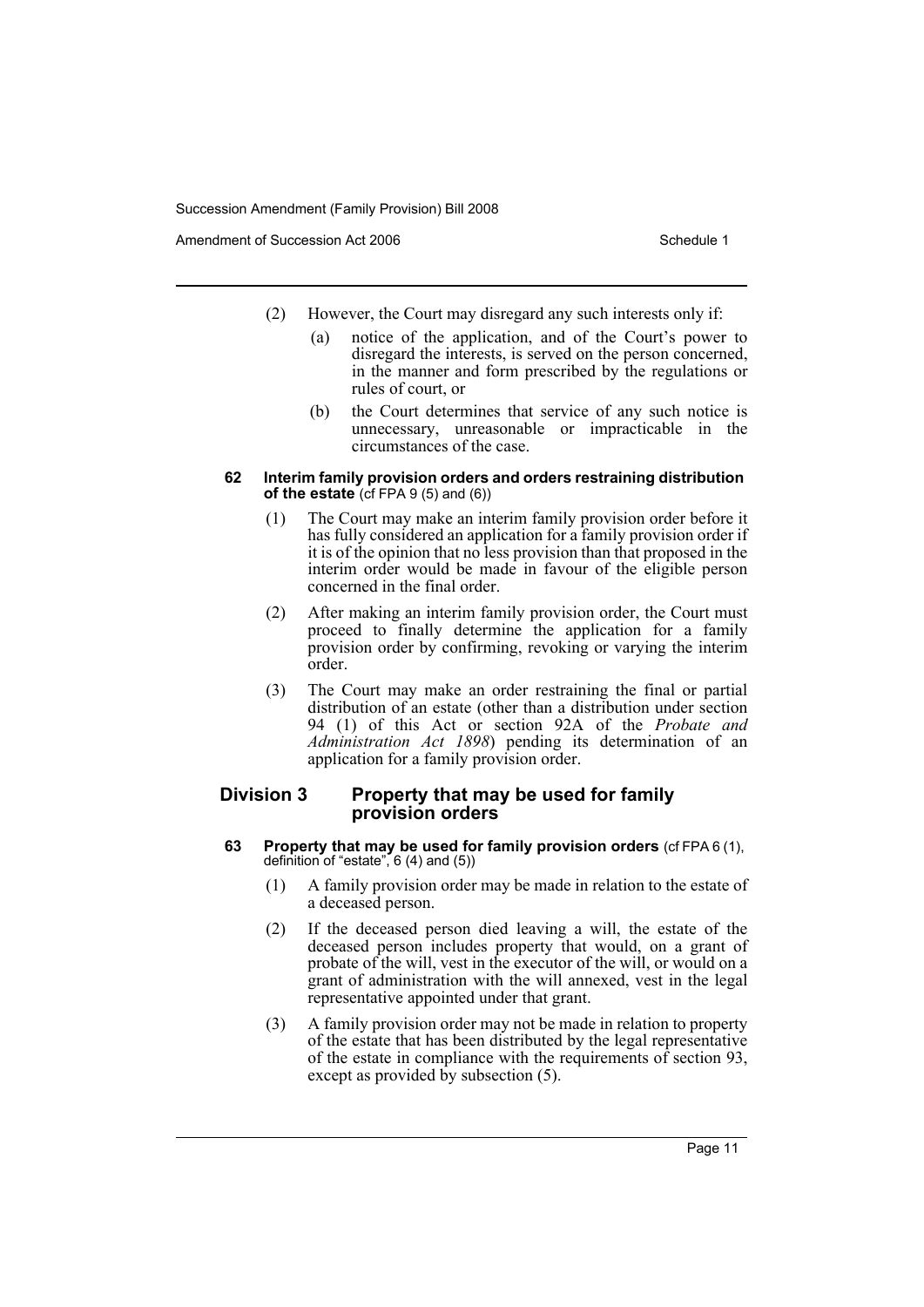Schedule 1 Amendment of Succession Act 2006

- (4) Where property of the estate of a deceased person is held by the legal representative of that estate as trustee for a person or for a charitable or other purpose, the property is to be treated, for the purposes of this Chapter, as not having been distributed unless it is vested in interest in that person or for that purpose.
- (5) A family provision order may be made in relation to property that is not part of the estate of a deceased person, or that has been distributed, if it is designated as notional estate of the deceased person by an order under Part 3.3.

# **64 Orders may affect property in or outside jurisdiction** (cf FPA 11 (1) (b))

A family provision order may be made in respect of property situated in or outside New South Wales when, or at any time after, the order is made, whether or not the deceased person was, at the time of death, domiciled in New South Wales.

# **Division 4 General provisions relating to family provision orders**

# **65 Nature of orders** (cf FPA 11 (1) (a) and (d))

- (1) A family provision order must specify:
	- (a) the person or persons for whom provision is to be made, and
	- (b) the amount and nature of the provision, and
	- (c) the manner in which the provision is to be provided and the part or parts of the estate out of which it is to be provided, and
	- (d) any conditions, restrictions or limitations imposed by the Court.
- (2) A family provision order may require the provision to be made in one or more of the following ways:
	- (a) by payment of a lump sum of money,
	- (b) by periodic payments of money,
	- (c) by application of specified existing or future property,
	- (d) by way of an absolute interest, or a limited interest only, in property,
	- (e) by way of property set aside as a class fund for the benefit of 2 or more persons,
	- (f) in any other manner the Court thinks fit.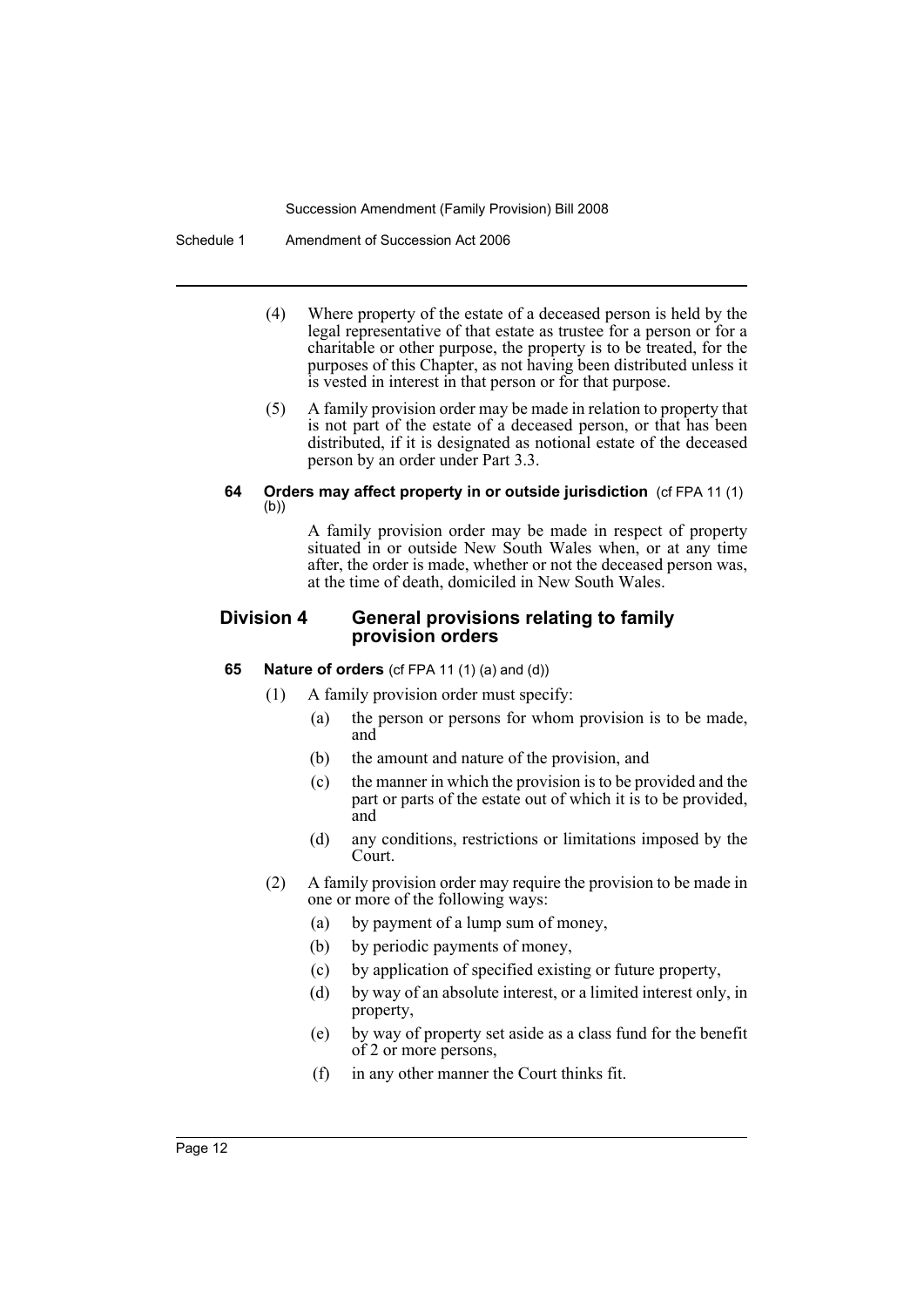Amendment of Succession Act 2006 Schedule 1

(3) If provision is to be made by payment of an amount of money, the family provision order may specify whether interest is payable on the whole or any part of the amount payable for the period, and, if so, the period during which interest is payable and the rate of the interest.

#### **66 Consequential and ancillary orders** (cf FPA 15 (1), 34)

- (1) The Court may, in addition to, or as part of, a family provision order, make orders for or with respect to all or any of the following matters for the purpose of giving effect to the family provision order:
	- (a) the transfer of property of the estate directly to the eligible person in whose favour the order is made, or to any other person as trustee for that person,
	- (b) where property is to be held on trust, the purpose of the trust and the way in which it is to be constituted,
	- (c) the appointment of a trustee of property of the estate,
	- (d) the powers and duties of a trustee of property of the estate, including any trustee constituted or appointed under this section,
	- (e) the vesting in any person of property of the estate,
	- (f) the exercise of a right or power to obtain property for the estate,
	- (g) the sale of or dealing with property of the estate,
	- (h) the disposal of the proceeds of any sale or other realising of property of the estate,
	- (i) the securing, either wholly or partially, of the due performance of an order under this Part,
	- (j) the management of the property of the estate,
	- (k) the execution of any necessary conveyance, document or instrument, the production of documents of title or the doing of such other things as the Court thinks necessary in relation to the performance of the family provision order,
	- (l) any other matter the Court thinks necessary.
- (2) The Court may make such additional orders as it considers necessary to adjust the interests of any person affected by a family provision order and to be just and equitable to all persons affected by the order.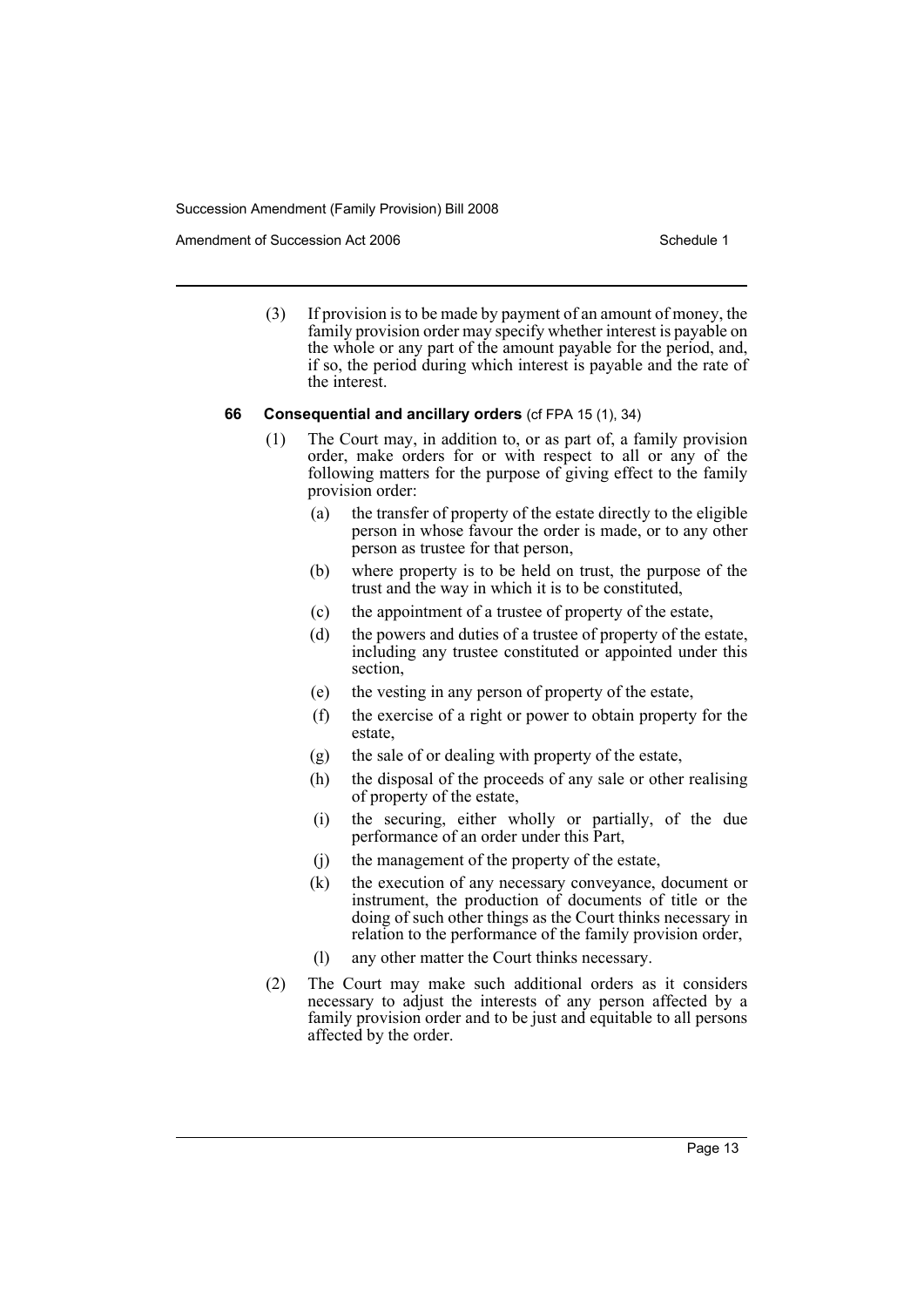Schedule 1 Amendment of Succession Act 2006

(3) The execution of an instrument relating to property in the notional estate of a deceased person pursuant to an order under this section is not liable to duty under the *Duties Act 1997*.

#### **67 Undertakings to restore property** (cf FPA 18)

- (1) The Court may make a family provision order subject to a condition that the eligible person in whose favour the order is made is to enter into an undertaking, or give security, that, if the order is revoked because the deceased person was not deceased when the order was made, the person will restore any property received under the order, or otherwise make restitution, in accordance with any order of the Court made on the revocation.
- (2) In this section: *deceased person* means the person (whether or not deceased) from whose estate a family provision order is made.

#### **68 Payment for exoneration from liability for orders**

- (1) The Court may, as part of a family provision order, or at any time, on the application of a beneficiary of the estate of a deceased person, by order:
	- (a) fix a periodic payment or lump sum payable by a beneficiary of an estate affected by a family provision order to represent the proportion of the property in the estate affected by the family provision order that is borne by the beneficiary's portion of the estate, and
	- (b) exonerate the beneficiary's portion of the estate from any further liability under the family provision order, on condition that payment is made as directed by the Court.
- (2) Without limiting subsection (1), in making any order under this section, the Court may do any of the following:
	- (a) specify the person to whom the payment or lump sum is to be paid,
	- (b) specify how any periodic payment is to be secured,
	- (c) specify how any lump sum is to be invested for the benefit of any proposed beneficiary.

**Note.** Section 92 enables the Court to replace property in the estate or notional estate of a deceased person that has been, or is proposed to be, affected by a family provision order with property offered in substitution for the affected property.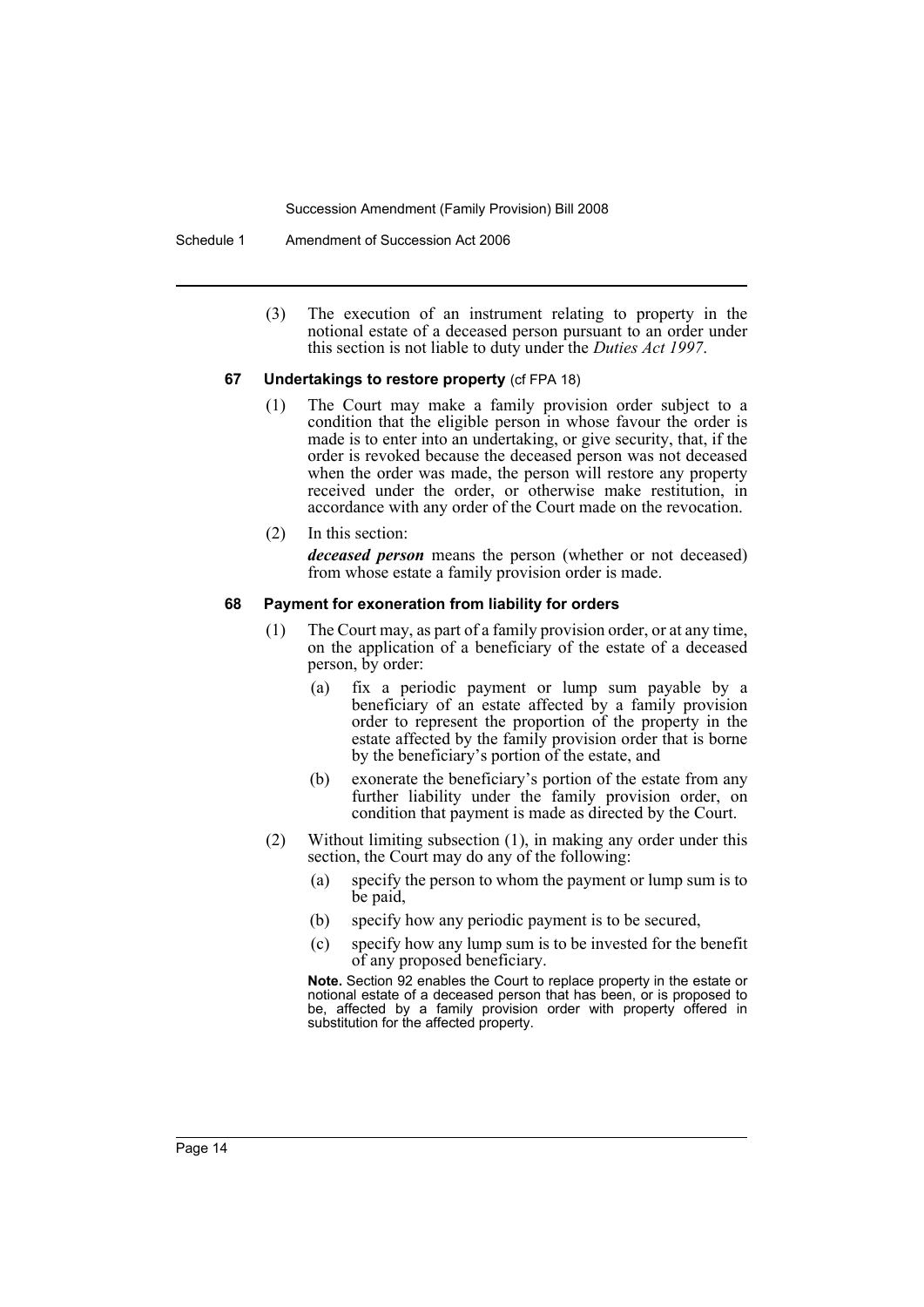Amendment of Succession Act 2006 Schedule 1

### **69 Effect of order vesting property in estate** (cf FPA 15 (2))

The provisions of sections 78 (except subsection (1)) and 79 of the *Trustee Act 1925* apply to and in relation to an order under section 66 for the vesting of property in a person in the same way as they apply to and in relation to a vesting order referred to in those provisions and, in the case of section 78 (2) of that Act, as if the provisions of section 66 and the other provisions of this Act relating to the making of orders under this Act were contained in Part 3 of that Act.

#### **70 Variation and revocation of family provision orders** (cf FPA 19 (1)–(3) and 20 (4))

- (1) A family provision order may be varied or revoked by the Court only in accordance with this Chapter.
- (2) The Court may, by order, vary or revoke a family provision order so as to allow provision to be made in favour of another eligible person wholly or partly from all or any property affected by the order.
- (3) The Court must not vary or revoke a family provision order so as to allow provision to be made in favour of another eligible person unless that person shows sufficient cause for not having applied for a family provision order before the order sought to be varied or revoked was made.
- (4) A family provision order is revoked if the grant of administration in respect of the estate of the deceased person is revoked or rescinded, unless the Court otherwise provides when revoking or rescinding the grant.

**Note.** The Court may also vary a family provision order under sections 62 and 92.

# **71 Variation and revocation of other orders** (cf FPA 19 (4))

If a family provision order is varied or revoked, the Court may:

- (a) vary or revoke any other orders made by it as a consequence of, or in relation to, the order to such extent as may be necessary as a result of the variation or revocation, and
- (b) make such additional orders as may be so necessary.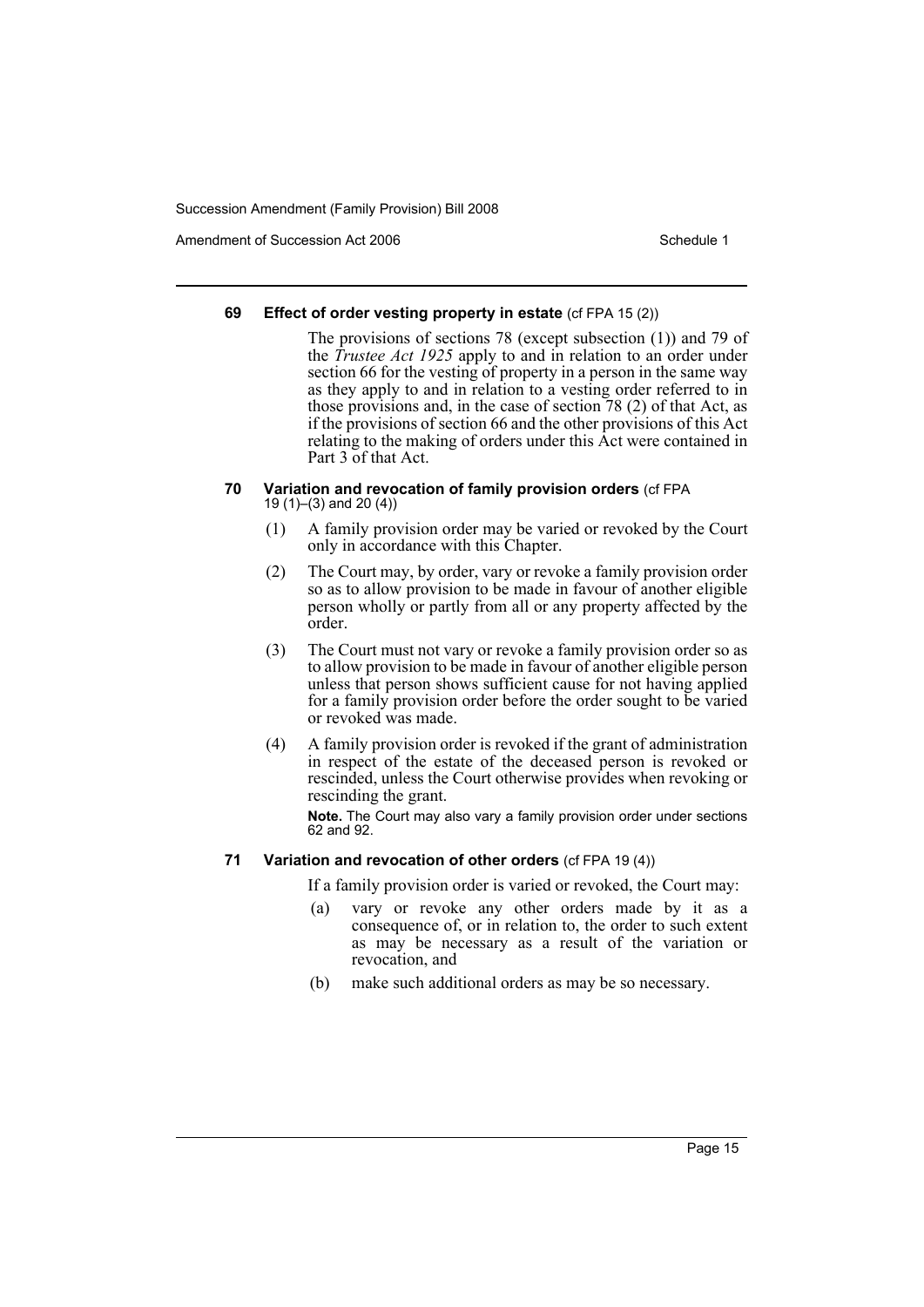#### **72 Effect of family provision order** (cf FPA 14 (1))

- (1) A family provision order takes effect, unless the Court otherwise orders, as if the provision was made:
	- (a) in a codicil to the will of the deceased person, if the deceased person made a will, or
	- (b) in a will of the deceased person, if the deceased person died intestate.
- (2) Without limiting subsection (1), the Court may at the time of distribution of an estate that is insufficient to give effect to a family provision order make such orders concerning the abatement or adjustment of distributions from the estate as between the person in whose favour the family provision order is made and the other beneficiaries of the estate as it considers to be just and equitable among the persons affected.

#### **73 Application**

- (1) This Part applies to interim family provision orders in the same way as it applies to family provision orders.
- (2) This Part (other than section 63) applies to property designated as part of the notional estate of a deceased person in the same way as it applies to property that is part of the estate of a deceased person.

# **Part 3.3 Notional estate orders**

**Note.** This Part applies where, as a result of certain property transactions, property is not included in the estate of a deceased person or where property has been distributed from the estate of a deceased person. This Part enables the Court in limited circumstances to make an order designating property that is not included in the estate, or has been distributed from the estate, as "notional estate" of the deceased person for the purpose of making a family provision order under Part 3.2 in respect of the estate of the deceased person (or for the purpose of ordering that costs in the proceedings be paid from the notional estate).

Property may be designated as notional estate if it is property held by, or on trust for, a person by whom property became held (whether or not as trustee), or the object of a trust for which property became held on trust:

- (a) as a result of a distribution from the estate of a deceased person (see section 79), whether or not the property was the subject of the distribution, or
- (b) as a result of a relevant property transaction, whether or not the property was the subject of the transaction (see section 80), or
- (c) as a result of a relevant property transaction entered into by a person by whom property became held, or for whom property became held on trust, as a result of a relevant property transaction or a distribution from the estate of a deceased person (see section 81), whether or not the property was the subject of the relevant property transaction.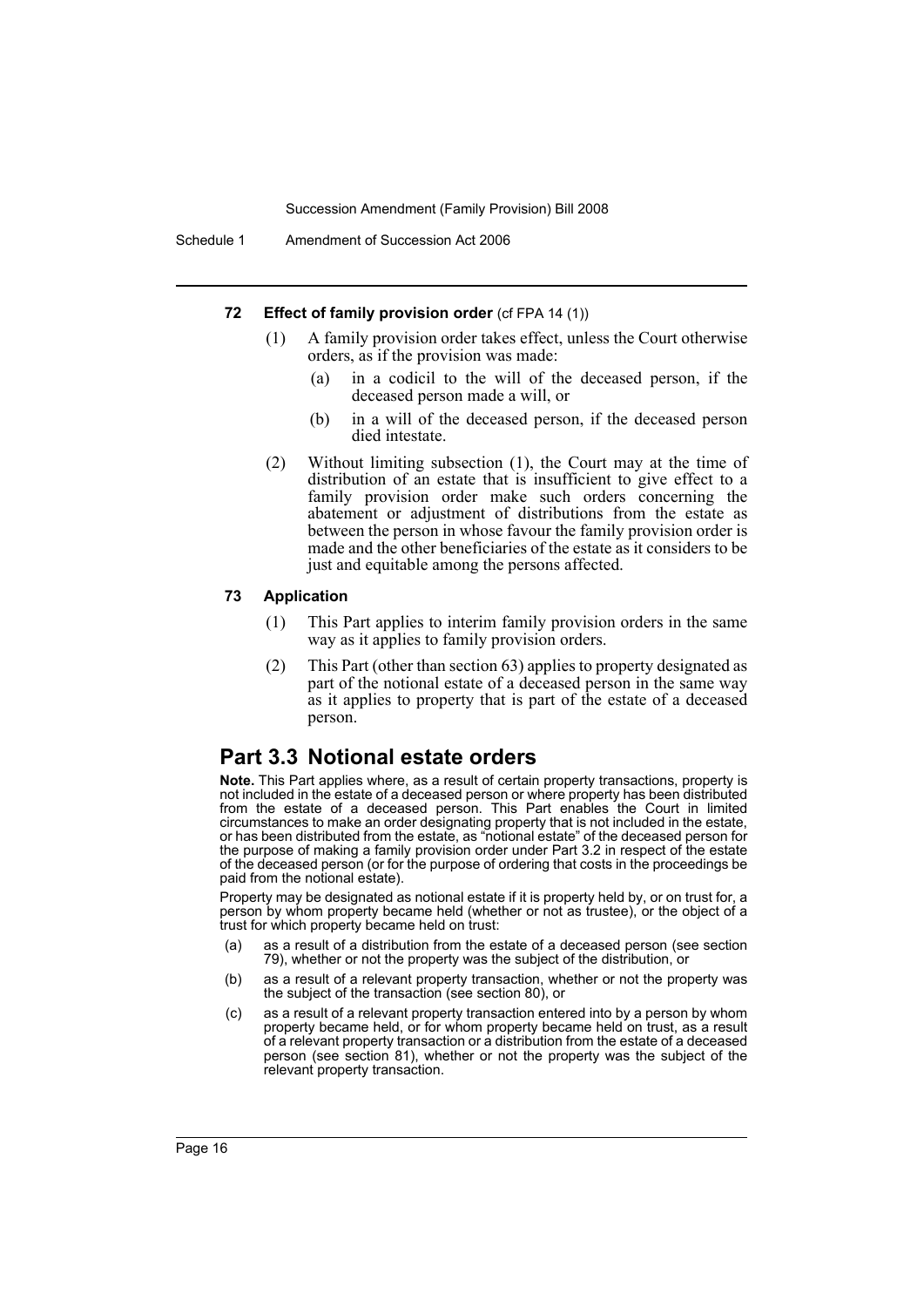Amendment of Succession Act 2006 Schedule 1

Property may also be designated as notional estate if it is property:

- (a) held by the legal representative of the estate of a person by whom property became held as a result of a relevant property transaction or distribution referred to in paragraphs (a)–(c) above and who has since died (known as the *deceased transferee*), or
- (b) held by, or on trust for, a person by whom property became held, or for the object of a trust for which property became held on trust, as a result of a distribution from the estate of a deceased transferee,

whether or not the property was the subject of the relevant property transaction or the distribution from the estate of the deceased person or the deceased transferee (see section 82).

Section 92 enables the Court to replace property in the estate or notional estate of a deceased person that has been, or is proposed to be, affected by a family provision order with property offered in substitution for the affected property.

# **Division 1 Relevant property transactions**

### **74 Definition**

In this Part:

*relevant property transaction* means a transaction or circumstance affecting property and described in section 75 or 76.

### **75 Transactions that are relevant property transactions** (cf FPA 22 (1), (3) and (7))

- (1) A person enters into a relevant property transaction if the person does, directly or indirectly, or does not do, any act that (immediately or at some later time) results in property being:
	- (a) held by another person (whether or not as trustee), or
	- (b) subject to a trust,

and full valuable consideration is not given to the person for doing or not doing the act.

- (2) The fact that a person has entered into a relevant property transaction affecting property does not prevent the person from being taken to have entered into another relevant property transaction if the person subsequently does, or does not do, an act affecting the same property the subject of the first transaction.
- (3) The making of a will by a person, or the omission of a person to make a will, does not constitute an act or omission for the purposes of subsection (1), except in so far as it constitutes a failure to exercise a power of appointment or disposition in relation to property that is not in the person's estate.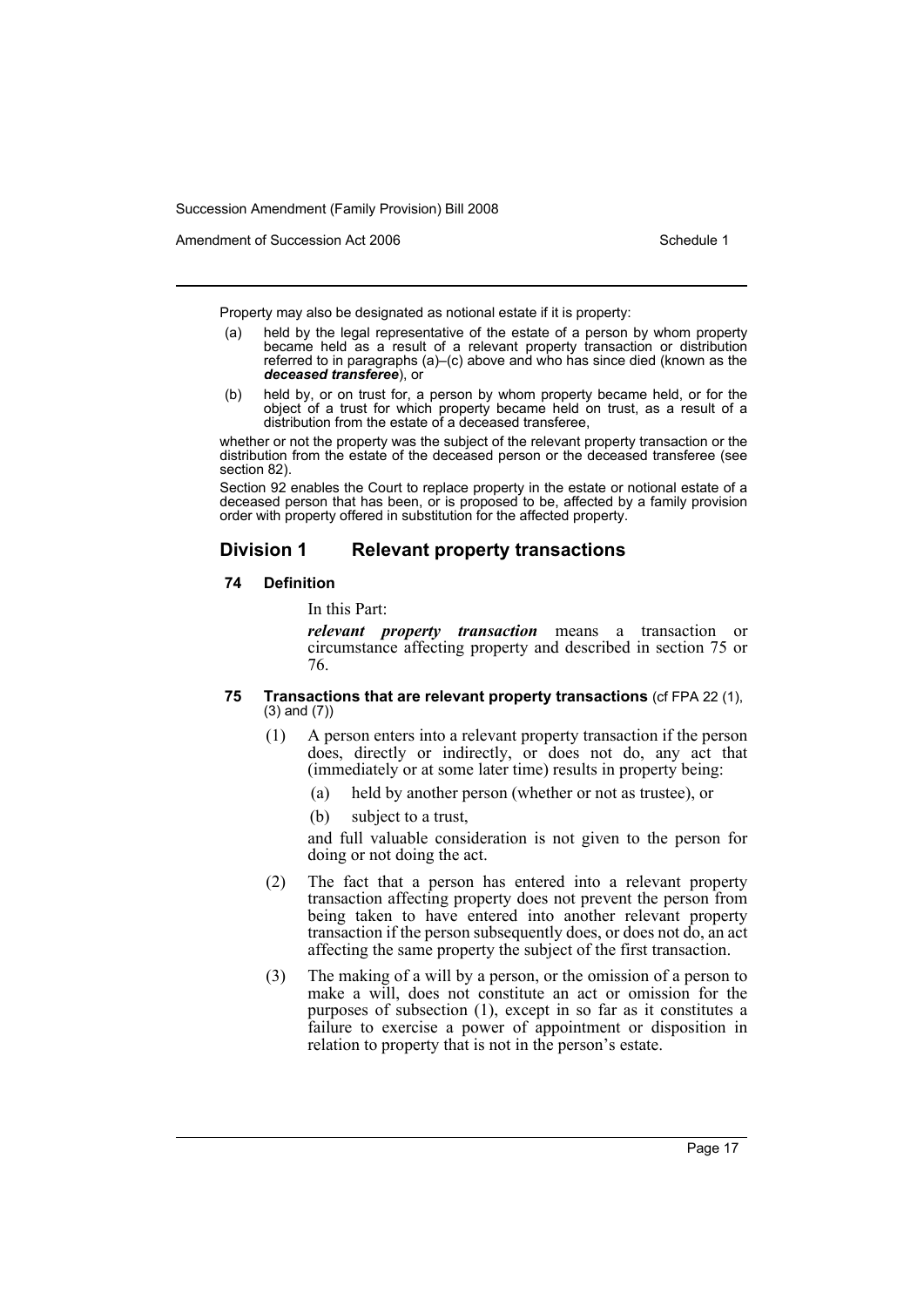Schedule 1 Amendment of Succession Act 2006

#### **76 Examples of relevant property transactions** (cf FPA 22 (4))

- (1) The circumstances set out in subsection (2), subject to full valuable consideration not being given, constitute the basis of a relevant property transaction for the purposes of section 75.
- (2) The circumstances are as follows:
	- (a) if a person is entitled to exercise a power to appoint, or dispose of, property that is not in the person's estate and does not exercise that power before ceasing (because of death or the occurrence of any other event) to be entitled to do so, with the result that the property becomes held by another person (whether or not as trustee) or subject to a trust or another person (immediately or at some later time) becomes, or continues to be, entitled to exercise the power,
	- (b) if a person holds an interest in property as a joint tenant and the person does not sever that interest before ceasing (because of death or the occurrence of any other event) to be entitled to do so, with the result that, on the person's death, the property becomes, by operation of the right of survivorship, held by another person (whether or not as trustee) or subject to a trust,
	- (c) if a person holds an interest in property in which another interest is held by another person (whether or not as trustee) or is subject to a trust, and the person is entitled to exercise a power to extinguish the other interest in the property and the power is not exercised before the person ceases (because of death or the occurrence of any other event) to be so entitled with the result that the other interest in the property continues to be so held or subject to the trust,
	- (d) if a person is entitled, in relation to a life assurance policy on the person's life under which money is payable on the person's death or if some other event occurs to a person other than the legal representative of the person's estate, to exercise a power:
		- (i) to substitute a person or a trust for the person to whom, or trust subject to which, money is payable under the policy, or
		- (ii) to surrender or otherwise deal with the policy,

and the person does not exercise that power before ceasing (because of death or the occurrence of any other event) to be entitled to do so,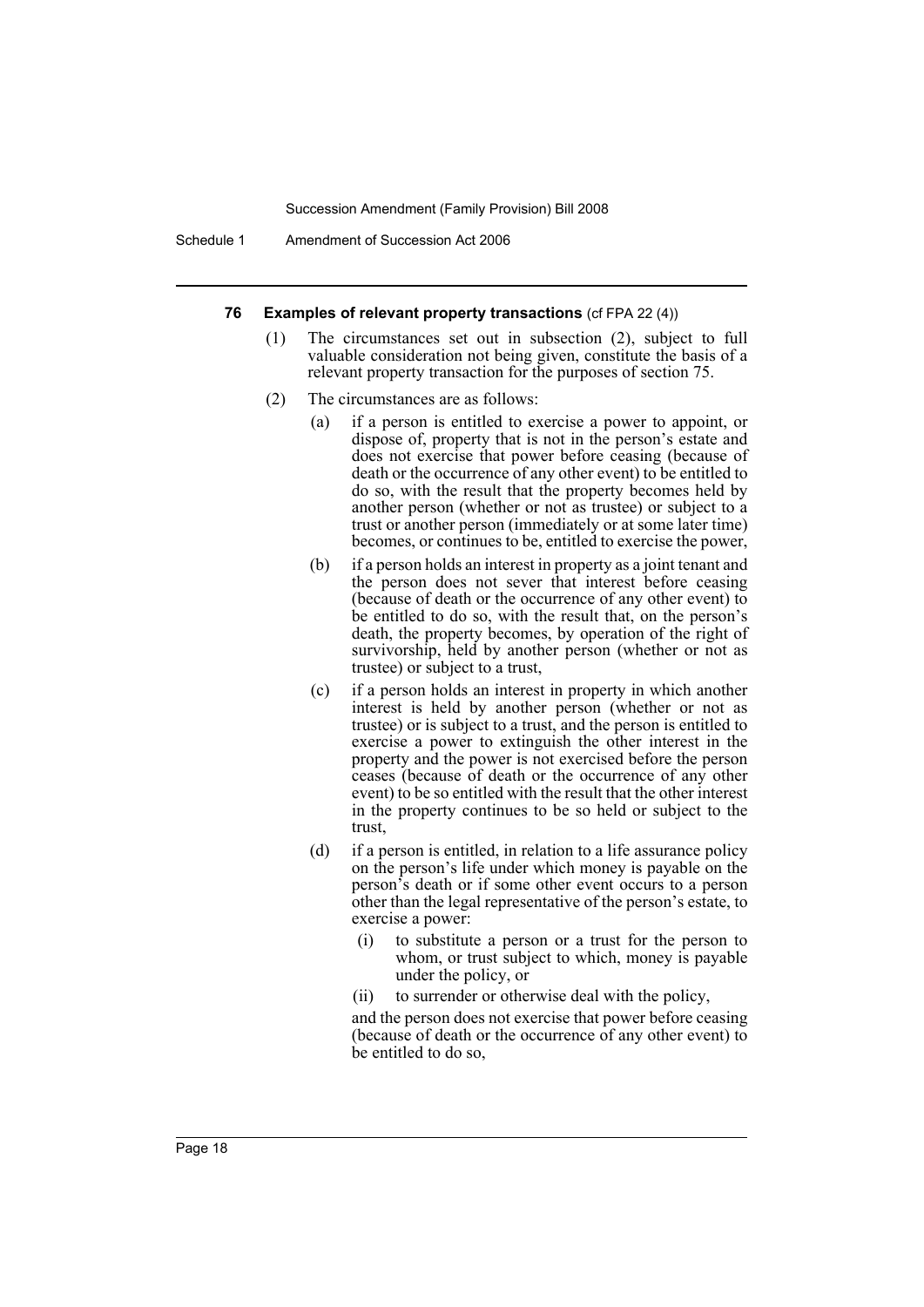Amendment of Succession Act 2006 Schedule 1

- (e) if a person who is a member of, or a participant in, a body (corporate or unincorporate), association, scheme, fund or plan, dies and property (immediately or at some later time) becomes held by another person (whether or not as trustee) or subject to a trust because of the person's membership or participation and the person's death or the occurrence of any other event,
- (f) if a person enters into a contract disposing of property out of the person's estate, whether or not the disposition is to take effect before, on or after the person's death or under the person's will or otherwise.
- (3) Nothing in this section prevents any other act or omission from constituting the basis of a relevant property transaction for the purposes of section 75.
- (4) For the purposes of this Chapter, in the circumstances described in subsection (2) (b), a person is not given full or any valuable consideration for not severing an interest in property held as a joint tenant merely because, by not severing that interest, the person retains, until his or her death, the benefit of the right of survivorship in respect of that property.

# **77 When relevant property transactions take effect** (cf FPA 22 (2), (5) and (6))

- (1) For the purposes of this Chapter, a relevant property transaction is taken to have effect when the property concerned becomes held by another person or subject to a trust or as otherwise provided by this section.
- (2) A relevant property transaction consisting of circumstances described in section  $76$  (2) (a), (c) or (d) is taken to have been entered into immediately before, and to take effect on, the person's death or the occurrence of the other event resulting in the person no longer being entitled to exercise the relevant power.
- (3) A relevant property transaction consisting of circumstances described in section 76 (2) (b) or (e) is taken to have been entered into immediately before, and to take effect on, the person's death or the occurrence of the other event referred to in those paragraphs.
- (4) A relevant property transaction that involves any kind of contract for which valuable consideration, though not full valuable consideration, is given for the person to enter into the transaction is taken to be entered into and take effect when the contract is entered into.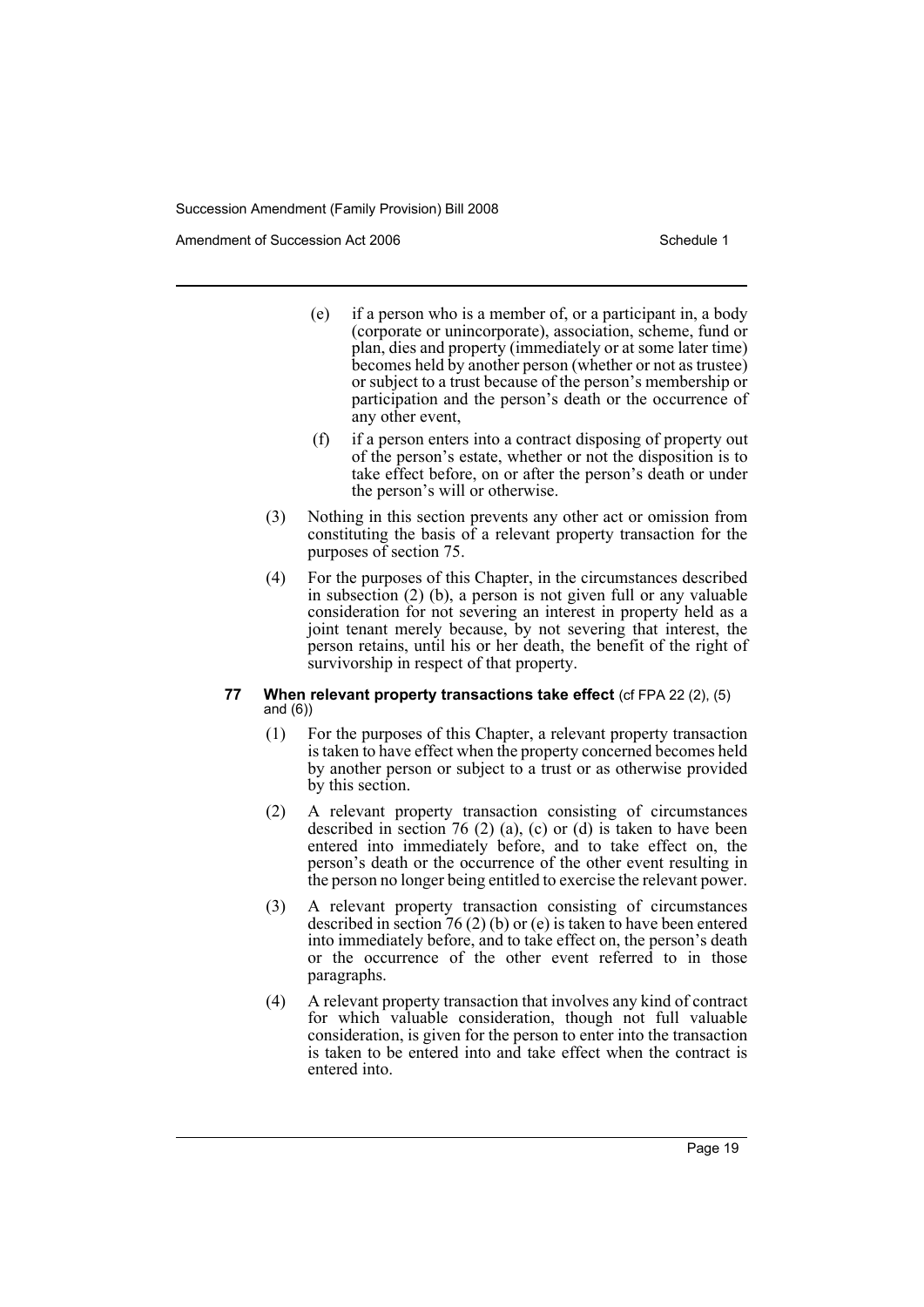# **Division 2 When notional estate orders may be made**

#### **78 Notional estate order may be made only if family provision order or certain costs orders to be made**

- (1) The Court may make an order designating property as notional estate only:
	- (a) for the purposes of a family provision order to be made under Part 3.2, or
	- (b) for the purposes of an order that the whole or part of the costs of proceedings in relation to the estate or notional estate of a deceased person be paid from the notional estate of the deceased person.

**Note.** Section 63 (5) enables a family provision order to be made in relation to property designated as notional estate of a deceased person. Section 99 enables the Court to order that costs be paid out of the notional estate of a deceased person.

(2) The Court must not make an order under subsection (1) (b) for the purposes of an order that the whole or part of an applicant's costs be paid from the notional estate of the deceased person unless the Court makes or has made a family provision order in favour of the applicant.

#### **79 Notional estate order may be made where property of estate distributed** (cf FPA 24)

The Court may, on application by an applicant for a family provision order or on its own motion, make a notional estate order designating property specified in the order as notional estate of a deceased person if the Court is satisfied that on, or as a result of, a distribution of the deceased person's estate, property (whether or not the subject of the distribution) became held by a person (whether or not as trustee) or subject to a trust.

#### **80 Notional estate order may be made where estate affected by relevant property transaction** (cf FPA 23)

(1) The Court may, on application by an applicant for a family provision order or on its own motion, make a notional estate order designating property specified in the order as notional estate of a deceased person if the Court is satisfied that the deceased person entered into a relevant property transaction before his or her death and that the transaction is a transaction to which this section applies.

**Note.** The kinds of transactions that constitute relevant property transactions are set out in sections 75 and 76.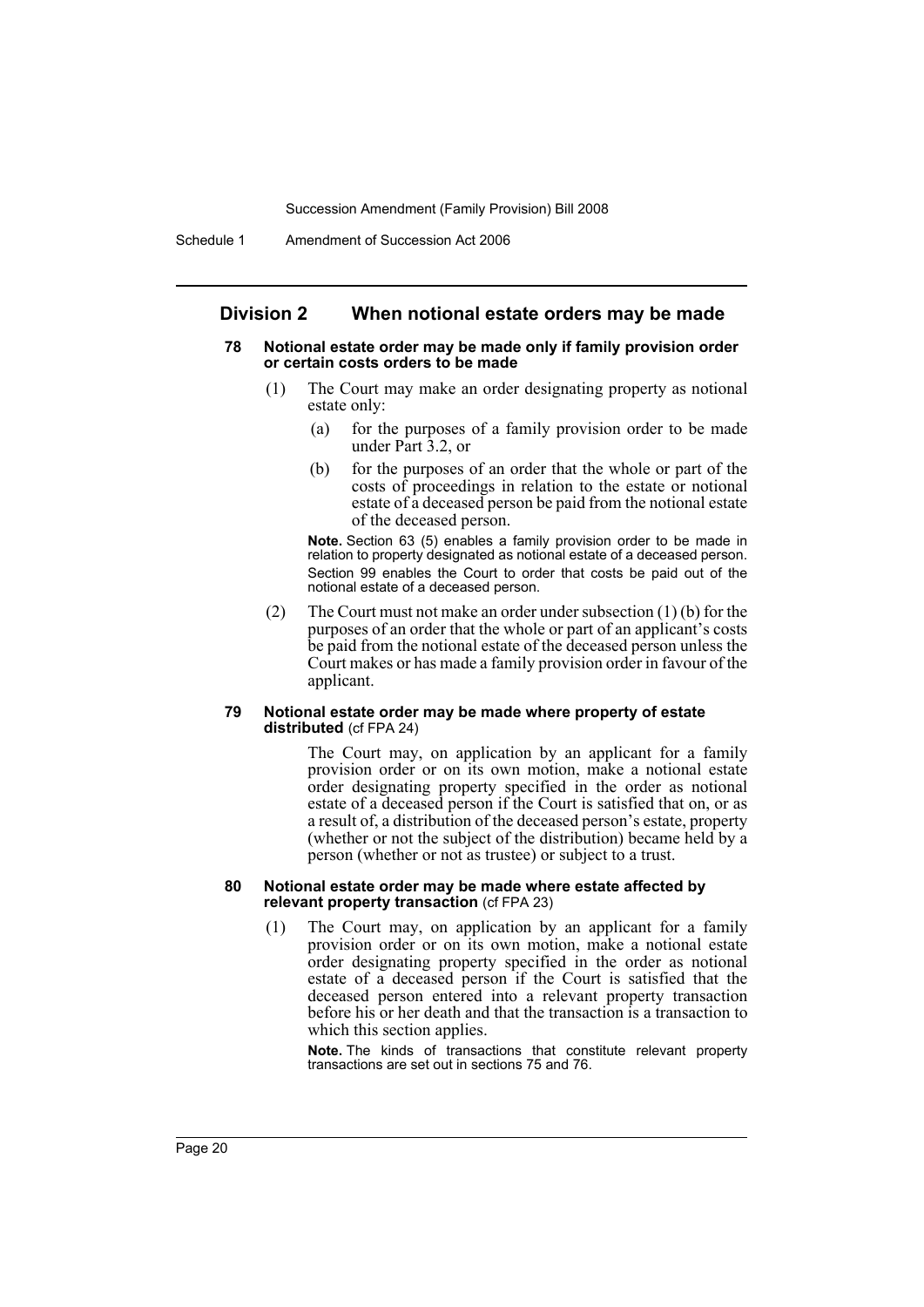Amendment of Succession Act 2006 Schedule 1

- (2) This section applies to the following relevant property transactions:
	- (a) a transaction that took effect within 3 years before the date of the death of the deceased person and was entered into with the intention, wholly or partly, of denying or limiting provision being made out of the estate of the deceased person for the maintenance, education or advancement in life of any person who is entitled to apply for a family provision order,
	- (b) a transaction that took effect within one year before the date of the death of the deceased person and was entered into when the deceased person had a moral obligation to make adequate provision, by will or otherwise, for the proper maintenance, education or advancement in life of any person who is entitled to apply for a family provision order which was substantially greater than any moral obligation of the deceased person to enter into the transaction,
	- (c) a transaction that took effect or is to take effect on or after the deceased person's death.
- (3) Property may be designated as notional estate by a notional estate order under this section if it is property that is held by, or on trust for:
	- (a) a person by whom property became held (whether or not as trustee) as the result of a relevant property transaction, or
	- (b) the object of a trust for which property became held on trust as the result of a relevant property transaction,

whether or not the property was the subject of the relevant property transaction.

#### **81 Notional estate order may be made where estate affected by subsequent relevant property transaction** (cf FPA 25)

- (1) The Court may, on application by an applicant for a family provision order or on its own motion, make a notional estate order designating property specified in the order as notional estate of a deceased person if the Court is satisfied that:
	- $(a)$  it:
		- (i) has power, under this or any other section of this Chapter, to make a notional estate order designating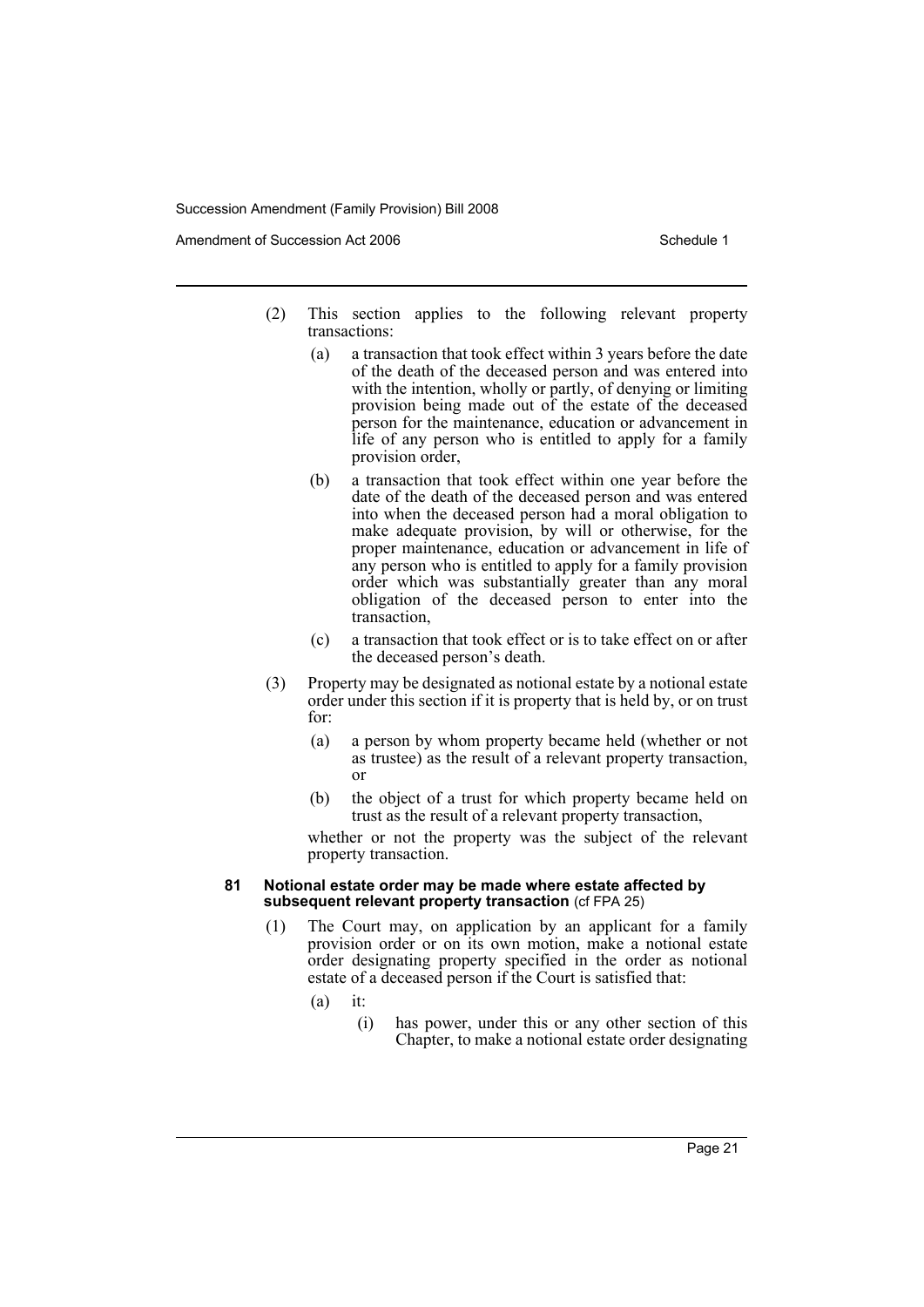Schedule 1 Amendment of Succession Act 2006

property held by, or on trust for, a person (*the transferee*) as notional estate of the deceased person, or

- (ii) immediately before the date of the death of a person (*the deceased transferee*), had power, under this or any other section of this Chapter, to make a notional estate order designating property held by, or on trust for, the deceased transferee as notional estate of the deceased person, and
- (b) since the relevant property transaction or distribution that gave rise to the power to make the order was entered into or made, the transferee, or the deceased transferee, entered into a relevant property transaction, and
- (c) there are special circumstances that warrant the making of the order.
- (2) Property may be designated as notional estate by a notional estate order under this section if it is property that is held by, or on trust for:
	- (a) a person by whom property became held (whether or not as trustee) as the result of the relevant property transaction entered into by the transferee or the deceased transferee, or
	- (b) the object of a trust for which property became held on trust as the result of the relevant property transaction entered into by the transferee or the deceased transferee,

whether or not the property was the subject of the relevant property transaction.

(3) A notional estate order may be made under this section instead of or in addition to an order under section 79, 80 or 82.

#### **82 Notional estate order may be made where property of deceased transferee's estate held by legal representative or distributed**

- (1) The Court may, on application by an applicant for a family provision order or on its own motion, make a notional estate order designating property specified in the order as notional estate of a deceased person if the Court is satisfied that:
	- (a) immediately before the date of the death of a person (*the deceased transferee*), it had power, under this or any other section of this Chapter, to make a notional estate order designating property held by, or on trust for, the deceased transferee as notional estate of the deceased person, and
	- (b) the power did not arise because property became held by the deceased transferee as trustee only, and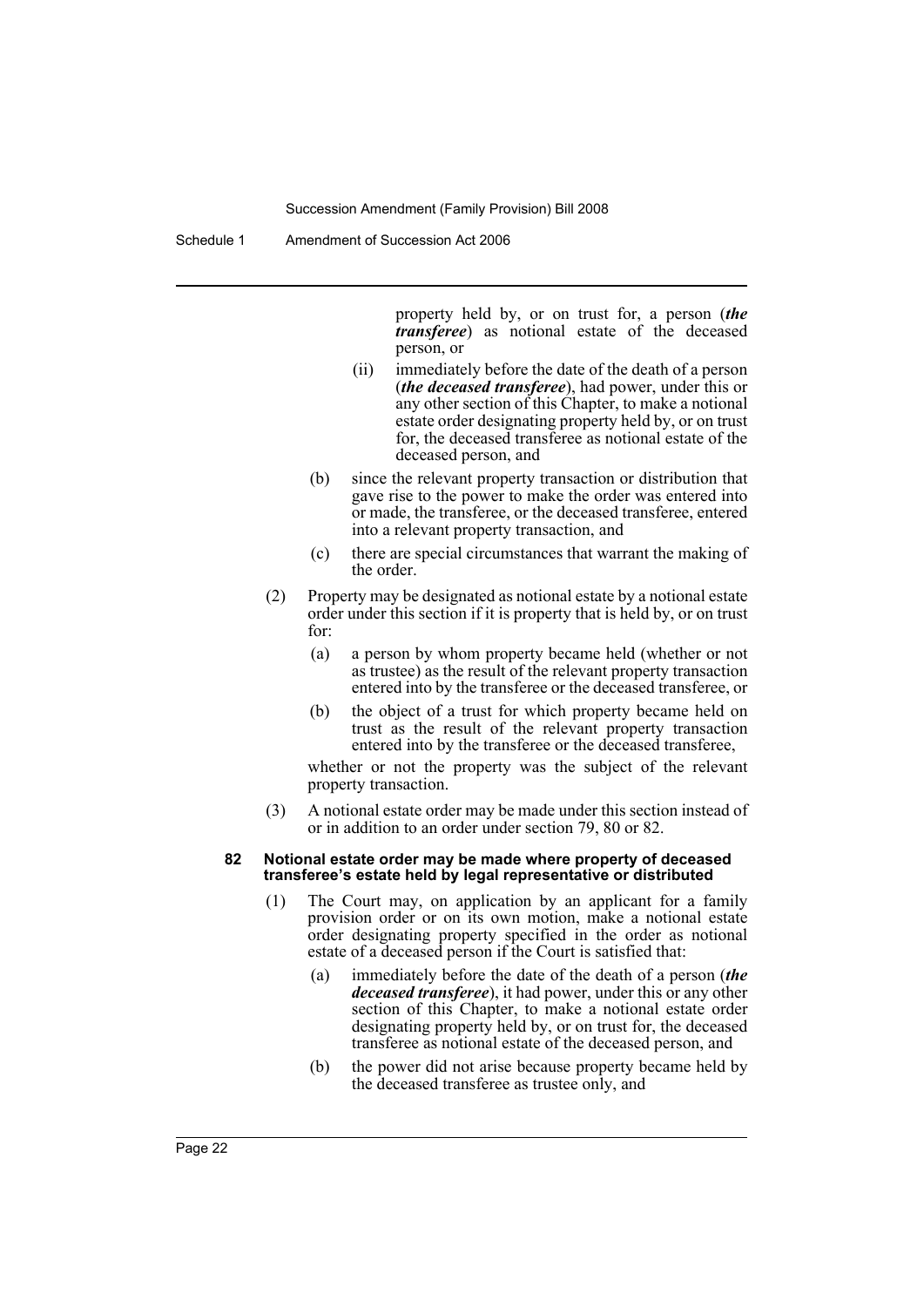Amendment of Succession Act 2006 Schedule 1

- (c) in the case of property referred to in subsection (2) (b), there are special circumstances that warrant the making of the order.
- (2) The following property may be designated as notional estate by a notional estate order under this section, whether or not it was the property the subject of the relevant property transaction or distribution from which the Court's power to make such an order arose:
	- (a) if administration has been granted in respect of the estate of the deceased transferee—property that is held by the legal representative of the estate of the deceased transferee in his or her capacity as legal representative of the estate of the deceased transferee,
	- (b) if all or part of the estate of the deceased transferee has been distributed—property that is held by, or on trust for:
		- (i) a person by whom property became held (whether or not as trustee) as the result of the distribution of the deceased transferee's estate, or
		- (ii) the object of a trust for which property became held on trust as the result of the distribution of the deceased transferee's estate.
- (3) A notional estate order may be made under this section instead of or in addition to an order under section 79, 80 or 81.

**Note.** Administration of the estate of a deceased transferee may be granted for the purposes of being able to designate property as notional estate under this section (see section 91).

#### **83 Disadvantage and other matters required before order can be made** (cf FPA 26)

- (1) The Court must not, merely because a relevant property transaction has been entered into, make an order under section 80, 81 or 82 unless the Court is satisfied that the relevant property transaction or the holding of property resulting from the relevant property transaction:
	- (a) directly or indirectly disadvantaged the estate of the principal party to the transaction or a person entitled to apply for a family provision order from the estate or, if the deceased person was not the principal party to the transaction, the deceased person (whether before, on or after death), or
	- (b) involved the exercise by the principal party to the transaction or any other person (whether alone or jointly or severally with any other person) of a right, a discretion or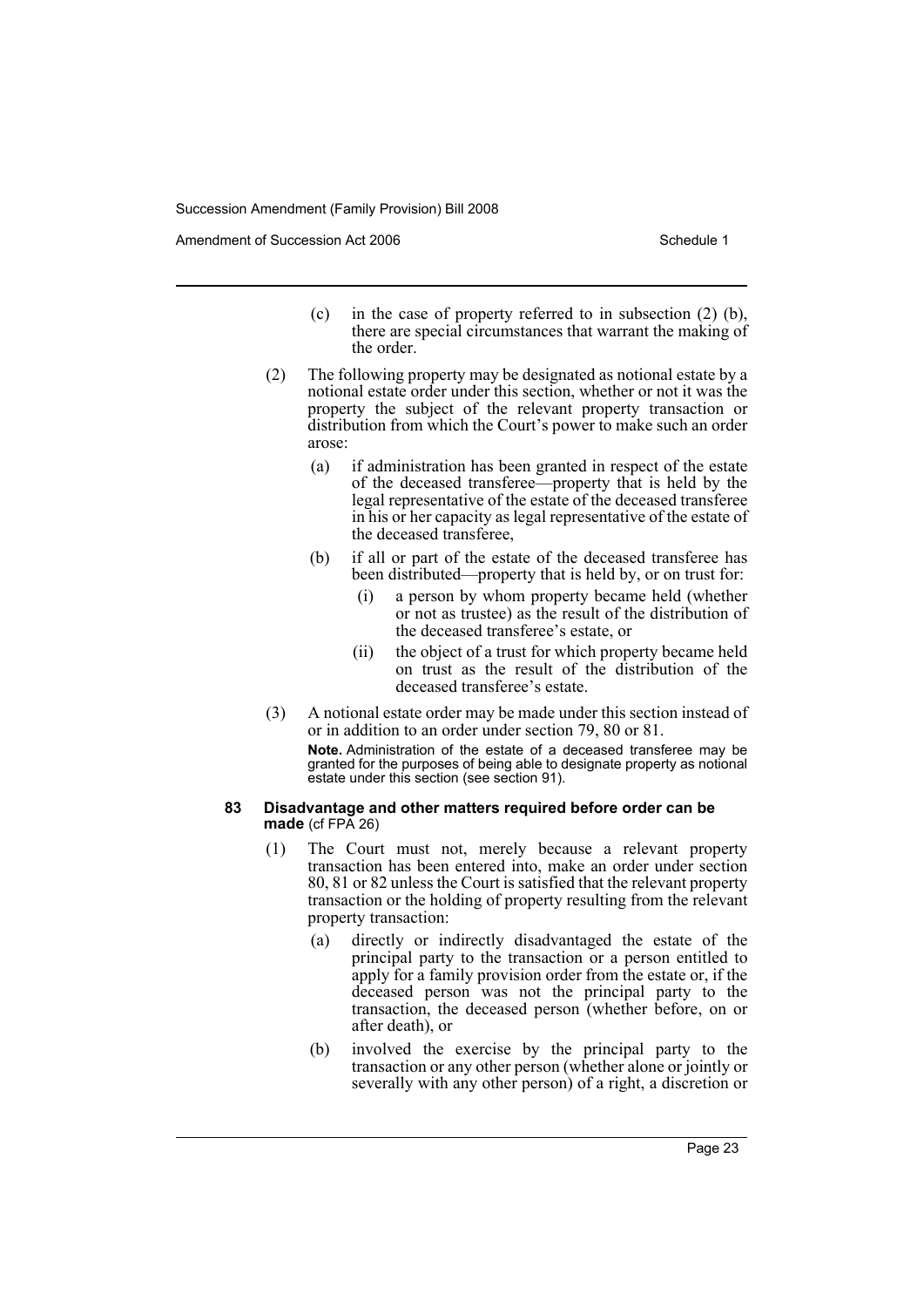Schedule 1 Amendment of Succession Act 2006

a power of appointment, disposition, nomination or direction that, if not exercised, could have resulted in a benefit to the estate of the principal party to the transaction or a person entitled to apply for a family provision order from the estate or, if the deceased person was not the principal party to the transaction, the deceased person (whether before, on or after death), or

- (c) involved the exercise by the principal party to the transaction or any other person (whether alone or jointly or severally with any other person) of a right, a discretion or a power of appointment, disposition, nomination or direction that could, when the relevant property transaction was entered into or at a later time, have been exercised so as to result in a benefit to the estate of the principal party to the transaction or a person entitled to apply for a family provision order from the estate or, if the deceased person was not the principal party to the transaction, the deceased person (whether before, on or after death), or
- (d) involved an omission to exercise a right, a discretion or a power of appointment, disposition, nomination or direction that could, when the relevant property transaction was entered into or at a later time, have been exercised by the principal party to the transaction or any other person (whether alone or jointly or severally with any other person) so as to result in a benefit to the estate of the principal party to the transaction or a person entitled to apply for a family provision order from the estate or, if the deceased person was not the principal party to the transaction, the deceased person (whether before, on or after death).
- (2) In this section:

*principal party to the transaction*, in relation to a relevant property transaction, means the person who, under section 75 or 76, enters into the relevant property transaction.

### **84 Effect of notional estate order** (cf FPA 29)

A person's rights are extinguished to the extent that they are affected by a notional estate order.

# **85 More than one notional estate order may be made** (cf FPA 28 (3))

The Court may make one or more notional estate orders in connection with the same proceedings for a family provision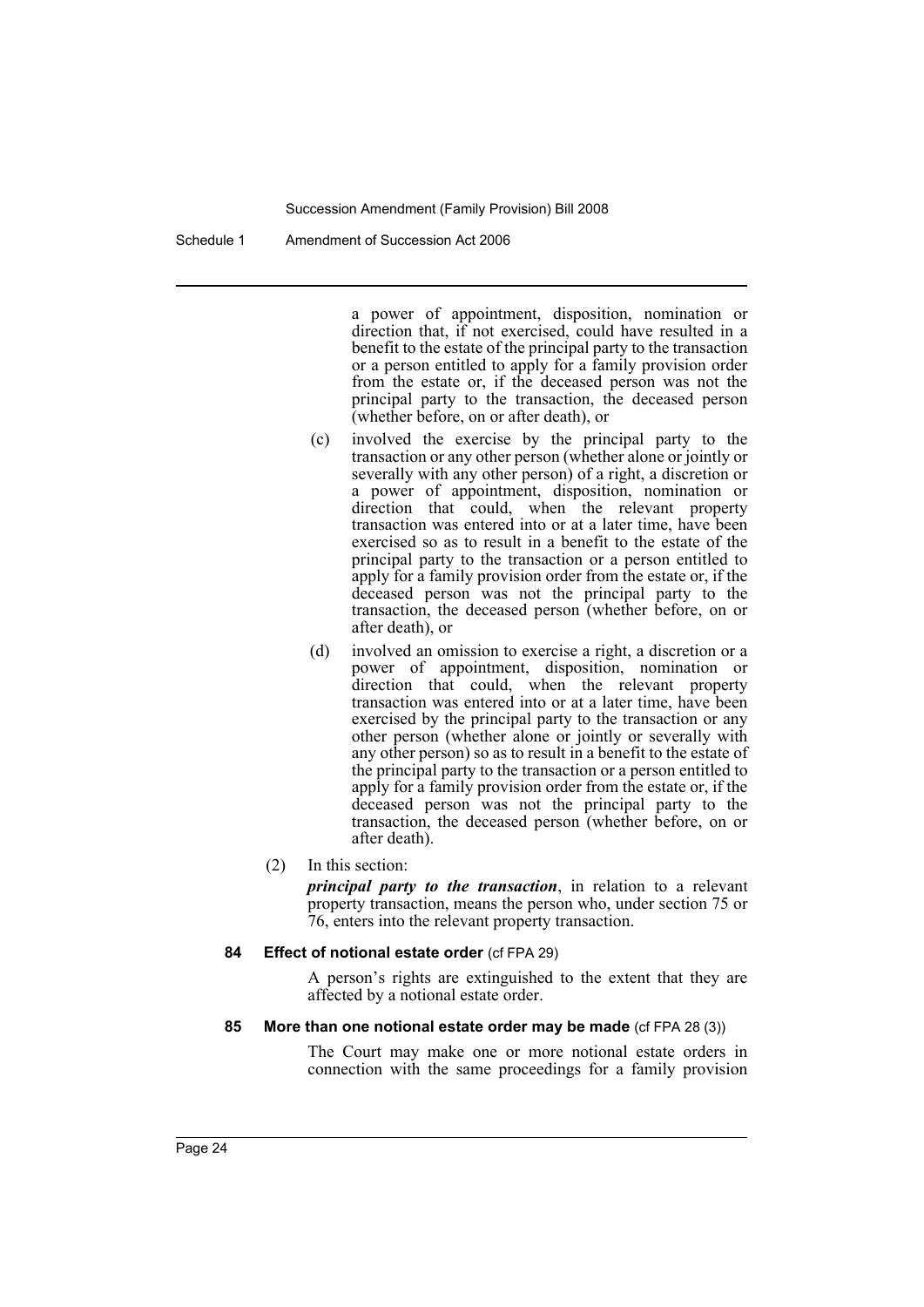Amendment of Succession Act 2006 Schedule 1

order, or any subsequent proceedings relating to the estate of the same deceased person.

### **86 Power subject to Division 3**

The Court's power to make a notional estate order under this Division is subject to Division 3.

# **Division 3 Restrictions and protections relating to notional estate orders**

# **87 General matters that must be considered by Court** (cf FPA 27 (1))

The Court must not make a notional estate order unless it has considered the following:

- (a) the importance of not interfering with reasonable expectations in relation to property,
- (b) the substantial justice and merits involved in making or refusing to make the order,
- (c) any other matter it considers relevant in the circumstances.

### **88 Estate must not be sufficient for provision or order as to costs** (cf FPA 28 (1))

The Court must not make a notional estate order unless it is satisfied that:

- (a) the deceased person left no estate, or
- (b) the deceased person's estate is insufficient for the making of the family provision order, or any order as to costs, that the Court is of the opinion should be made, or
- (c) provision should not be made wholly out of the deceased person's estate because there are other persons entitled to apply for family provision orders or because there are special circumstances.

# **89 Determination of property to be subject to notional estate order**

(cf FPA 27 (2), 28 (2) and (4))

- (1) In determining what property should be designated as notional estate of a deceased person, the Court must have regard to the following:
	- (a) the value and nature of any property:
		- (i) the subject of a relevant property transaction, or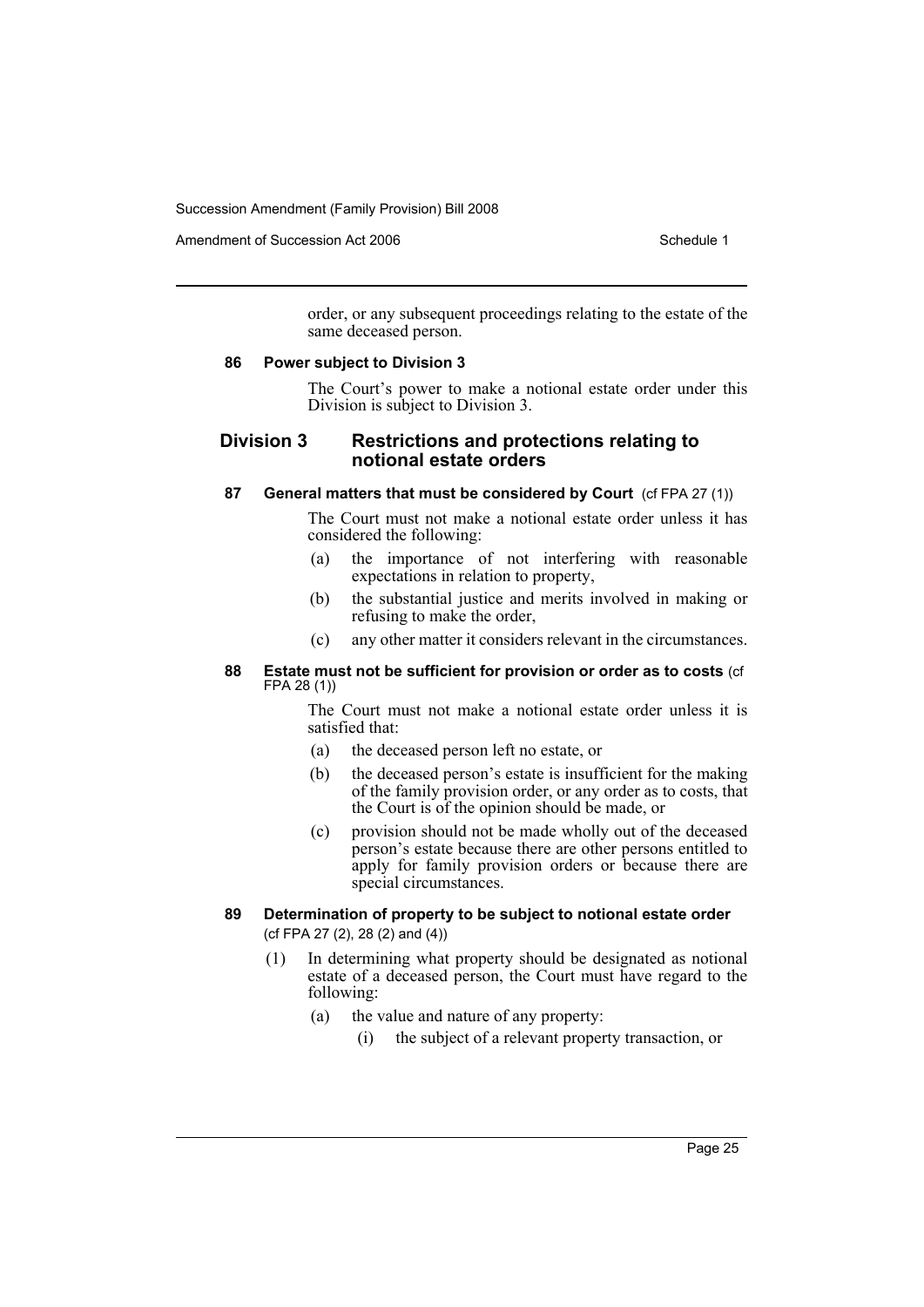Schedule 1 Amendment of Succession Act 2006

- (ii) the subject of a distribution from the estate of the deceased person or from the estate of a deceased transferee, or
- (iii) held by the legal representative of the estate of any deceased transferee in his or her capacity as legal representative of the estate of the deceased transferee,
- (b) the value and nature of any consideration given in a relevant property transaction,
- (c) any changes in the value of property of the same nature as the property referred to in paragraph (a), or the consideration referred to in paragraph (b), in the time since the relevant property transaction was entered into, the distribution was made, the property became held by the legal representative of the estate of the deceased transferee or the consideration was given,
- (d) whether property of the same nature as the property referred to in paragraph (a), or the consideration referred to in paragraph (b), could have been used to obtain income in the time since the relevant property transaction was entered into, the distribution was made, the property became held by the legal representative of the estate of the deceased transferee or the consideration was given,
- (e) any other matter it considers relevant in the circumstances.
- (2) The Court must not designate as notional estate property that exceeds that necessary, in the Court's opinion, to allow the provision that should be made, or, if the Court makes an order that costs be paid from the notional estate under section 99, to allow costs to be paid as ordered, or both.
- (3) If, as a result of a relevant property transaction or of a distribution from the estate of a deceased person or from the estate of a deceased transferee, property becomes held by a person as a trustee only, the Court must not designate as notional estate any property held by the person other than the property held by the person as a trustee as a consequence of any such relevant property transaction or distribution.

# **90 Restrictions on out of time or additional applications** (cf FPA 28 (5))

- (1) This section applies to proceedings where:
	- (a) an application for a family provision order is made later than 12 months after the date of the death of the deceased person, or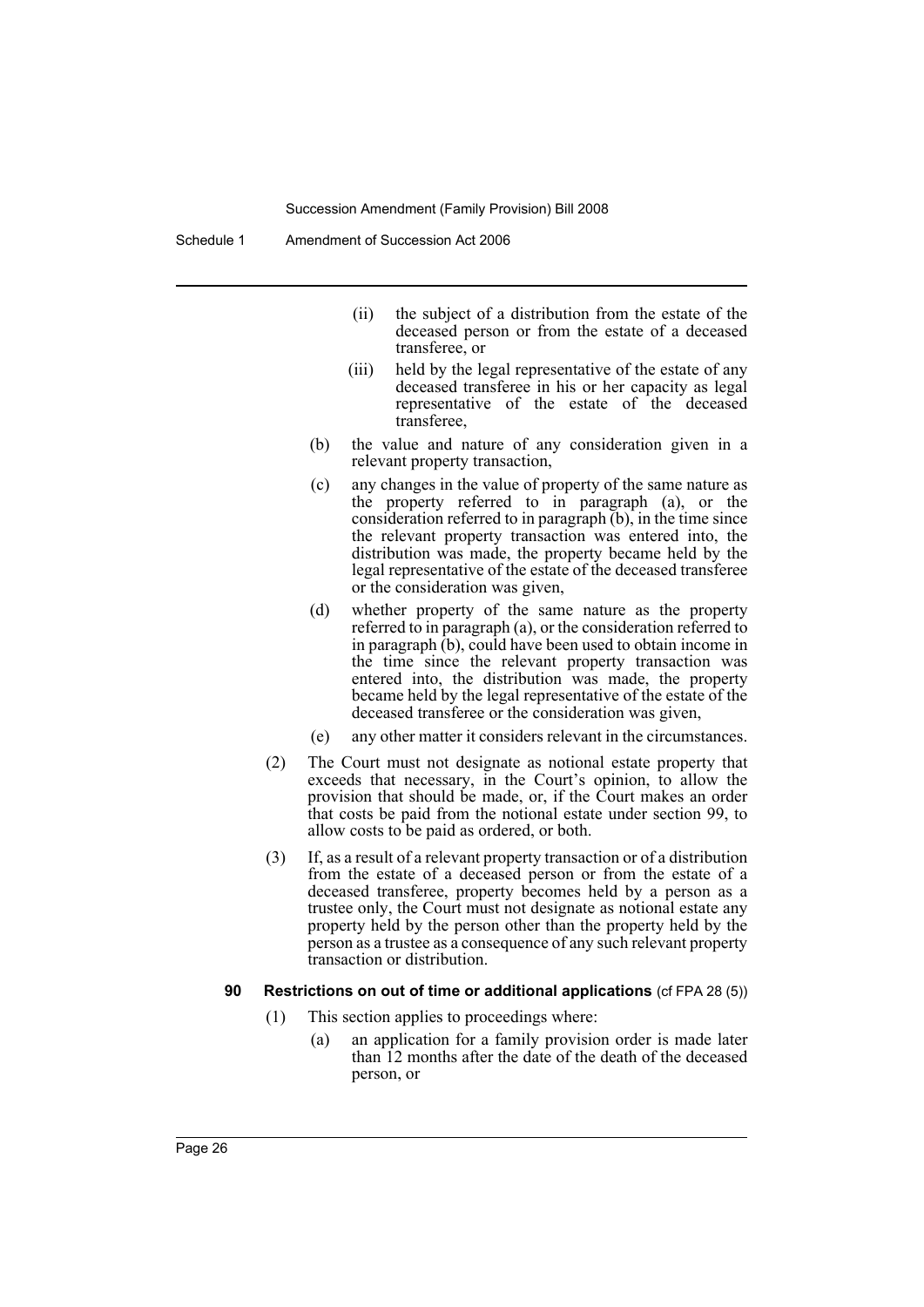Amendment of Succession Act 2006 Schedule 1

- (b) an application for a family provision order is made in relation to an estate that has been previously the subject of a family provision order.
- (2) The Court must not make a notional estate order in the proceedings unless:
	- (a) it is satisfied that:
		- (i) the property to be designated as notional estate is property that was the subject of a relevant property transaction or of a distribution from the estate of a deceased person or from the estate of a deceased transferee, and
		- (ii) the person who holds the property holds it as a result of the relevant property transaction or distribution as trustee only, and
		- (iii) the property is not vested in interest in any beneficiary under the trust, or
	- (b) it is satisfied that there are other special circumstances that justify the making of the notional estate order.

# **Part 3.4 Miscellaneous**

#### **91 Grant of probate or administration to enable application to be dealt with** (cf WPA 41A)

- (1) This section applies if an application is made by a person for a family provision order, or notional estate order, in respect of the estate of a deceased person, or deceased transferee, respectively, in relation to which administration has not been granted.
- (2) The Court may, if it is satisfied that it is proper to do so, grant administration in respect of the estate of the deceased person or deceased transferee to the applicant for the purposes only of permitting the application concerned to be dealt with, whether or not the deceased person or deceased transferee left property in New South Wales.
- (3) The granting of administration under the *Probate and Administration Act 1898* does not:
	- (a) prevent the Court from granting administration under this section, or
	- (b) unless the Court otherwise orders, affect any previous grant of administration under this section.
- (4) The provisions of the *Probate and Administration Act 1898* apply to a grant of administration under this section, and to the legal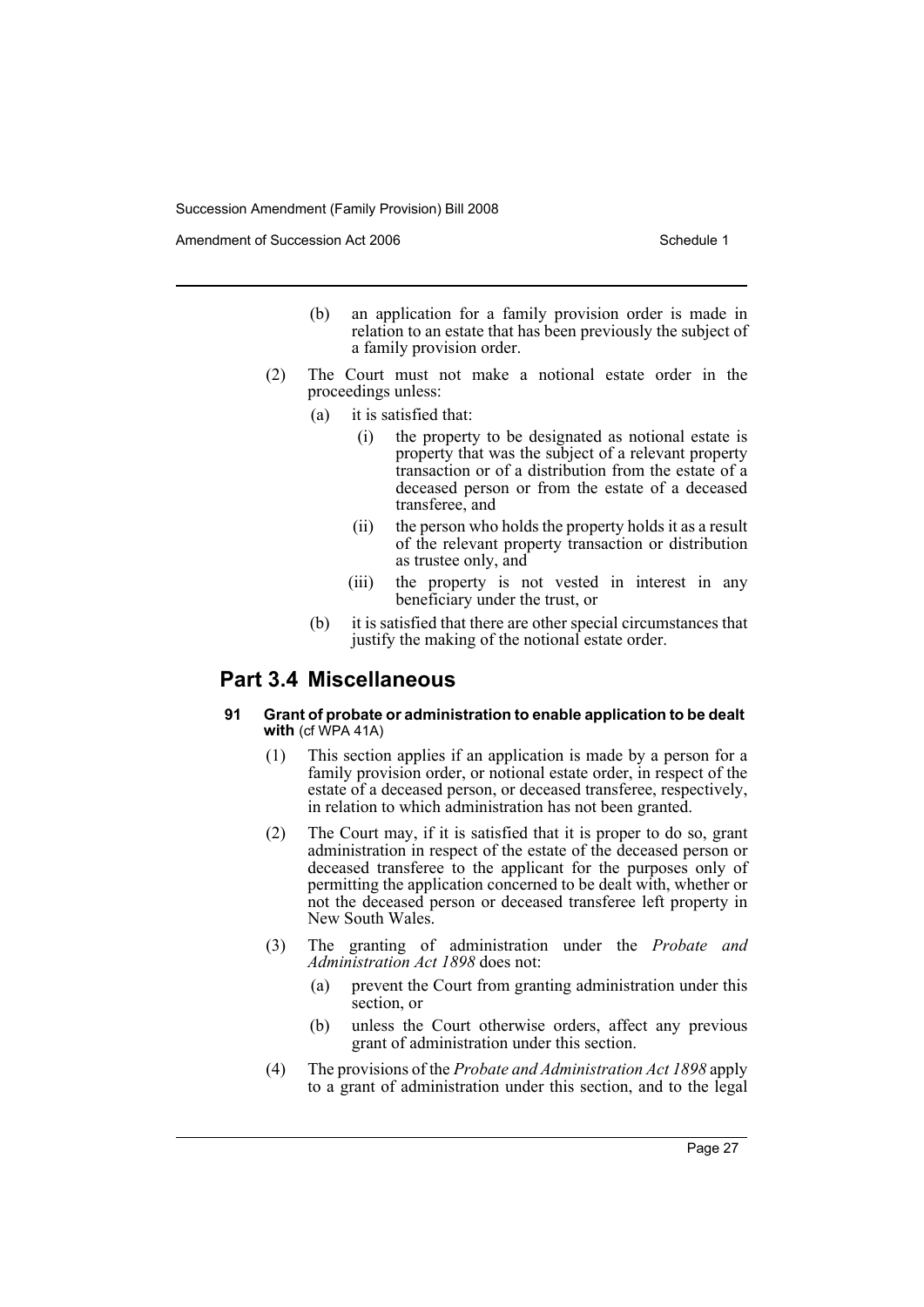Schedule 1 Amendment of Succession Act 2006

representative of the estate, in the same way as they apply to a grant of administration under that Act and the legal representative of any estate for which such a grant has been made.

#### **92 Substitution of property affected by orders or proposed orders** (cf FPA 30)

- (1) If the Court has made, or proposes to make, a family provision order affecting certain property in the estate of a deceased person or a deceased transferee, the Court may, on application by a person who offers other property in substitution (*the replacement property*):
	- (a) vary the family provision order by substituting the replacement property for the property affected by the order, or
	- (b) make a family provision order in respect of the replacement property instead of the property proposed to be affected by such an order,

as appropriate.

- (2) If the Court has made, or proposes to make, a notional estate order designating certain property as notional estate, the Court may, on application by a person who offers other property in substitution (*the replacement property*):
	- (a) vary the notional estate order by substituting the replacement property for the property designated as notional estate by the order, or
	- (b) make a notional estate order designating the replacement property as notional estate instead of the property proposed to be designated as notional estate by such an order,

as appropriate.

- (3) The Court may vary or make an order under this section only if it is satisfied that the replacement property can properly be substituted for the property affected or proposed to be affected by the family provision order, or the property designated or proposed to be designated as notional estate, as appropriate.
- (4) An order varied or made under this section is taken to be an order in respect of property of the estate or notional estate of the deceased person for the purposes of this Chapter (except section 72 (Effect of family provision order)).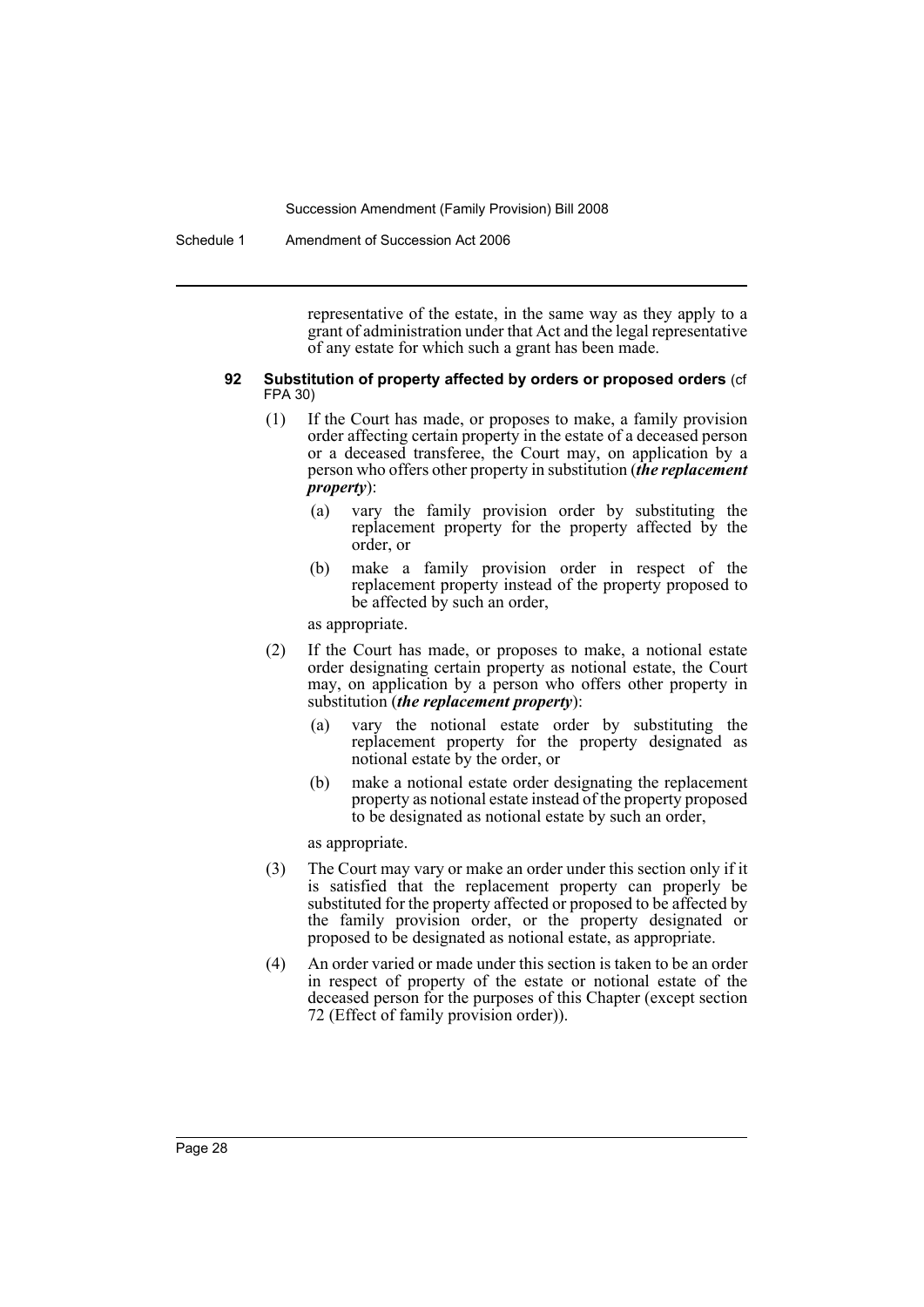Amendment of Succession Act 2006 Schedule 1

#### **93 Protection of legal representative who distributes after giving notice** (cf FPA 35 (1))

- (1) The legal representative of the estate of a deceased person may distribute the property in the estate if:
	- (a) the property is distributed at least 6 months after the deceased person's death, and
	- (b) the legal representative has given notice in the form approved under section 17 of the *Civil Procedure Act 2005* that the legal representative intends to distribute the property in the estate after the expiration of a specified time, and

**Note.** Section 101 of this Act provides for the service of notices.

- (c) the time specified in the notice is not less than 30 days after the notice is given, and
- (d) the time specified in the notice has expired, and
- (e) at the time of distribution, the legal representative does not have notice of any application or intended application for a family provision order affecting the estate of the deceased person.
- (2) A legal representative who distributes property of the estate of a deceased person is not liable in respect of that distribution to any person who was an applicant for a family provision order affecting the estate if the legal representative did not have notice at the time of the distribution of the application and if:
	- (a) the distribution was made in accordance with this section, and
	- (b) the distribution was properly made by the legal representative.
- (3) For the purposes of this section, notice to the legal representative of an application or intention to make any application under this Chapter must be in writing signed in accordance with rules for the signing of documents by a party in proceedings under the *Uniform Civil Procedure Rules 2005*.

**Note.** On the enactment of this subsection, rules for the signing of documents by a party in proceedings were contained in Rule 4.4 of the *Uniform Civil Procedure Rules 2005*.

### **94 Protection of legal representative in other circumstances**

(1) A legal representative of the estate of a deceased person who distributes property in the estate for the purpose of providing those things immediately necessary for the maintenance or education of an eligible person who was wholly or substantially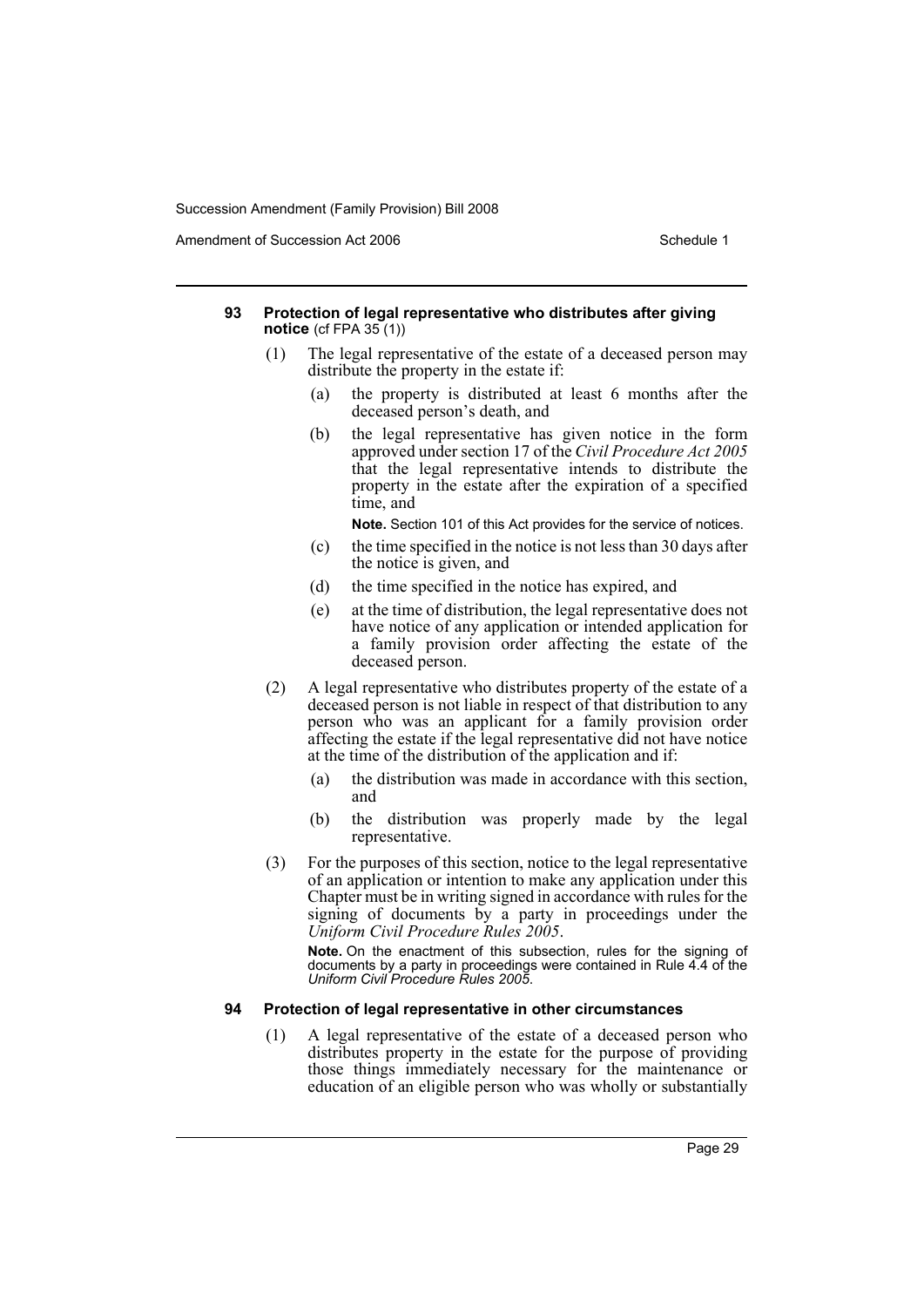Schedule 1 Amendment of Succession Act 2006

dependent on the deceased person immediately before his or her death is not liable for any such distribution that is properly made.

- (2) Subsection (1) applies whether or not the legal representative had notice at the time of the distribution of any application or intended application for a family provision order affecting property in the estate.
- (3) No person who may have made or may be entitled to make an application under this Chapter is entitled to bring an action against the legal representative of the estate of a deceased person because the legal representative has distributed any part of the estate if the distribution was properly made by the legal representative after the person (being of full legal capacity) has notified the legal representative in writing that the person either:
	- (a) consents to the distribution, or
	- (b) does not intend to make any application under this Chapter that would affect the proposed distribution.
- (4) A legal representative of the estate of a deceased person who receives notice of an intended application under this Chapter is not liable in respect of a distribution of any part of the estate if the distribution was made in compliance with section 93 (1) by the legal representative not earlier than 12 months after the deceased person's death.
- (5) Subsection (4) does not apply if the legal representative receives written notice that the application has been commenced in the Court or is served with a copy of the application before making the distribution.
- (6) For the purposes of this section, notice to the legal representative of an application or intention to make any application under this Chapter must be in writing signed in accordance with rules for the signing of documents by a party in proceedings under the *Uniform Civil Procedure Rules 2005*.

**Note.** On the enactment of this subsection, rules for the signing of documents by a party in proceedings were contained in Rule 4.4 of the *Uniform Civil Procedure Rules 2005*.

#### **95 Release of rights under Chapter** (cf FPA 31 (1)–(6))

- (1) A release by a person of the person's rights to apply for a family provision order has effect only if it has been approved by the Court and to the extent that the approval has not been revoked by the Court.
- (2) Proceedings for the approval by the Court of a release of a person's rights to apply for a family provision order may be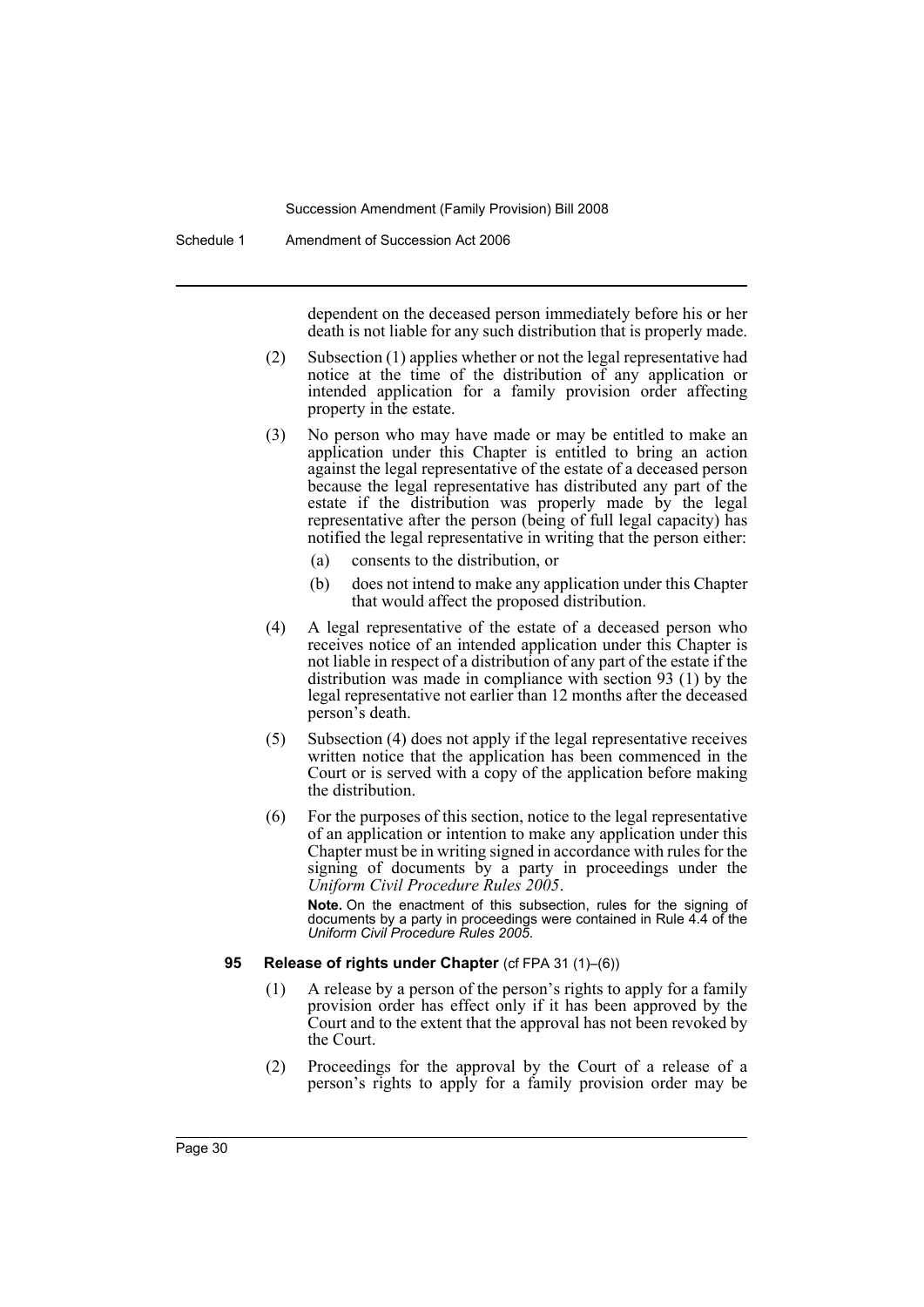Amendment of Succession Act 2006 Schedule 1

commenced before or after the date of the death of the person whose estate may be the subject of the order.

- (3) The Court may approve of a release in relation to the whole or any part of the estate or notional estate of a person.
- (4) In determining an application for approval of a release, the Court is to take into account all the circumstances of the case, including whether:
	- (a) it is or was, at the time any agreement to make the release was made, to the advantage, financially or otherwise, of the releasing party to make the release, and
	- (b) it is or was, at that time, prudent for the releasing party to make the release, and
	- (c) the provisions of any agreement to make the release are or were, at that time, fair and reasonable, and
	- (d) the releasing party has taken independent advice in relation to the release and, if so, has given due consideration to that advice.
- (5) In this section:

*release of rights to apply for a family provision order* means a release of such rights, if any, as a person has to apply for a family provision order, and includes a reference to:

- (a) an instrument executed by the person that would be effective as a release of those rights if approved by the Court under this section, and
- (b) an agreement to execute such an instrument.

### **96 Revocation of approval of release** (cf FPA 31 (7)–(9))

- (1) The Court may not revoke an approval of a release given by it under section 95, except as provided by this section.
- (2) The Court may revoke an approval if it is satisfied:
	- (a) that its approval was obtained by fraud, or
	- (b) that the release was obtained by fraud or undue influence.
- (3) The Court may also revoke an approval, either wholly or partially in respect of specified property, if it is satisfied that all persons who would be, in the Court's opinion, sufficiently affected by the revocation consent to the revocation.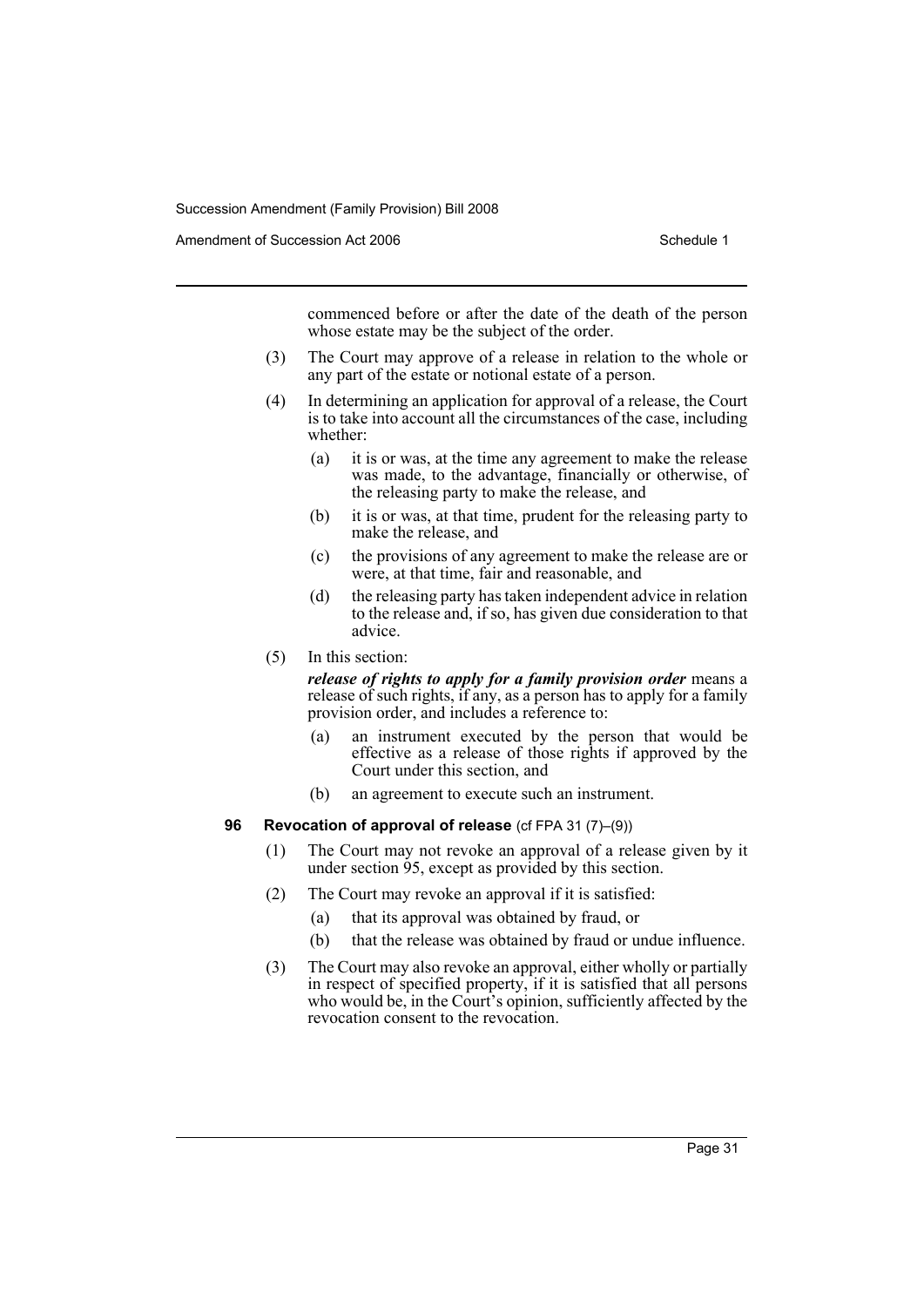Schedule 1 Amendment of Succession Act 2006

#### **97 Court may determine date of death** (cf FPA 6 (8))

The Court may, if the date or time of death of a person is uncertain, determine, for the purpose of giving effect to any provision of this Chapter, a date or time of death that the Court thinks is reasonable for the purposes of the provision.

### **98 Mediation, orders with consent and costs** (cf FPA 33 (1))

- (1) The object of this section is to encourage the settlement by affected parties of disputes concerning the estate of a deceased person.
- (2) Unless the Court, for special reasons, otherwise orders, it must refer an application for a family provision order for mediation before it considers the application.
- (3) The Court may make a family provision order in terms of a written agreement (a *consent order*) that:
	- (a) is produced to the Court by the affected parties in relation to an application after mediation, or on the advice of a legal practitioner, and
	- (b) indicates the parties' consent to the making of the family provision order in those terms.
- (4) The regulations may make provision for or with respect to the following:
	- (a) mediations and consent orders under this section,
	- (b) regulating or prohibiting advertising concerning the provision of legal services in connection with mediations and other proceedings under this Chapter in relation to the estate or notional estate of a deceased person.
- (5) In this section, *legal services* has the same meaning as in the *Legal Profession Act 2004*.

# **99 Costs** (cf FPA 33 (1))

(1) The Court may order that the costs of proceedings under this Chapter in relation to the estate or notional estate of a deceased person (including costs in connection with mediation) be paid out of the estate or notional estate, or both, in such manner as the Court thinks fit.

**Note.** Section 78 sets out the circumstances in which the Court may make a notional estate order for the purpose of ordering that costs be paid from the notional estate of a deceased person.

(2) The regulations may make provision for or with respect to the costs in connection with proceedings under this Chapter,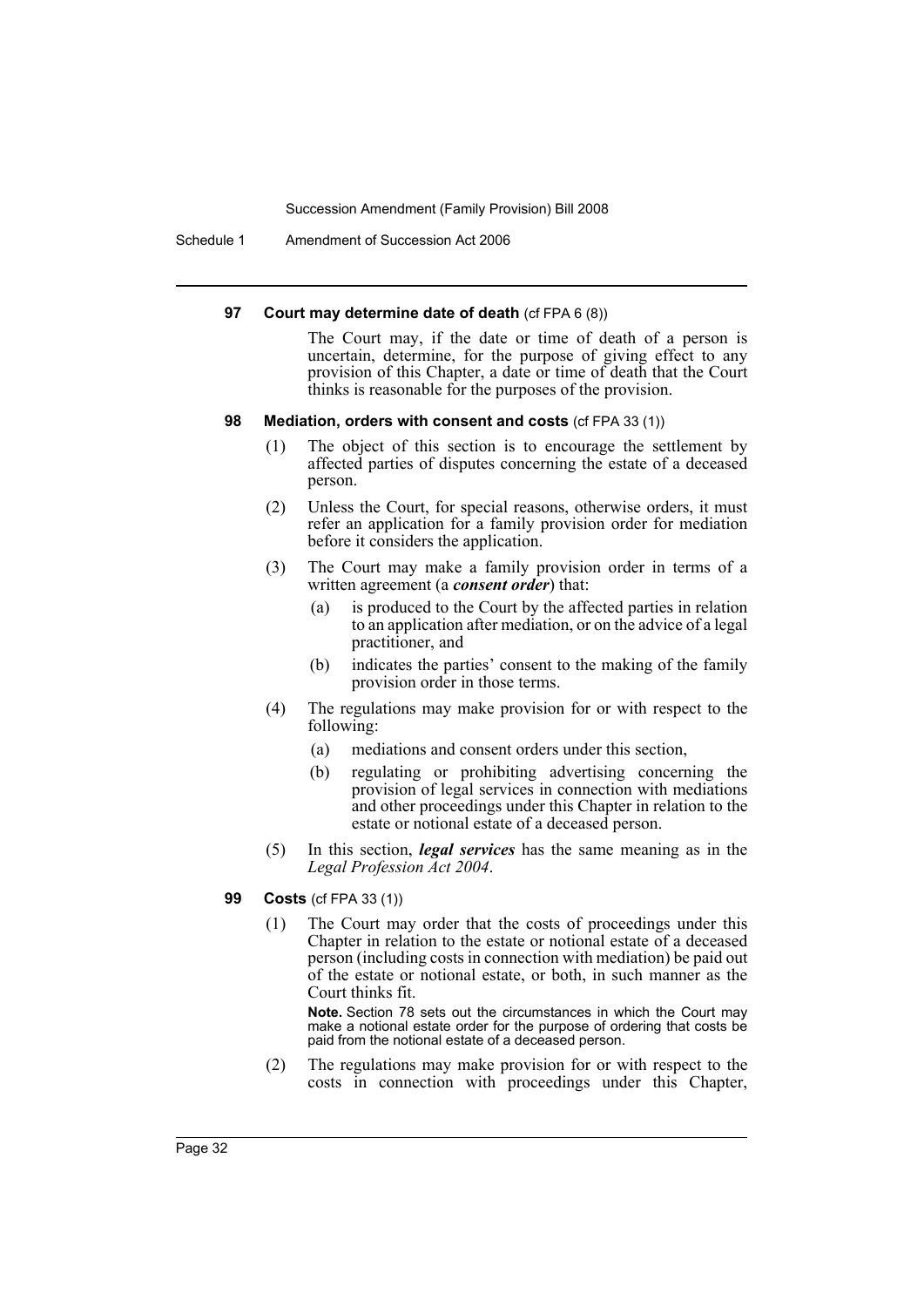Amendment of Succession Act 2006 Schedule 1

including the fixing of the maximum costs for legal services that may be paid out of the estate or notional estate of a deceased person.

- (3) This section and any regulations under this section prevail to the extent of any inconsistency with the *Legal Profession Act 2004* and the regulations under that Act. An assessment under that Act of any costs in respect of which provision is made by a regulation under this section is to be made so as to give effect to that regulation.
- (4) In this section, *legal services* has the same meaning as in the *Legal Profession Act 2004*.
- **100 Evidence** (cf FPA 32)
	- (1) In this section: *statement* includes any representation of fact whether or not in writing.
	- (2) In any proceedings under this Chapter, evidence of a statement made by a deceased person is, subject to this section, admissible as evidence of any fact stated in it of which direct oral evidence by the deceased person would, if the person were able to give that evidence, be admissible.
	- (3) Subject to subsection (4) and unless the Court otherwise orders, where a statement was made by a deceased person during the person's lifetime otherwise than in a document, no evidence other than direct testimony (including oral evidence, evidence by affidavit and evidence taken before a commissioner or other person authorised to receive evidence for the purpose of the proceedings) by a person who heard or otherwise perceived the statement being made is admissible for the purpose of proving it.
	- (4) Where a statement was made by a deceased person during the person's lifetime while giving oral evidence in a legal proceeding (being a civil or criminal proceeding or inquiry in which evidence is or may be given, or an arbitration), the statement may be approved in any manner authorised by the Court.
	- (5) Where a statement made by a deceased person during the person's lifetime was contained in a document, the statement may be proved by the production of the document or, whether or not the document is still in existence, by leave of the Court, by the production of a copy of the document, or of the material part of the document, authenticated in such manner as the Court may approve.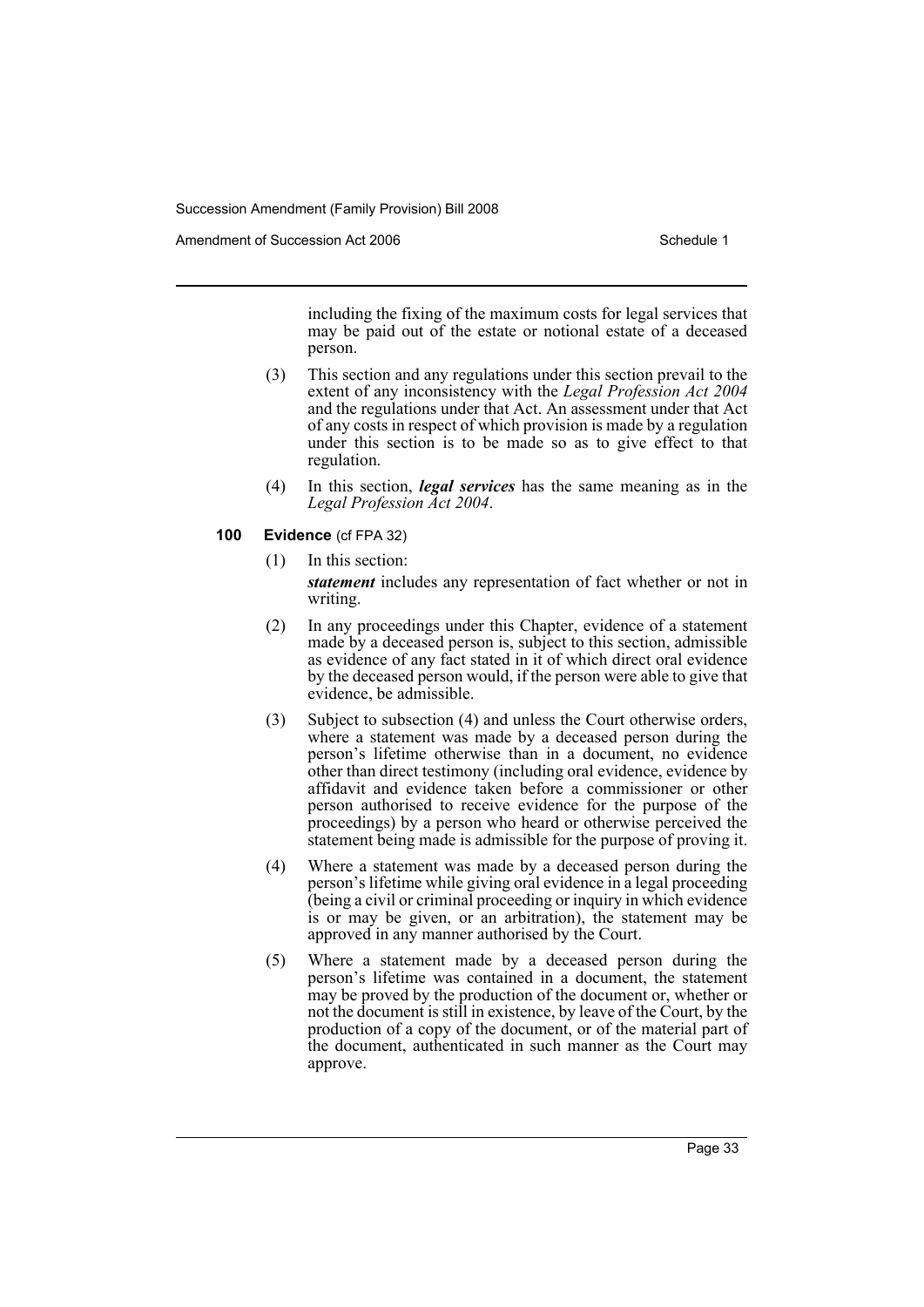Schedule 1 Amendment of Succession Act 2006

- (6) Where, under this section, a person proposes to tender, or tenders, evidence of a statement contained in a document, the Court may require that any other document relating to the statement be produced and, in default, may reject the evidence or, if it has been received, exclude it.
- (7) For the purpose of determining questions of admissibility of a statement under this section, the Court may draw any reasonable inference from the circumstances in which the statement was made or from any other circumstances, including, in the case of a statement contained in a document, the form or content of the document.
- (8) In estimating the weight, if any, to be attached to evidence of a statement tendered for admission or admitted under this section, regard must be had to all the circumstances from which any inference can reasonably be drawn as to the accuracy or otherwise of the statement, including:
	- (a) the recency or otherwise, at the time when the deceased person made the statement, of any relevant matter dealt with in the statement, and
	- (b) the presence or absence of any incentive for the deceased person to conceal or misrepresent any relevant matter in the statement.
- (9) Subject to subsection (11), where evidence of a statement of a deceased person is admitted under this section, evidence is admissible for the purpose of destroying or supporting the credibility of the deceased person.
- (10) Subject to subsection (11), where evidence of a statement of a deceased person is admitted under this section, evidence is admissible for the purpose of showing that the statement is inconsistent with another statement made at any time by the deceased person.
- (11) No evidence of a matter is admissible under subsection (9) or (10) in relation to a statement of a deceased person where, if the deceased person had been called as a witness and had denied the matter in cross-examination, evidence would not be admissible if adduced by the cross-examining party.
- (12) This section applies notwithstanding the rules against hearsay and notwithstanding that a statement is in such a form that it would not be admissible if given as oral testimony, but does not make admissible a statement of a deceased person which is otherwise inadmissible.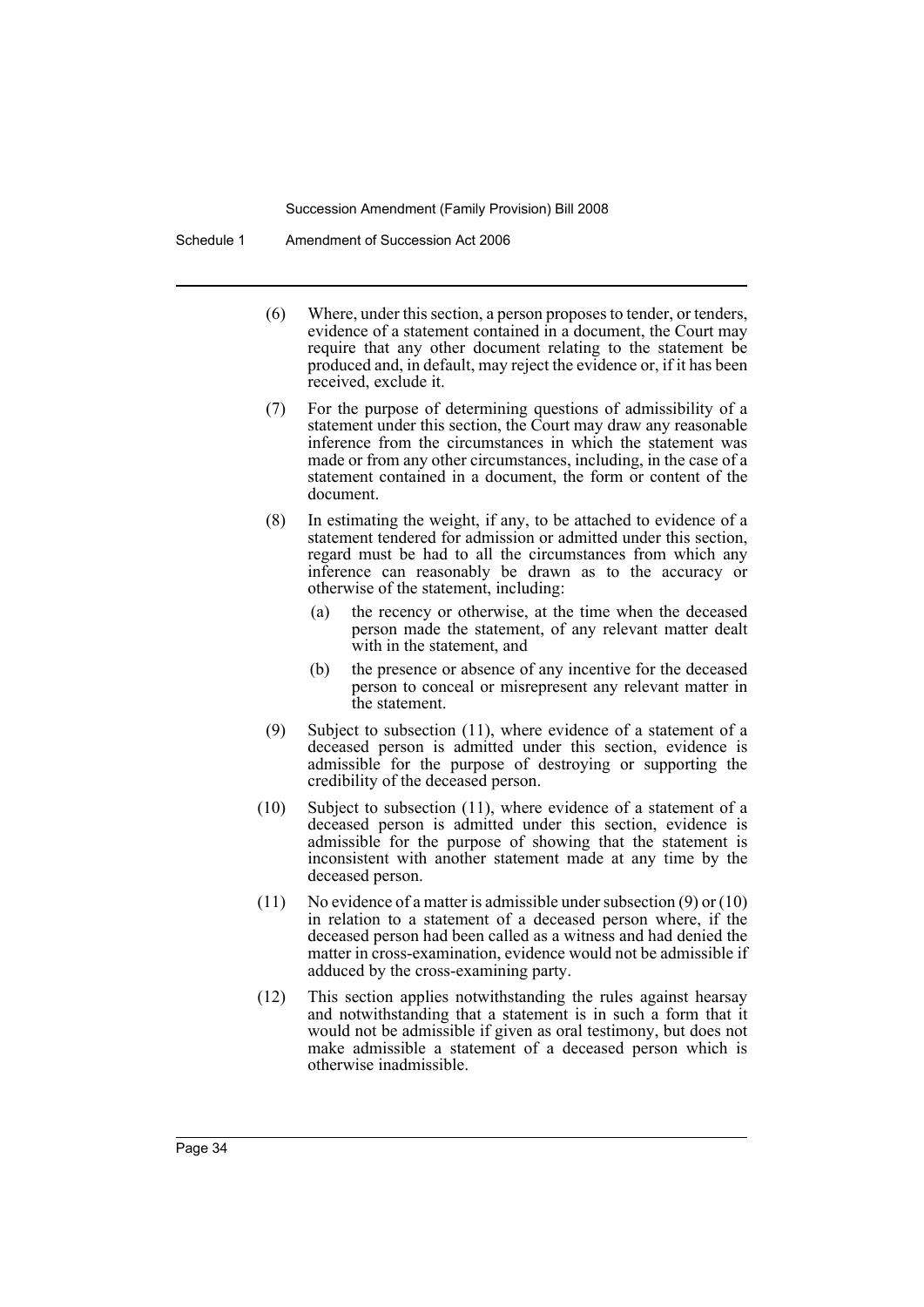Amendment of Succession Act 2006 Schedule 1

(13) The exceptions to the rules against hearsay set out in this section are in addition to the exceptions to the hearsay rule set out in the *Evidence Act 1995*.

# **[11] Section 102 (as renumbered by item [10]) Rules of Court**

Insert "(including the costs payable out of small estates and other estates)" after "costs" in section  $102 \space (\hat{2}) \space$  (d).

# **[12] Section 102 (2) (e)–(g)**

Insert after section 102 (2) (d) (as renumbered by item [10]):

- (e) dispensing with the rules of evidence for proving any matter that is not bona fide in dispute or in which formal proof may give rise to expense or delay,
- (f) without limiting the generality of paragraph (e), permitting informal evidence to be given of property valuations or the medical condition of the deceased or any other persons concerned with proceedings under Chapter 3,
- (g) the circumstances in which proceedings under Chapter 3 in respect of small estates may be dealt with in the absence of the parties.

### **[13] Section 102 (4)**

Insert after section 102 (3) (as renumbered by item [10]):

(4) In this section:

*small estate* means an estate the value of which is less than \$750,000 or such other amount as may be prescribed by the regulations.

**[14] Section 105 (as renumbered by item [10]) Amendment of other Acts and regulation**

Omit the section.

# **[15] Schedule 1 Savings, transitional and other provisions**

Omit "(Section 58)". Insert instead "(Section 104)".

# **[16] Schedule 1**

Insert at the end of clause 1 (1):

*Succession Amendment (Family Provision) Act 2008*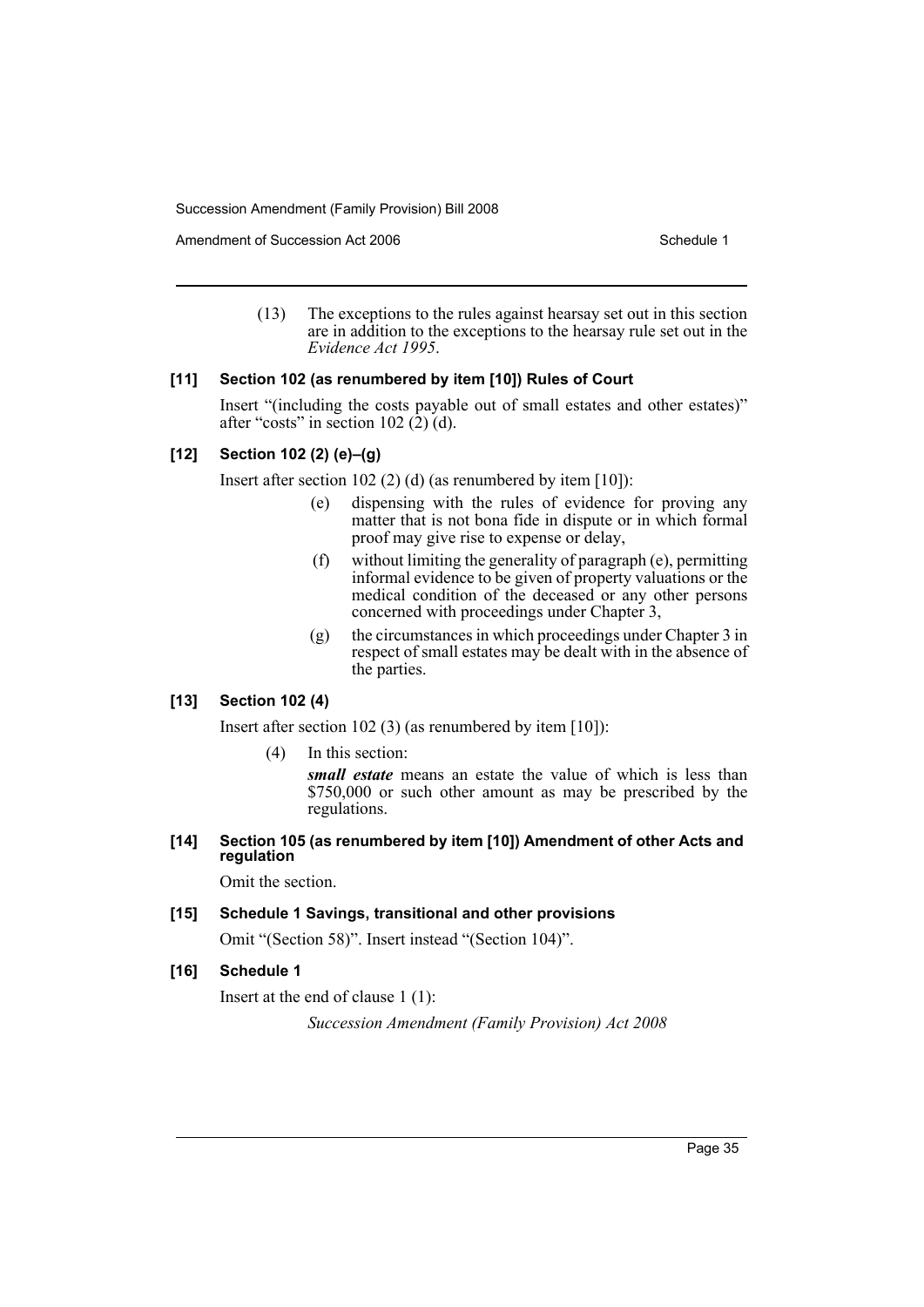Schedule 1 Amendment of Succession Act 2006

# **[17] Schedule 1, Part 3**

Insert after clause 8:

# **Part 3 Provisions consequent on enactment of Succession Amendment (Family Provision) Act 2008**

### **9 Definitions**

In this Part:

*amending Act* means the *Succession Amendment (Family Provision) Act 2008*.

*the 1982 Act* means the *Family Provision Act 1982*.

# **10 General savings**

- (1) Without limiting section 30 of the *Interpretation Act 1987*, any act, matter or thing done or omitted to be done under a provision of the 1982 Act and having any force or effect immediately before the commencement of a provision of this Act that replaces that provision is, on that commencement, taken to have been done or omitted under the relevant provision of this Act.
- (2) This clause does not apply:
	- (a) to the extent that its application is inconsistent with any other provision of this Schedule or a provision of a regulation under clause 1, or
	- (b) to the extent that its application would be inappropriate in a particular case.

### **11 Transitional provisions**

- (1) Chapter 3, as inserted by the amending Act, applies in relation to the estate of a person who dies on or after the commencement of this clause.
- (2) The provisions of the 1982 Act, as in force before the commencement of this clause, continue to apply in relation to the estate of a person who dies before the commencement of this clause, in so far as they are not affected by the operation of this Part.
- (3) Without limiting subclause (2), the provisions of the 1982 Act, as in force immediately before the commencement of this clause, continue to have effect in relation to the determination of an application made before that commencement.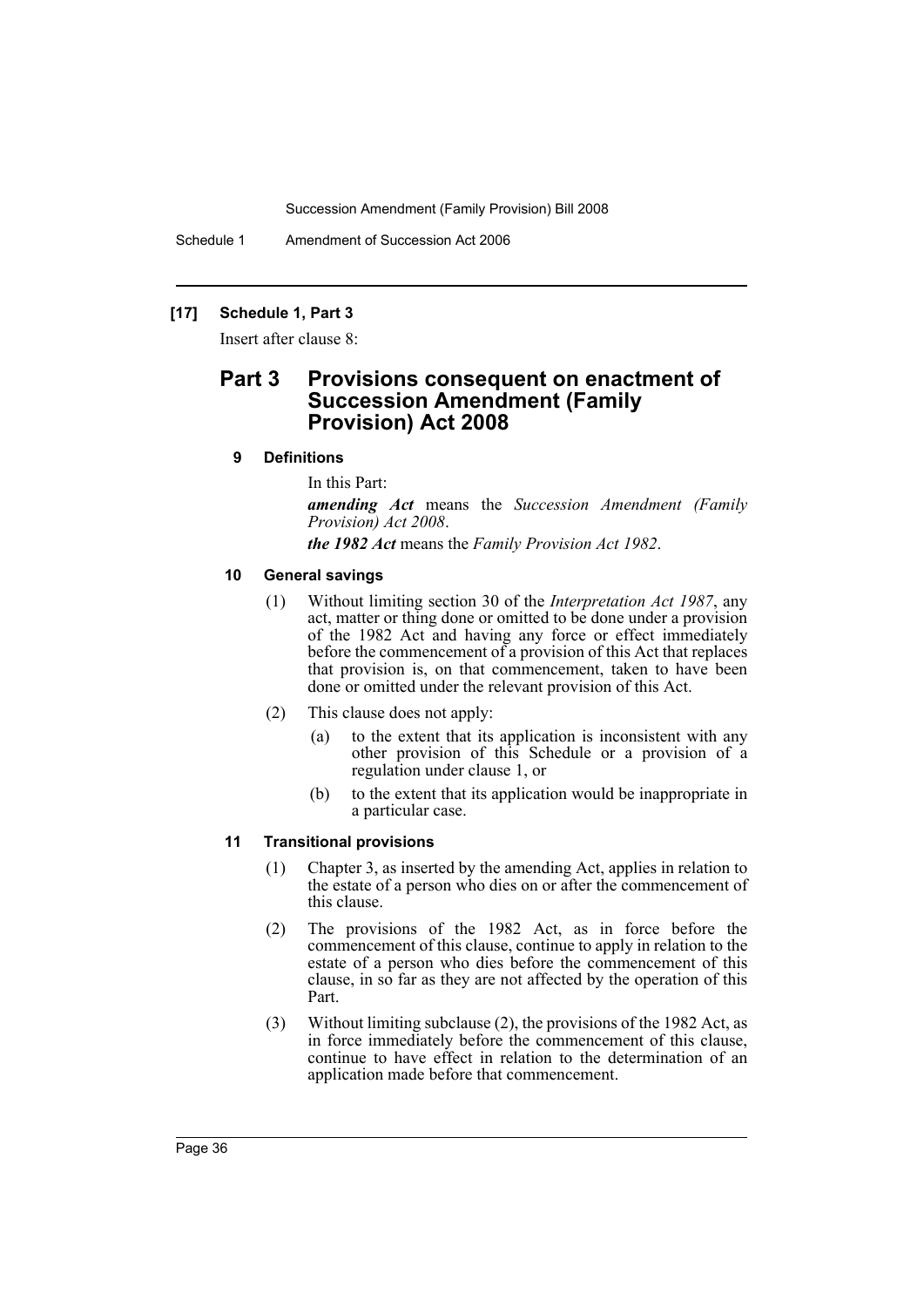Amendment of Succession Act 2006 Schedule 1

(4) Section 59 (3) (b) and (4) (relating to undisclosed property) extend to an order for provision out of the estate or notional estate of a deceased person made before the commencement of this clause.

# **[18] Schedules 2 and 3**

Omit the Schedules.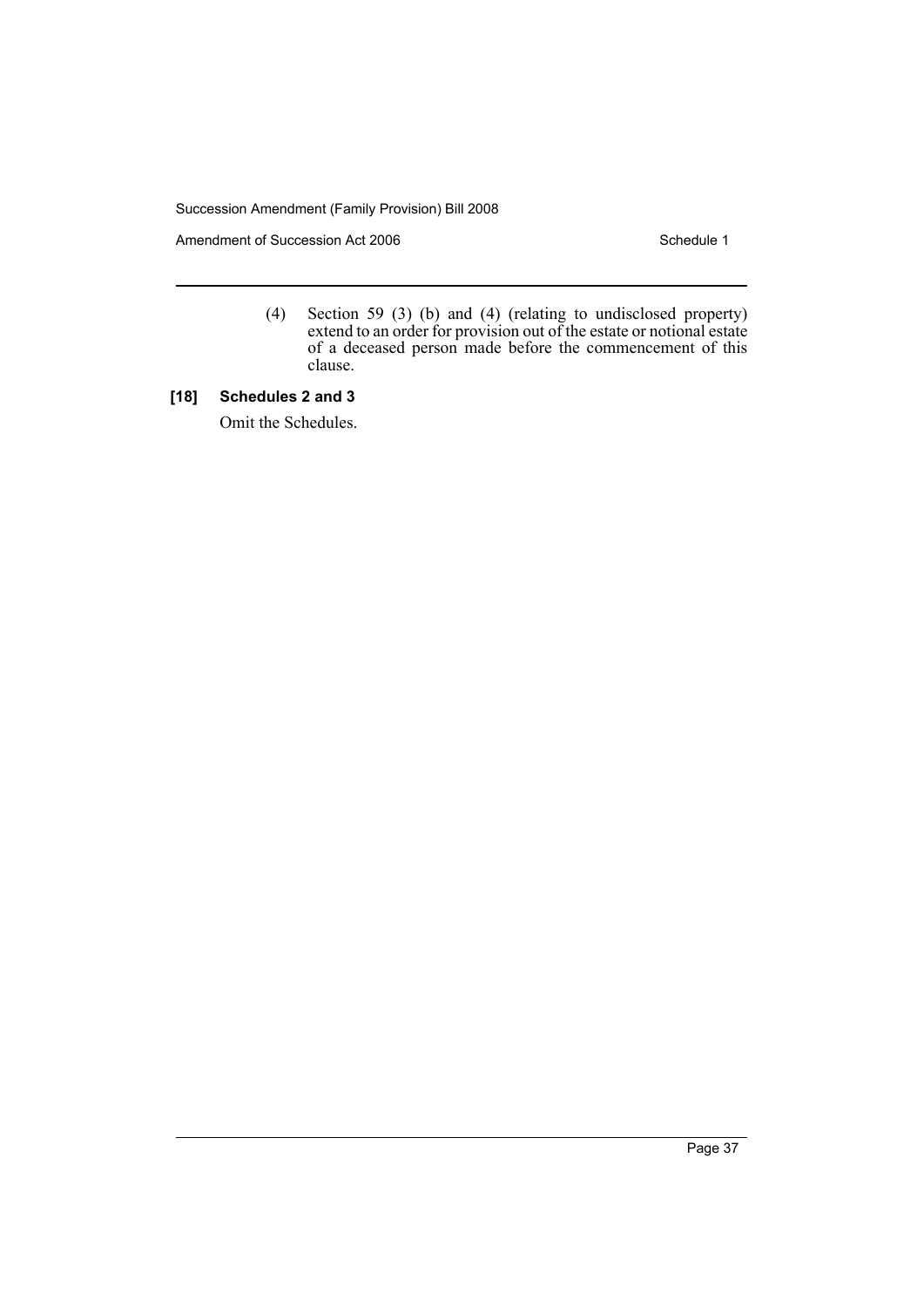Schedule 2 Amendment of other Acts

# <span id="page-38-0"></span>**Schedule 2 Amendment of other Acts**

(Section 4)

# **2.1 Conveyancing Act 1919 No 6**

# **[1] Section 36B**

Insert after section 36A:

### **36B Contingent and future interests to carry the intermediate income**

Where under an instrument other than a will coming into operation after the commencement of the *Conveyancing (Amendment) Act 1930* property stands limited to a person for a contingent or future interest, or stands limited to trustees upon trust for a person whose interest is contingent or executory, such interest shall, subject to the statutory provisions relating to accumulations, carry the intermediate income of that property from the time when the instrument comes into operation, except so far as such income or any part thereof may be otherwise expressly disposed of.

### **[2] Schedule 9 Savings, transitional and other provisions**

Omit Part 7. Insert instead:

# **Part 7 Provision consequent on enactment of Succession Act 2006**

### **13 Contingent and future testamentary gifts**

Section 36B (1) of this Act, as in force immediately before its repeal by the *Succession Act 2006*, continues to apply (in so far as it is not affected by the operation of Schedule 1 to the *Succession Act 2006)* to a will made before that repeal as if that section had not been repealed.

**Note.** Section 36B was repealed on the commencement of the *Succession Act 2006* on 1.3.2008. Schedule 1 to the *Succession Act 2006* provides for section 34 of that Act to apply to a will whenever made if the testator dies on or after 1.3.2008.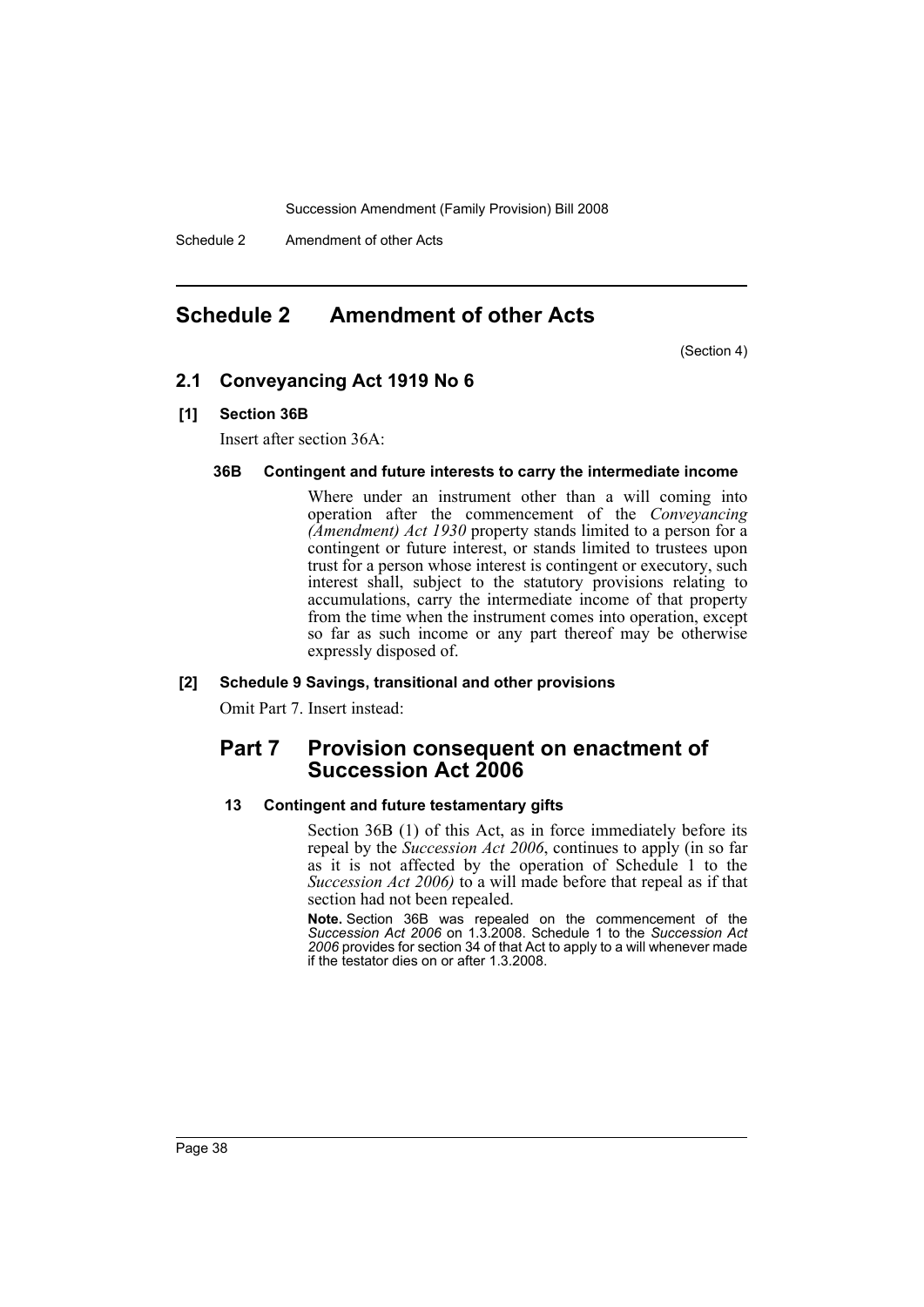Amendment of other Acts **Schedule 2** and the 2 and the 2 and 2 and 2 and 2 and 2 and 2 and 2 and 2 and 2 and 2 and 2 and 2 and 2 and 2 and 2 and 2 and 2 and 2 and 2 and 2 and 2 and 2 and 2 and 2 and 2 and 2 and 2 and 2 and

# **2.2 District Court Act 1973 No 9**

# **[1] Section 134 Jurisdiction in equity proceedings**

Omit "an order under section 7 of the *Family Provision Act 1982*" from section  $134 (1) (c)$ .

Insert instead "a family provision order under Chapter 3 of the *Succession Act 2006*".

# **[2] Section 134 (2)**

Omit "the *Family Provision Act 1982*". Insert instead "Chapter 3 of the *Succession Act 2006*".

# **2.3 Duties Act 1997 No 123**

# **Section 163ZB Exempt transactions**

Omit "the *Family Provision Act 1982*" from section 163ZB (1) (d). Insert instead "Chapter 3 of the *Succession Act 2006*".

# **2.4 Forfeiture Act 1995 No 65**

# **Section 3 Definitions**

Omit "the *Family Provision Act 1982*" from the definition of *benefit*. Insert instead "Chapter 3 of the *Succession Act 2006*".

# **2.5 Judges' Pensions Act 1953 No 41**

# **Section 16 Payment of pension to legal personal representative in certain cases**

Omit "the *Family Provision Act 1982*". Insert instead "Chapter 3 of the *Succession Act 2006*".

# **2.6 Legal Aid Commission Act 1979 No 78**

# **Section 35 Means test**

Omit "the *Family Provision Act 1982*" from section 35 (4) (e). Insert instead "Chapter 3 of the *Succession Act 2006*".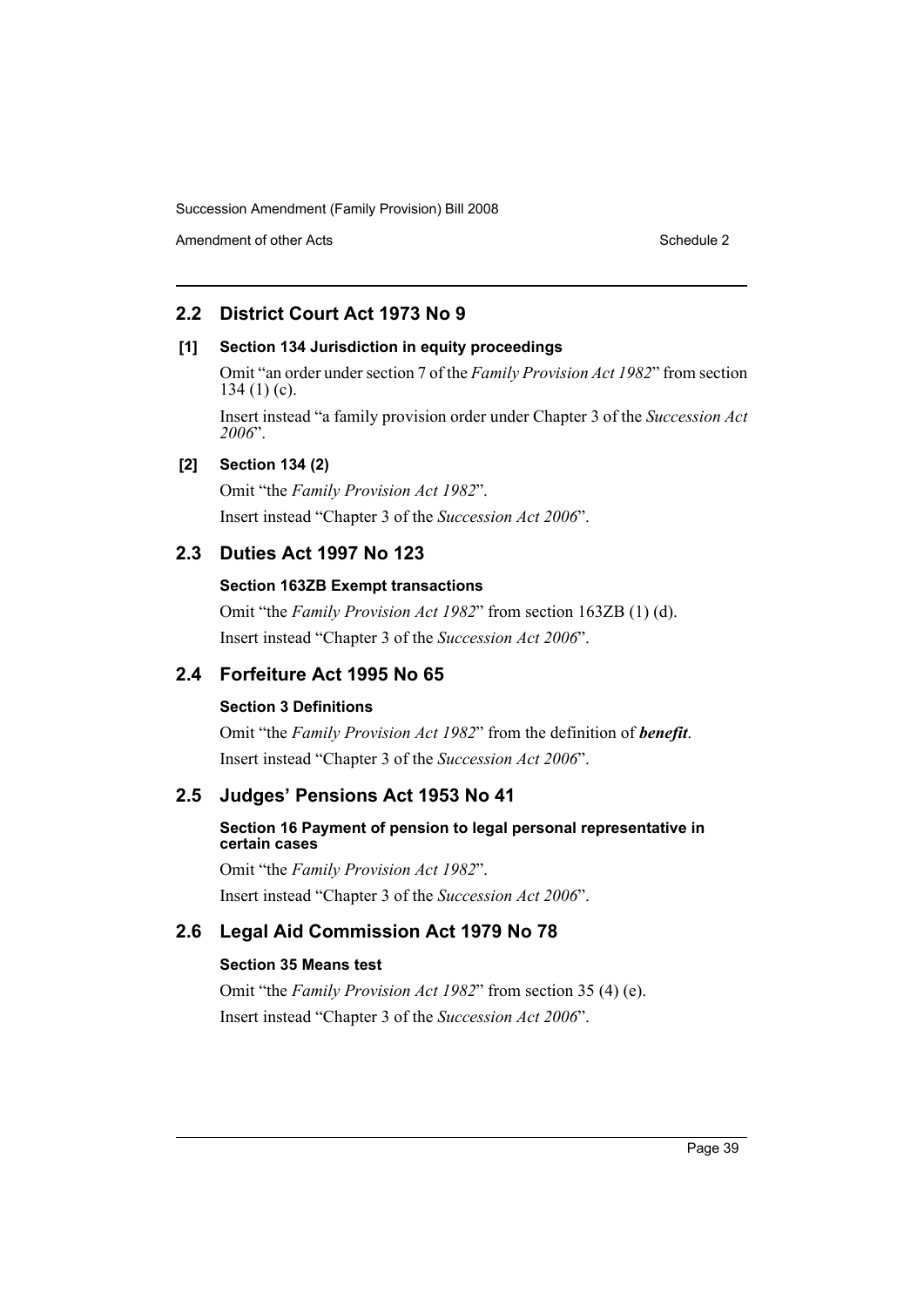# **2.7 Local Government and Other Authorities (Superannuation) Act 1927 No 35**

#### **Section 17BA Payment without grant of probate etc**

Omit "the *Family Provision Act 1982*" wherever occurring from section 17BA (2) (a) and (3).

Insert instead "Chapter 3 of the *Succession Act 2006*".

# **2.8 Police Regulation (Superannuation) Act 1906 No 28**

# **Section 18B Payment without grant of probate etc**

Omit "the *Family Provision Act 1982*" wherever occurring from section 18B (2) and (3).

Insert instead "Chapter 3 of the *Succession Act 2006*".

# **2.9 Probate and Administration Act 1898 No 13**

### **[1] Section 40A Evidence or presumption of death**

Omit "the *Family Provision Act 1982*" from section 40A (2). Insert instead "Chapter 3 of the *Succession Act 2006*".

### **[2] Section 41A Probate or administration for purpose of Family Provision Act 1982**

Omit the section.

# **[3] Section 42, note**

Insert at the end of section 42:

**Note.** On grant of administration in respect of a deceased person to permit an application to be made for a family provision order, see section 91 of the *Succession Act 2006*.

#### **[4] Section 92 Distribution of assets after notice given by executor or administrator**

Omit section 92 (1). Insert instead:

(1) The executor or administrator of the estate of a testator or an intestate may distribute the assets, or any part of the assets, of that estate among the persons entitled having regard to the claims of beneficiaries (including children conceived but not yet born at the date of the death of the testator or intestate), creditors and other persons in respect of the assets of the estate of which the executor or administrator has notice at the time of distribution if: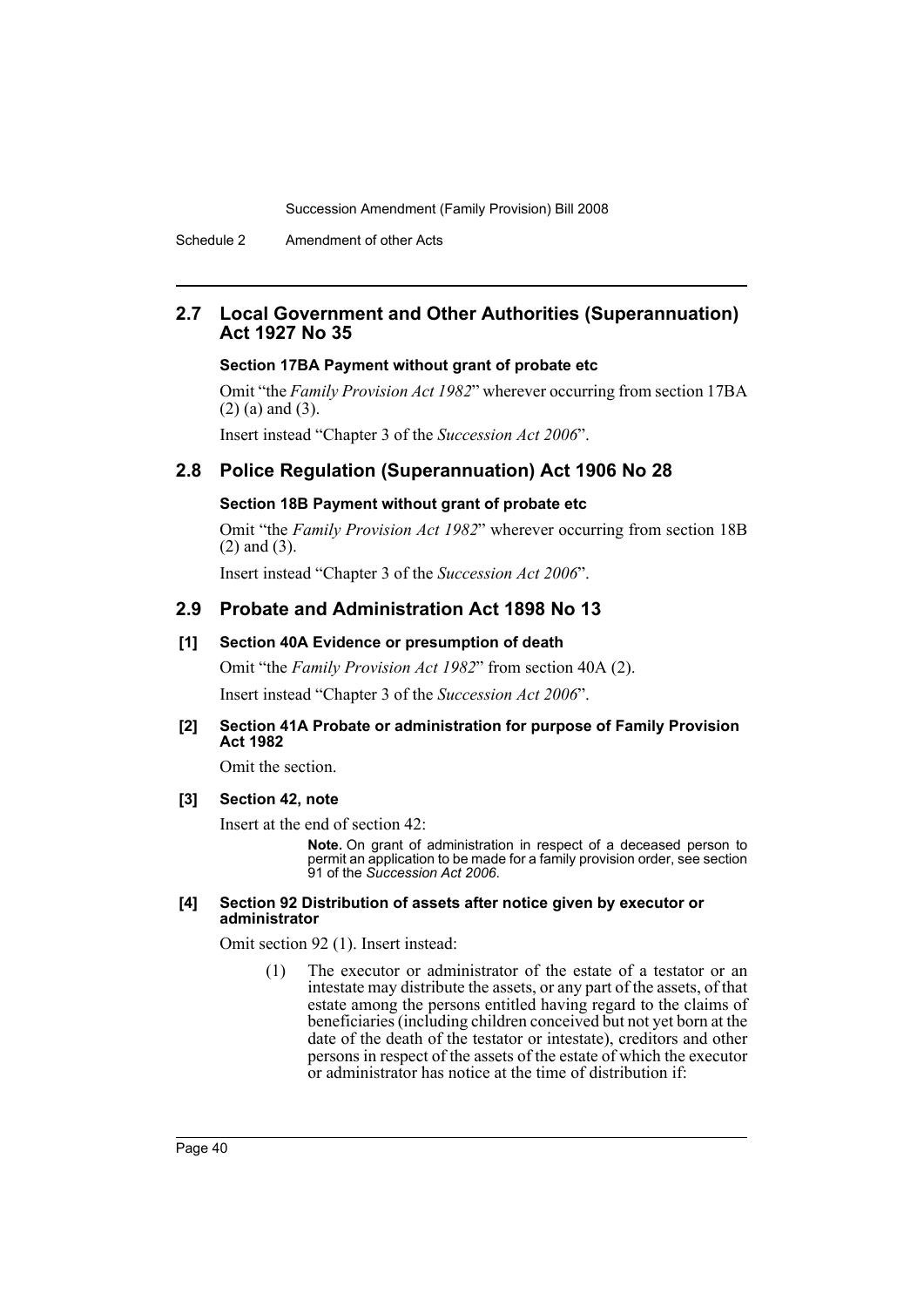Amendment of other Acts **Schedule 2** and the 2 and the 2 and 2 and 2 and 2 and 2 and 2 and 2 and 2 and 2 and 2 and 2 and 2 and 2 and 2 and 2 and 2 and 2 and 2 and 2 and 2 and 2 and 2 and 2 and 2 and 2 and 2 and 2 and 2 and

- (a) the assets are distributed at least 6 months after the testator's or intestate's death, and
- (b) the executor or administrator has given notice in the form approved under section 17 of the *Civil Procedure Act 2005* that the executor or administrator intends to distribute the assets in the estate after the expiration of a specified time, and
- (c) the time specified in the notice is not less than 30 days after the notice is given, and
- (d) the time specified in the notice has expired.

### **[5] Fifth Schedule Savings and transitional provisions arising from amendments to this Act**

Insert after Part 1:

# **Part 2 Provisions consequent on enactment of Succession Amendment (Family Provision) Act 2008**

### **8 Distribution of assets after notice given by executor or administrator**

Section 92 (1), as in force immediately before the commencement of Schedule 2.9 [4] to the *Succession Amendment (Family Provision) Act 2008*, continues to apply to and in respect of the estate of testator or intestate who died before that commencement.

# **2.10 Public Authorities Superannuation Act 1985 No 41**

### **Section 58 Payment without grant of probate etc**

Omit "the *Family Provision Act 1982*" wherever occurring from section 58 (2) (a) and (3).

Insert instead "Chapter 3 of the *Succession Act 2006*".

# **2.11 State Authorities Non-contributory Superannuation Act 1987 No 212**

# **Section 31 Payment without grant of probate etc**

Omit "the *Family Provision Act 1982*" wherever occurring from section 31 (2) (a) and (3).

Insert instead "Chapter 3 of the *Succession Act 2006*".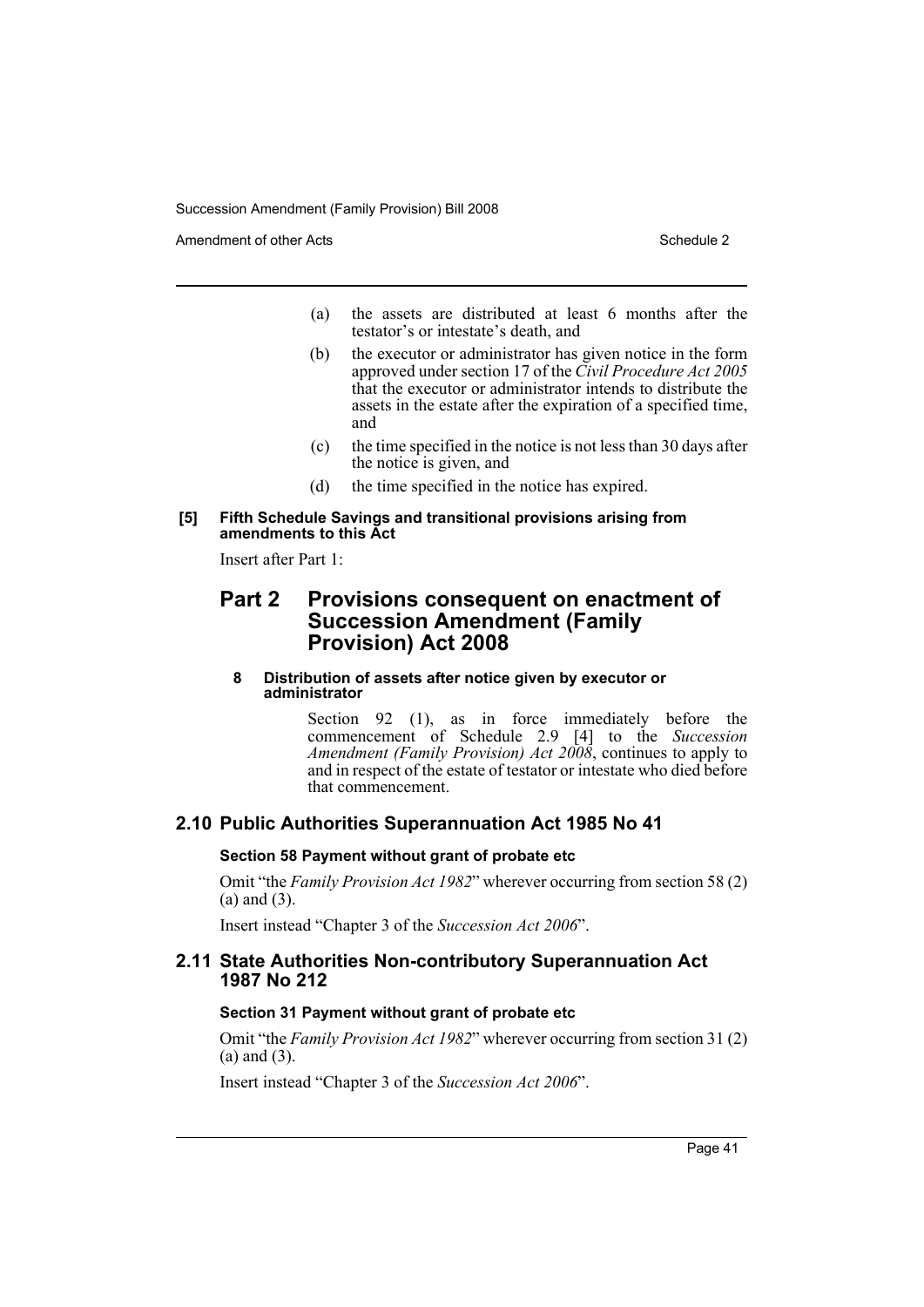Schedule 2 Amendment of other Acts

# **2.12 State Authorities Superannuation Act 1987 No 211**

# **Section 51 Payment without grant of probate etc**

Omit "the *Family Provision Act 1982*" wherever occurring from section 51 (2) (a) and (3).

Insert instead "Chapter 3 of the *Succession Act 2006*".

# **2.13 State Public Service Superannuation Act 1985 No 45**

# **Section 57 Payment without grant of probate etc**

Omit "the *Family Provision Act 1982*" wherever occurring from section 57 (2) (a) and (3).

Insert instead "Chapter 3 of the *Succession Act 2006*".

# **2.14 Superannuation Act 1916 No 28**

# **Section 88A Payment without grant of probate etc**

Omit "the *Family Provision Act 1982*" wherever occurring from section 88A (2) (a) and (3).

Insert instead "Chapter 3 of the *Succession Act 2006*".

# **2.15 Testator's Family Maintenance and Guardianship of Infants Act 1916 No 41**

# **Section 1A Application of Act**

Omit "the *Family Provision Act 1982*". Insert instead "Chapter 3 of the *Succession Act 2006*".